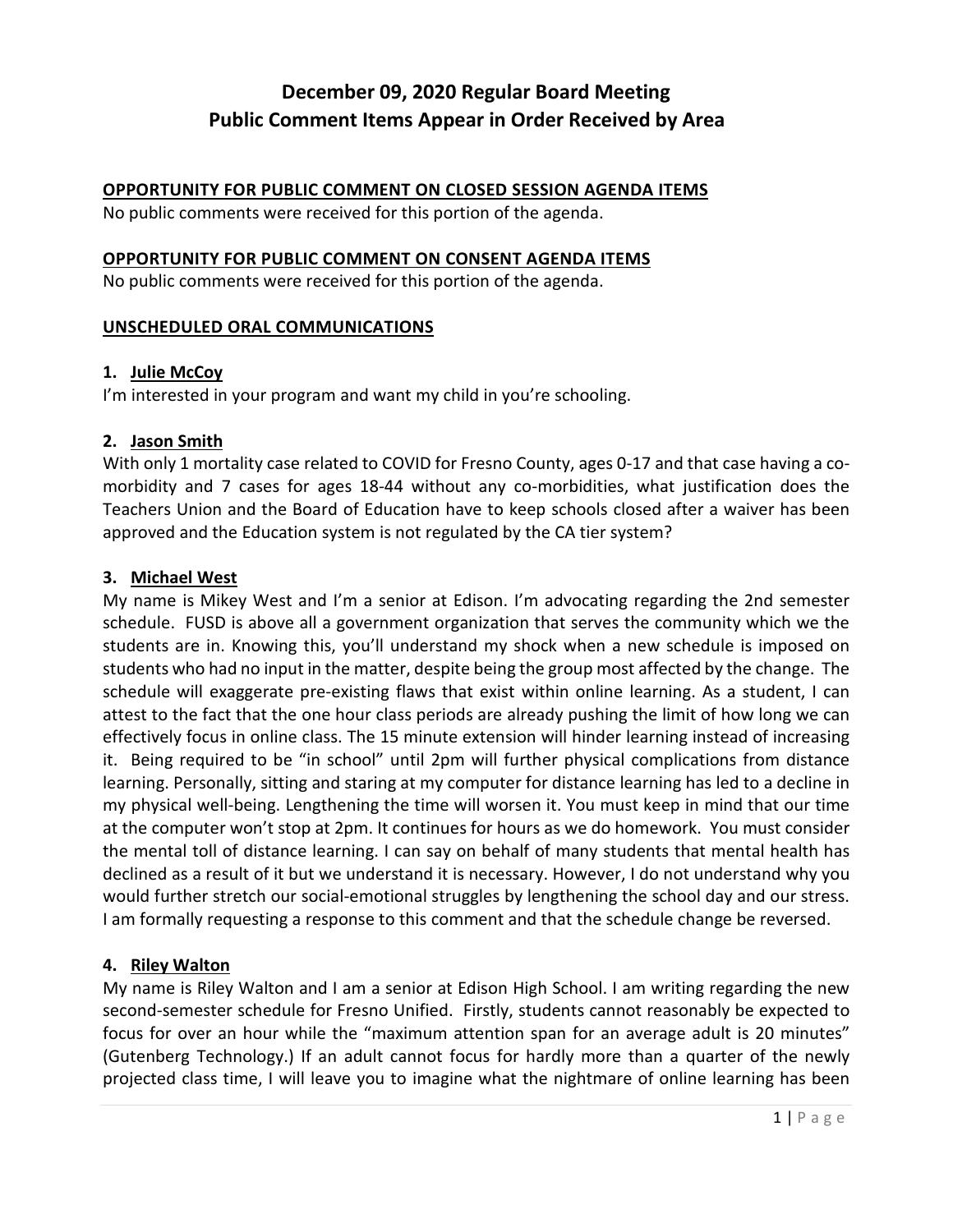thus far. This has been exemplified in my own lectures too many times to count: silent breakout rooms, no contributions to group projects, and mics remain muted past the 30-minute mark. Another issue is that many students and teachers lack the surroundings at home to sustain a proper learning environment. There have been countless instances in which children, neighbors, and pets have prevented a class meeting from proceeding smoothly. The 15-minute extension will only exaggerate these issues. Lastly, many students my age have jobs that help support their families or themselves. Online education has allowed many of my peers, including myself, to pick up extra hours at work and secure a more fruitful schedule following the dismissal from class at 12:30 pm. A longer school day will disrupt the work of hundreds of students who rely on that income for necessities during this time of the economic collapse. It is for the reasons mentioned above that I request the schedule change be reversed.

## **5. Emma Pitcher**

My name is Emma Pitcher and I'm a senior at Edison. I'm writing about the new schedule for high schools. The proposed changes would harm me as a student. With online school, I'm finding it hard to focus for even an hour in class. Adding fifteen more minutes makes school more difficult for me and others. These fifteen extra minutes would just be fifteen more minutes where I find it hard to stay focused, not fifteen extra minutes of pure learning or working. I'm receiving a lot of homework this year and the new schedule would reduce the time I have to work on it. Because of the limits of online school, I'm finding it hard to keep up in my classes so I need as much independent time as possible. Losing two hours of my afternoon also reduces how much time I can spend on extracurriculars. I've built my schedule around this semester with school ending at 12:30, and now you expect me to change all of it without being asked. This is wrong. The hours I would lose are time that I've already allocated to extracurriculars or personal things. Expecting me to rework everything without being asked for my opinion was the wrong choice. I know that I'm not alone in feeling this. We have been ignored in this process, and we will not let it happen. I am formally requesting that the schedule change be reversed, and that mine and others complaints get a District response.

## **B. CONFERENCE/DISCUSSION AGENDA**

## **B-16, HOLD a Public Hearing in the Matter of the Golden Charter Academy Charter Petition**

## **1. Elizabeth Lynch**

To Whom it May Concern, My name is Elizabeth Lynch. I am writing to address agenda item B-16. Golden Charter Academy is a new and innovative charter school. I'm really looking forward to sending my son next year as he begins his education journey starting kindergarten. As a mother of a black son it is important to me that he is in a safe place that is diverse and strongly representing all races in a positive matter. I know this is something Golden Charter Academy will excel at. With their partnership with the Fresno Zoo I know my son's first educational experiences will be full of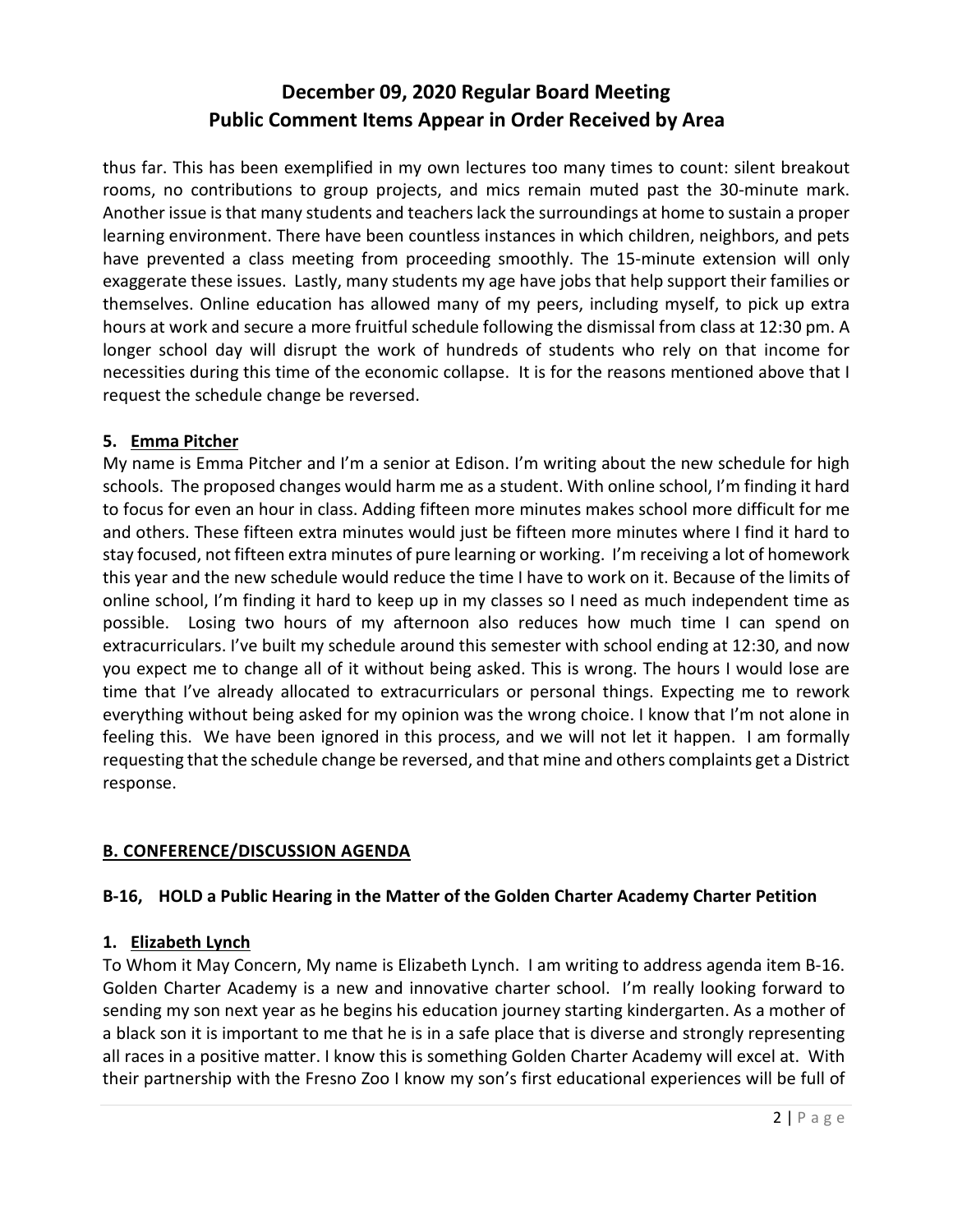lasting positive memories. This will be an excellent foundation to build his educational future on. Let's continue to take these positive steps forward. Best, Elizabeth Lynch

## **2. Jamila Wheeler**

Hello, My name is Jamila Wheeler and I am the mother of an incoming 3rd grade boy. This school, to me, was the answer to a prayer that I've been repeating for my son. I wanted to find him a school in which he's stimulated and excited to learn daily. My son is a very hands on learner and h believe this school will stimulate his mind and his creativity in new and exciting ways. He's juiced to be able to work with animals and meet like minded peers and I'm thankful that the curriculum is aiming to compete with Common Core, as I'm not a fan of his current curriculum. Thank you Golden Charter Academy for shaking up the status quo in education!

#### **3. Joseph Vargas**

I hereby support the Golden Academy , Joseph Vargas

#### **4. Nathan Perez**

"After darkness, always comes light." Hope and optimism that those words can potentially ring true in 2021, after an unprecedented year are something that parents and children alike are hopeful for. My son is different; he is passionate, loving, hands-on and excels in small-group learning environments. He loves nature. He loves tactile experiences. He is visually stimulated. He wears his heart on his sleeve. He can be a handful. And in ANY school setting, those considerations along with the prospect of entering school at the tail-end of the "Covid-era" is difficult. What Golden Charter Academy is proposing to do with their hands-on approach not only satisfies students' needs, especially for children such as my son, but can serve as a remedy for many children in the Fresno area who are hurting from this recent pandemic. Small class sizes will develop strong bonds amongst students and teachers alike. Zoo experiences serving as an outdoor classroom will bring these children a sense of normalcy. And starting and creating a valued tradition in Central Fresno with vested staff who care for this vision and wish to nurture it, are something of value to FUSD and the Fresno-community as a whole. I am not suggesting GCA's vision is a cure-all for the modern ills facing public education- but I am certain that the school's platform can help ease an already emotionally exacerbating situation, for students such as my son going to structured school for the first time! Nathan Perez, Educator, Fresno, CA

#### **5. Lavita Jackson**

My name Is Lavita Jackson and I'm sending this email in support of the Golden Charter Academy. I'm a lifelong resident of Fresno California. Born and raised in West Fresno. I attended Franklin elementary, Irwin Jr High and graduated from Edison High school. My children followed suite. Now I have grandchildren and I don't want them to follow suite. I want more for them, a better education, a world class education. That's what I feel they will get from the Golden Charter Academy. Robert Golden was also born and raised in West Fresno and attended the aforementioned schools. He knows exactly what challenges underprivileged kids face. He knows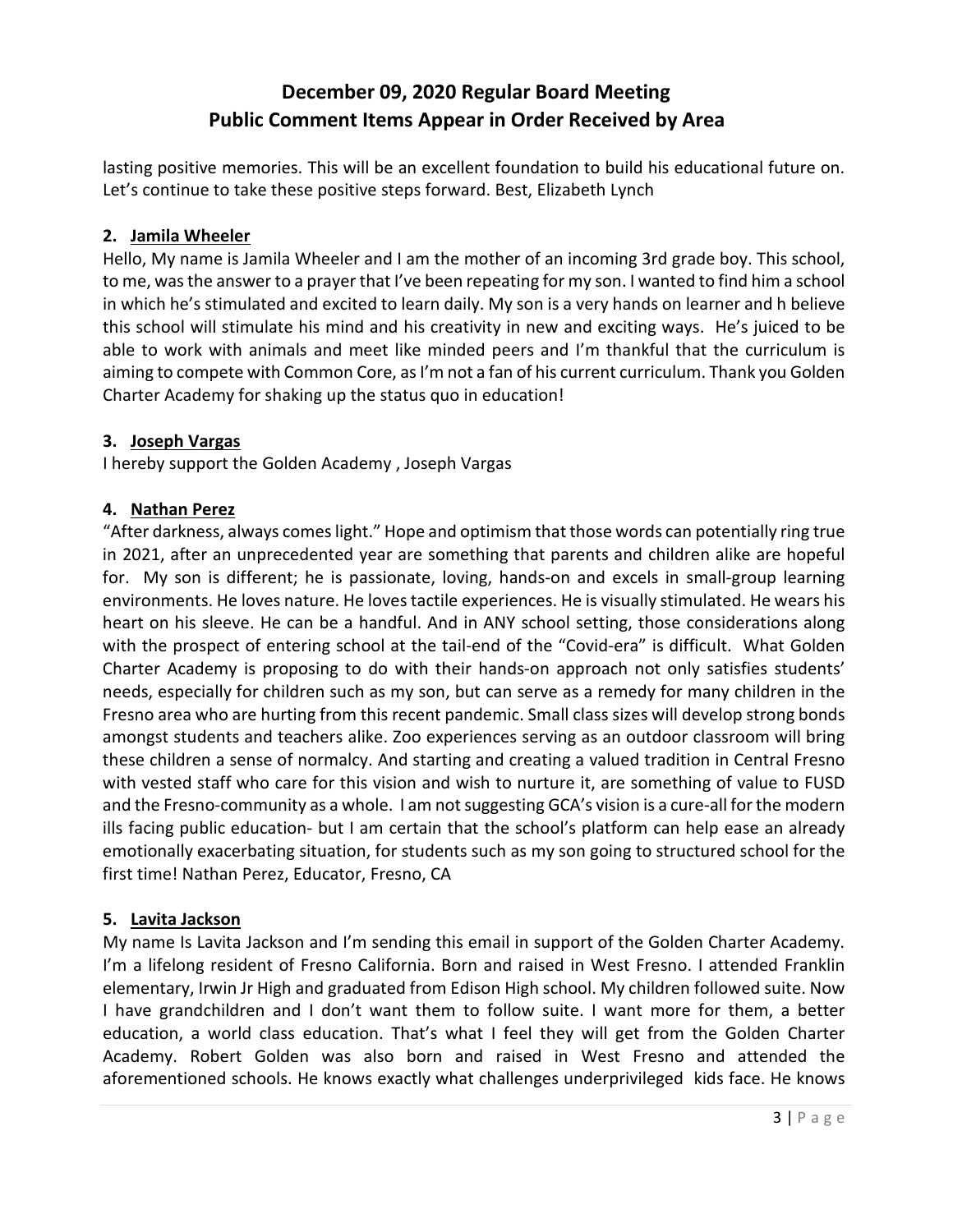the limitations that can be placed on our kids due to their environment. He also knows what it takes to overcome those challenges. He broke boundaries by entering the NFL. He's breaking boundaries now by returning to Fresno to open a environmental school. Not just for West Fresno, but for "Fresno " in general. I trust the Golden Charter Academy to have my grandchildren's education at the for front of their mission. I believe this school will be life changing for any child that attends. This school has to go forward for such a time as this. The pandemic has caused schools to shut down and kids are falling behind in their education. I feel The Golden Charter Academy will help bring them up to speed once it opens in August 2021. To not only teach them academically, but they will learn **(250-word limit reached).**

## **6. Tami Hullon**

To whom this may concern, I support Mr. Golden Charity 100%. He is a man who stands by his word, he's kind hearted and love kids. Rob is a person these kids need in there life, someone to look up too, someone who's going to go far beyond his limits to make sure these kids get the education they deserve.

## **7. Tracy Naron**

To whom this may concern, I support Mr. Golden Charity 100%. He is a man who stands by his word, he's kind hearted and love kids. Rob is a person these kids need in there life, someone to look up too, someone who's going to go far beyond his limits to make sure these kids get the education they deserve.

## **8. Martell Golden – (Voicemail Transcribed)**

Hi, my name is Martell Golden. I am calling in reference to the Golden Charter Academy. I believe this is a great opportunity for the kids, uhm something that they never experienced before, and I believe this will have a great outcome uh, with the kids learning. I do stand behind this program and I hope you will also. Robert Golden is a great guy uh, he's very known in this community, stand up person, personality is great, uhm a wise man and I believe with his leadership and the people that he has around him uhm we will definitely have a benefit with this, with this, uhm with this world. So, yes, I stand behind Golden Charter Academy and I pray that everyone else will also. God Bless.

## **9. Leslie Beninga**

To whom it may concern, I wanted to reach out in support of Rob Golden and the Golden Charter Academy he is wanting to get approved. I have known Rob and his family for many years even before he went pro in the NFL. There wasn't anything he could not accomplish once he put his mind to it no matter what he got it done. Rob is an inspiration to many on what can be done with a great education, drive, Perseverance but most importantly he came back to his home town to encourage our youth to not only make good decisions about education but to show our youth they can do anything if they put their mind to it. This would absolutely be a great asset to our community #istandwithgoldencharteracademy. Thank you for your time, Leslie Beninga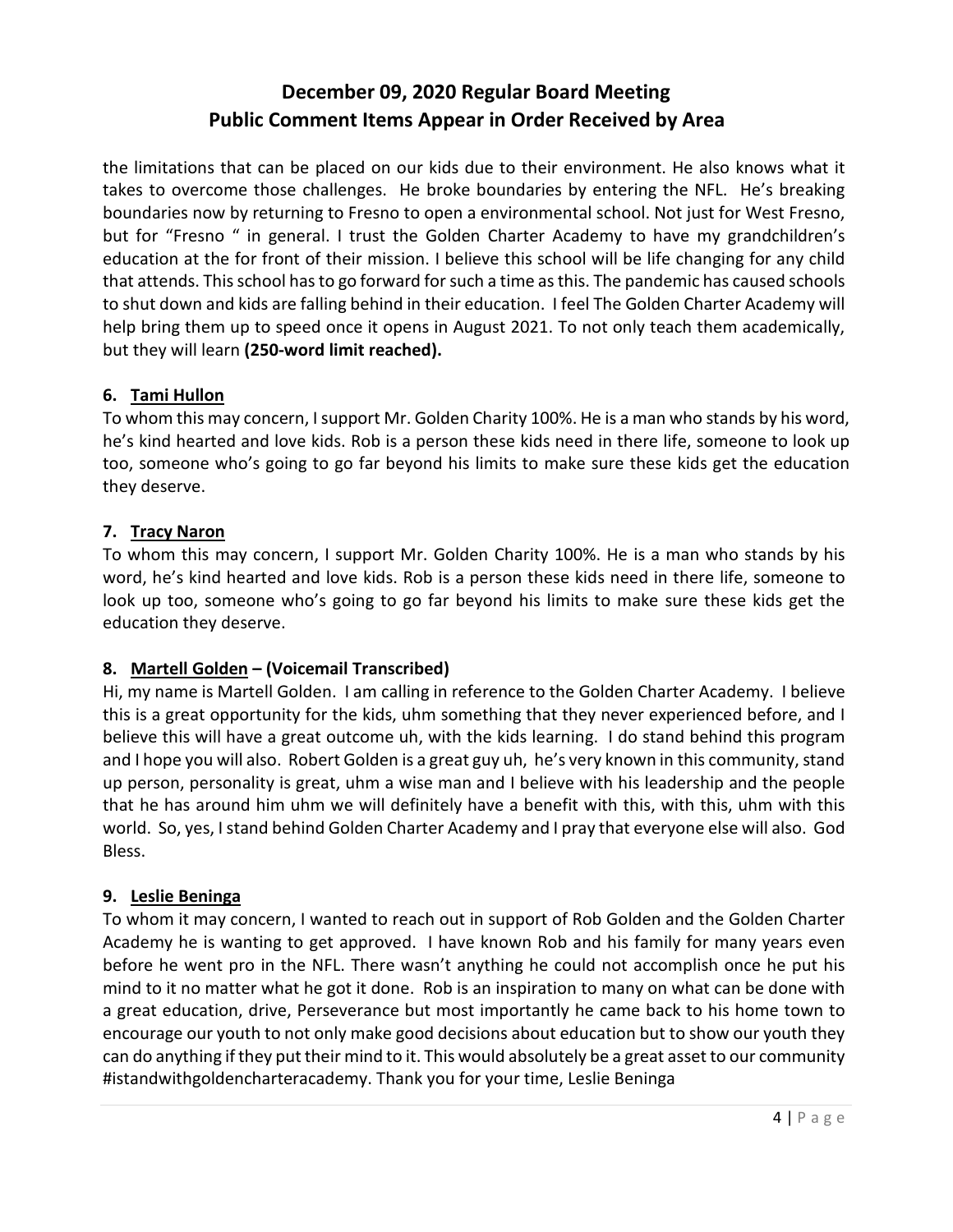#### **10. Lechet Bush**

Hello! I would like to express how much our community needs Golden Charter Academy! We are in need of a outstanding school like this one!

#### **11. Lechet Golden**

I love everything about this school! Our children are in need of Golden Charter Academy!

#### **12. Tracy De Los Santos**

Robert Golden giving back to the community. I support Golden Charter Academy.

#### **13. Nesthan Chatmon**

Good evening, I, Nesthan Chatmon the Youth Leader at King Solomon Baptist Church in Fresno California stand in support with Golden Charter Academy opening here in Fresno. I had the pleasure in see Robert Golden grow as a person from when he was a young boy a King Solomon Church to now the wonderful mighty man of God that he displays on a daily basis. He has always had a heart for the next generation and building up the youth and young adults in the community. I am glad to stand in support with him and others in the opening of Golden Character Academy.

#### **14. Latoya Price**

I LPG, am a parent of two grade school aged children, I am sending this email in support of the Golden Charter Academy. Myself and my family are looking forward to having the academy in our local neighborhood. We stand behind this project 100% and feel like we have a lot to look forward to, a brighter future and a future of hope for our children and up and coming generation.

#### **15. Laquita Brazeal**

I'm sending this email in support of GCA. I will also be attending the public hearing on 12/9. Thank you, Laquita Brazeal

## **16. Carolyn Frierson**

I wholeheartedly support the opening of the Golden Charter Academy school. This new institute of learning and teaching would give our underprivileged children the opportunity to experience a new adventure in their educational portfolio. By giving the children a fun and teachable environment in learning, The Golden Charter Academy school will enlighten the children hearts and minds that there are a broad of opportunities that awaits them by pursuing and completing higher education.

## **17. Antasia Clark**

This is such an amazing opportunity for children to be apart of something beneficial! Let's Strive and Achieve!

#### **18. Neikia Crump**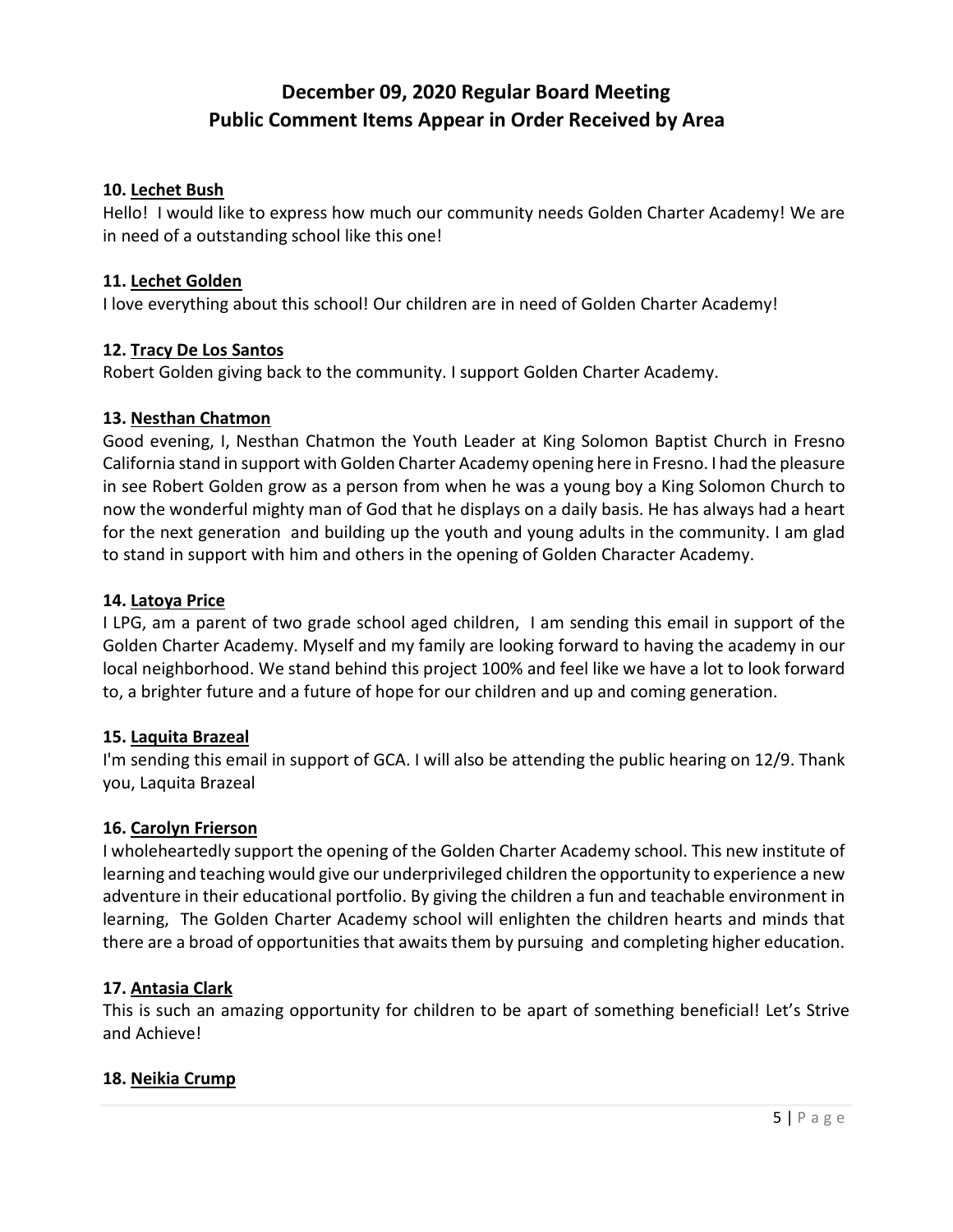Me and my family want to show our support and we are looking forward to see what we can accomplish together!

#### **19. Symphony Easter**

Excited for the new learning opportunities ahead...Can't wait for be apart of such a new, exciting and fun learning experience with my daughter  $\circled{e}$ 

#### **20. Priscilla Jimenez**

Hello, When I saw the opportunity that this new school offer I enrolled my 4 year old son because he love animals and learning and to have both at one time is an awesome way to learn for any child and let them experience something so wonderful and different were they can still get a great education.

#### **21. Cory Alford**

Proud of what's being created by the Golden Charter Academy. Diversifying the criteria and curriculum for our youth here in the central valley. Exposure is key to the development of our future generations.

#### **22. Danielle Tucker**

Hi this is the parent of Donzeill Johnson. Just wanted to keep you in the loop and let you know we are supporting the program 200%. Feel free to call me if you have any questions or concerns 5597925315

## **23. Ashley Highsmith**

## To the Fresno Unified School District,

This is a letter of support to for the Golden Charter Academy. Being a Black teacher in the Central Valley, I have come to realize how important it is for students of color that come from different backgrounds to be a part of the education system that understands them. I think that Robert Golden is providing an amazing opportunity for students in Fresno to get an exceptional education. I am excited to see what he accomplishes on his mission to bring a new type of education to the Central Valley. Thank you, Ashley Highsmith

## **24. Latasha Robinson – (Voicemail Transcribed)**

Hi, my name is Latasha Robinson my son's name is Ricardo Jenkins and I just wanted to say that we support, uhm Golden Charter Academy. Thank you, bye.

## **25. Carla Lane-Simmons**

I'm very pleased to write this support letter on behalf of Mr. Robert Golden. Mr. Golden is currently a leader in the community and has volunteered since he was a child to benefit the community. I've known Mr. Golden for at least 10 years and throughout those years I've observed him grow into an accomplished young man throughout our acquaintances in and beyond church. Mr. Golden exhibits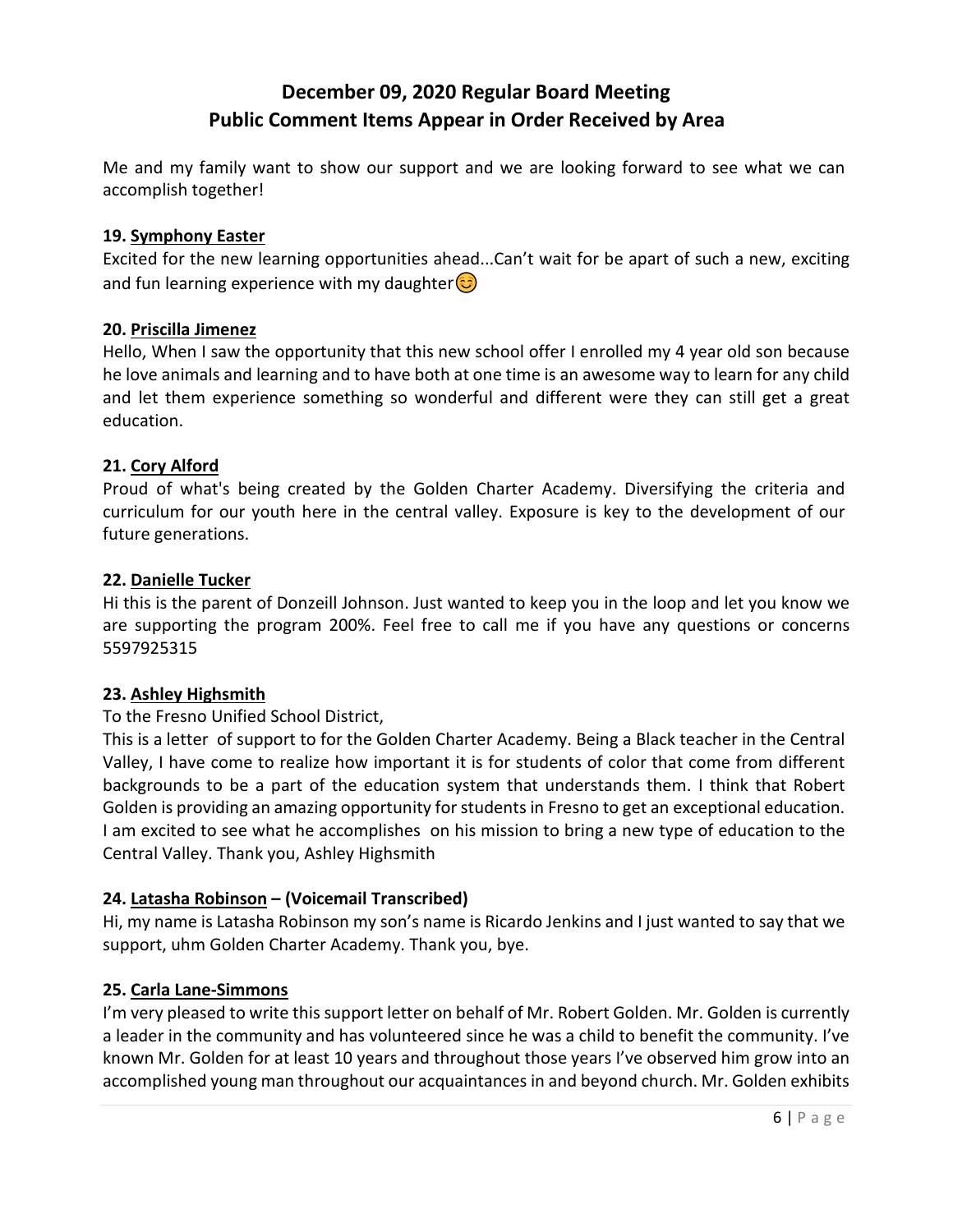superior interpersonal skills and has proven to be a well-known community activist. He demonstrates excellent social skills as well as diversity. He's known to work well in both group and independent activities especially during his career in football. He's very well respected by his, peers, community, and family. I support Mr. Robert Golden for the Golden Charter Academy which will inspire powerful young minds. I believe he will be successful in working with the children to empower the community with excellent goals for our children of the future. Carla Lane- Simmons, Mental Health Assistant, (559) 400-5573

## **26. Patricia Qualls**

Hi FUSD School Board, Hello, I am so glad we have something like this in our city! I completely support all the work GCA is doing and plans to do in making sure our kids have a bright future.

#### **27. Dorothy Logan**

So Proud of this young Man, not only did he make it, but he is reaching back to his Community to help and show other kids, that it is possible, that it does not matter where you come from All Dreams are possible with God and determination. Thank you young Man.  $\mathbb{A} \mathbb{A}$ 

#### **28. Oliver Baines**

Hello, my name is Oliver Baines, I am the President and CEO of Central Valley Newmarket Tax Fund. I am calling to register my support for the Golden Charter Academy's Charter Petition. Uh, I am excited to call and make this recommendation of support. I think the Golden Charter Academy and their curriculum is extremely unique for not just the valley but for the state and it would be wise for the Board of Trustees to accept this charter petition and allow the school to open. Thank you for taking my comment.

#### **29. Tonieka Davis**

I See The Golden Charter Academy Being A Plus/Change For The Children In Our Town, Something That's Well Needed.

~Tonieka

## **B-17, DISCUSS and DECIDE in the Matter of Changing the Fresno High Mascot**

#### **1. Mi'Shaye Venerable**

My name is Mi'Shaye (Mee-shay) and I am emailing to demand a change in Fresno high school's mascot immediately. This is so embarrassing and extremely inappropriate. Did anybody question the damages done with this?? Or are you just racist? While you are at it, I hope you are doing a land acknowledgement because guess what, y'all on stolen land. Miss me with the "pledge of allegiance", because this is NOT justice for all. But if you think it is, change the mascot. PERIOD. Disrespectfully, MiShaye Venerable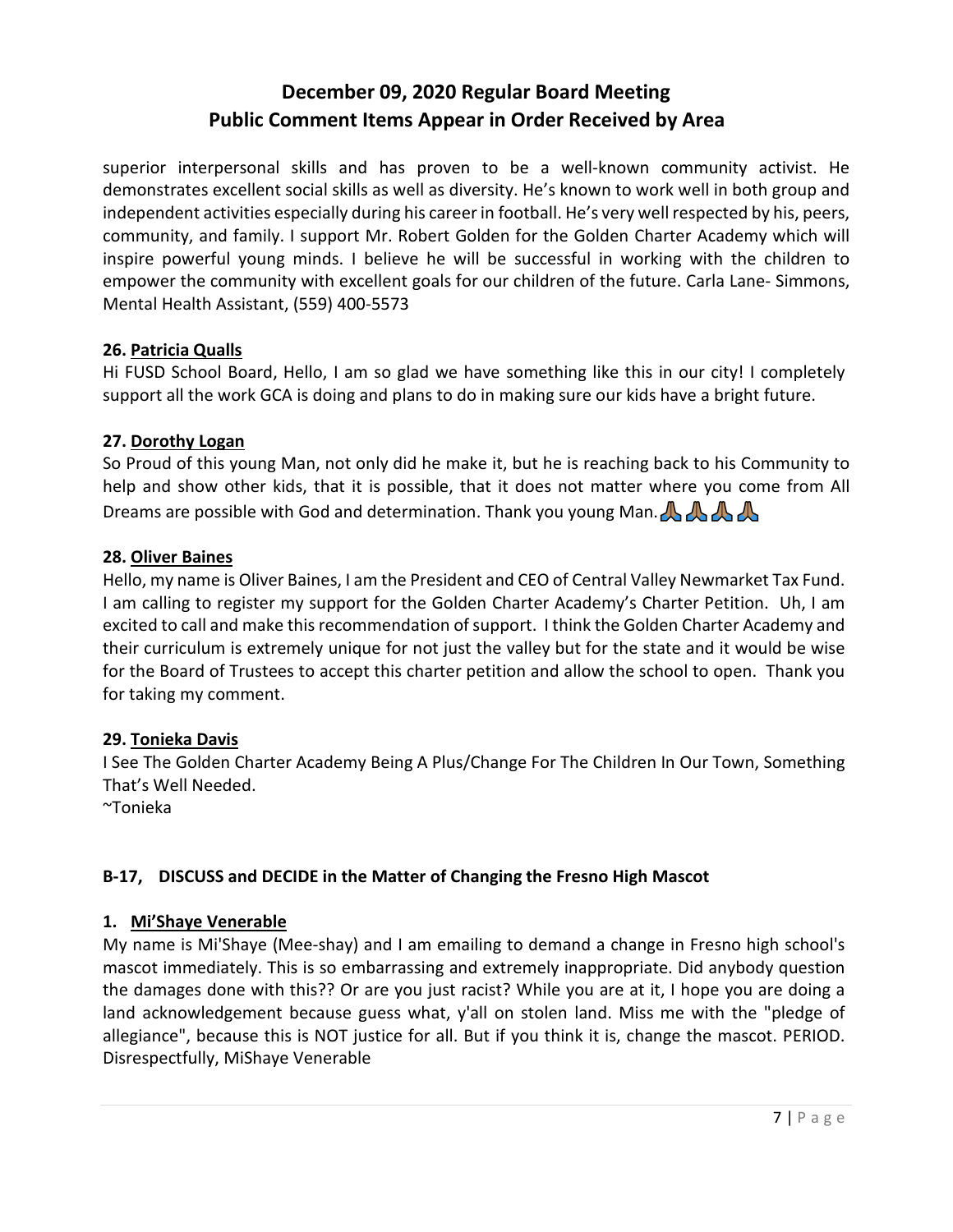#### **2. Anthony Lopez,**

Dear Fresno Unified School District Board Members,

Throughout this country's history there has always been moments that has gauged how far we have progressed as a society. Within these moments, have emerged citizens of all ages, races, genders, creeds, and nationalities who have stood their ground, against all odds, in hopes for a better tomorrow. Today we find ourselves in one of these moments, another measurement of our progress. Once again, across the nation, we hear the people's voice calling for the removal of racist monuments, flags, and symbols from our land. For the Native community here in the Central Valley, our voice has been calling for the removal of the Fresno High Native mascot image. A study shared by the National Congress of American Indians (NCAI) concluded, "Native American Students may experience a worsening of self-concept and an increase in psychological distress when viewing even neutral images of Native American nicknames/logos" (Friedman 2013). The NCAI have also shared that on average less than fifty percent of Native American high school students graduate each year. With such psychological harm being done toward Native American students, it is no surprise that it contributes to the effects of their education. However, by working together, interdependently, we can create solutions to this issue so that all members of the student body can feel valued and have a sense of belonging. We have an important opportunity in front of us to continue the legacy that our ancestors have passed on and to continue to **(250-word limit reached).**

#### **3. Tina Romero**

I remember hearing people use the term "Indian giver" when I was a kid and I remember asking just what that meant because it just sounded wrong. Everyone has a meter in their chest that \*knows\* right from wrong. I was met with, "It's just a saying....." But these words are mantras that take on their own lives and help to justify the taking of lives of indigenous human beings. Ironically, white squatters were the true savages who gave things only to take them back......like their promises of protection and treaties. Instead, they took scalps, sodomized indigenous women with bayonets, passed out diseased blankets and made bridal reins for their horses with the skins of the generous natives who fed them when they were starving. All in the name of God for the purpose of landholding. When someone upholds a mascot, they are upholding white supremacy. Period. It is not "just a saying", "just a mascot" nor "a thing of the past". When these images and words are brought forth and spoken, they bring great pain to indigenous people and bring into light the hate of the offender. It's never too late to change our ways and I hope other white people will join me to acknowledge a truthful history and hold space for indigenous people in a respectful way of their own consent. Dump that mascot. Hate will not win.

#### **4. Nate Wood**

Thank you for doing the right thing on December 9th and voting to change the Warriors mascot. It will be great to see the school district on the right side of history.

#### **5. Jacquelyn Fargano – (Voicemail Transcribed)**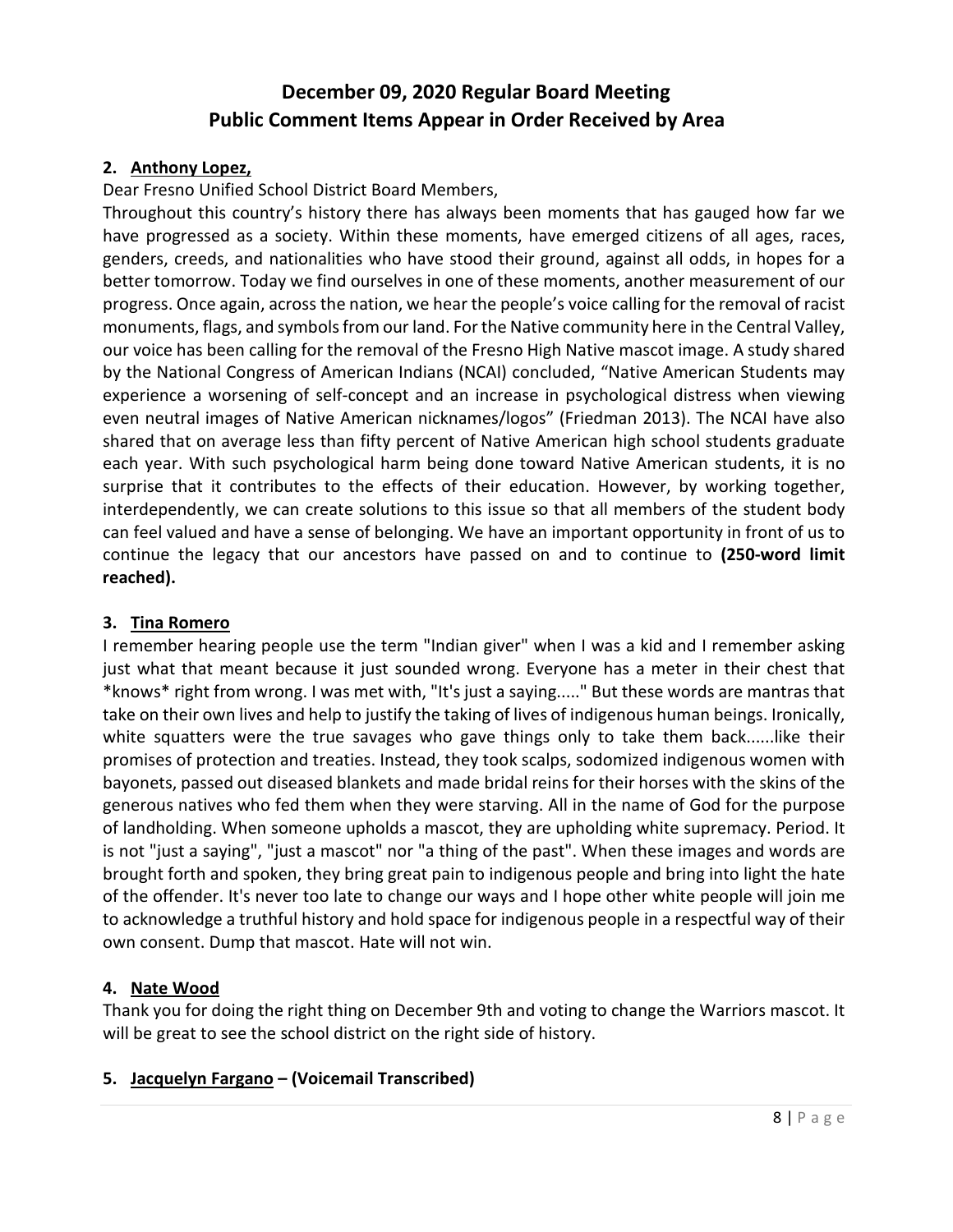Yes, Hi, my name is Jacquelyn Fargano and I'm calling in regards to the, uhm, Fresno High mascot and I wanted to leave my message which has to do with, uhm, the fact that I am a Fresno Unified School District instructor. I am also a Fresno City College professor and National University professor. Uhm, I have been with Fresno Unified for twenty-nine years and I instructed at Fresno High School for a couple of years during that period. It's a beautiful campus, it's a wonderful community, and a lovely school in a great district and so it's a shame that we would be, uhm, continuing to perpetuate such a stereotype, uh, such a, uhm, piece of disrespect. Uhm, I think that people get stuck on certain things and, uh, they get dug-in, uhm, and its uh a time for change and change can feel painful for some people, but it also is, uhm, righting some wrongs, and this is wrong. It's wrong to have a warrior as a mascot. A warrior as what has been explained is a very sacred position, uh, person and you wouldn't put, I don't believe Jesus as a mascot, I guess you could, but it would be something I think some people would have feelings about. Particularly, in terms of uhm, the importance of what we are looking at. So, uhm, I'm asking and I'm recommending that the mascot be changed. We are no longer in that place; it is okay to change and **(250-word limit reached)**.

## **6. Jill Heckroth Baisch**

I'm writing to implore you to change the mascot logo. Plain and simple, this is not a good image to have. It promotes racism in the form of homogenizing the countless indigenous cultures found throughout this continent. It presents an outdated stereotypic head dress wearing, big nosed, war painted racist caricature, and as an institution of learning, you should be deeply embarrassed and ashamed of such backwards representations. This is not what we want the youth to internalize. Please, listen to the indigenous voices calling this out as disrespectful and racist. Change the logo now!

#### **7. Emma Taylor**

## Dear Fresno Unified,

The Fresno High mascot is deeply offensive to me, both as a Japanese American and as Licensed Marriage and Family Therapist with extensive experience working with BIPOC. Please vote to change the image tomorrow! Thank you, Emma Taylor, M.S., LMFT

## **8. Isabella Garcia**

The mascot needs to change. For the sake of me, and other native's mental health. It's sick that while people were/are exploiting Native culture for entertainment purposes they don't learn about Natives tragic past, disrespect native culture and are extremely racist. STUDENTS are racist, current students, and alumni. Having this mascot enables them to continue to be racist towards natives. Do the right thing, let them learn, help Natives heal. CHANGE THE MASCOT. Society continues to ignore Native pain and feelings, don't join the party here. Listen to us, hear our pain, ignore the ignorance from others, help us heal. Help us heal. Do the right thing.

## **9. Sirley Carballo**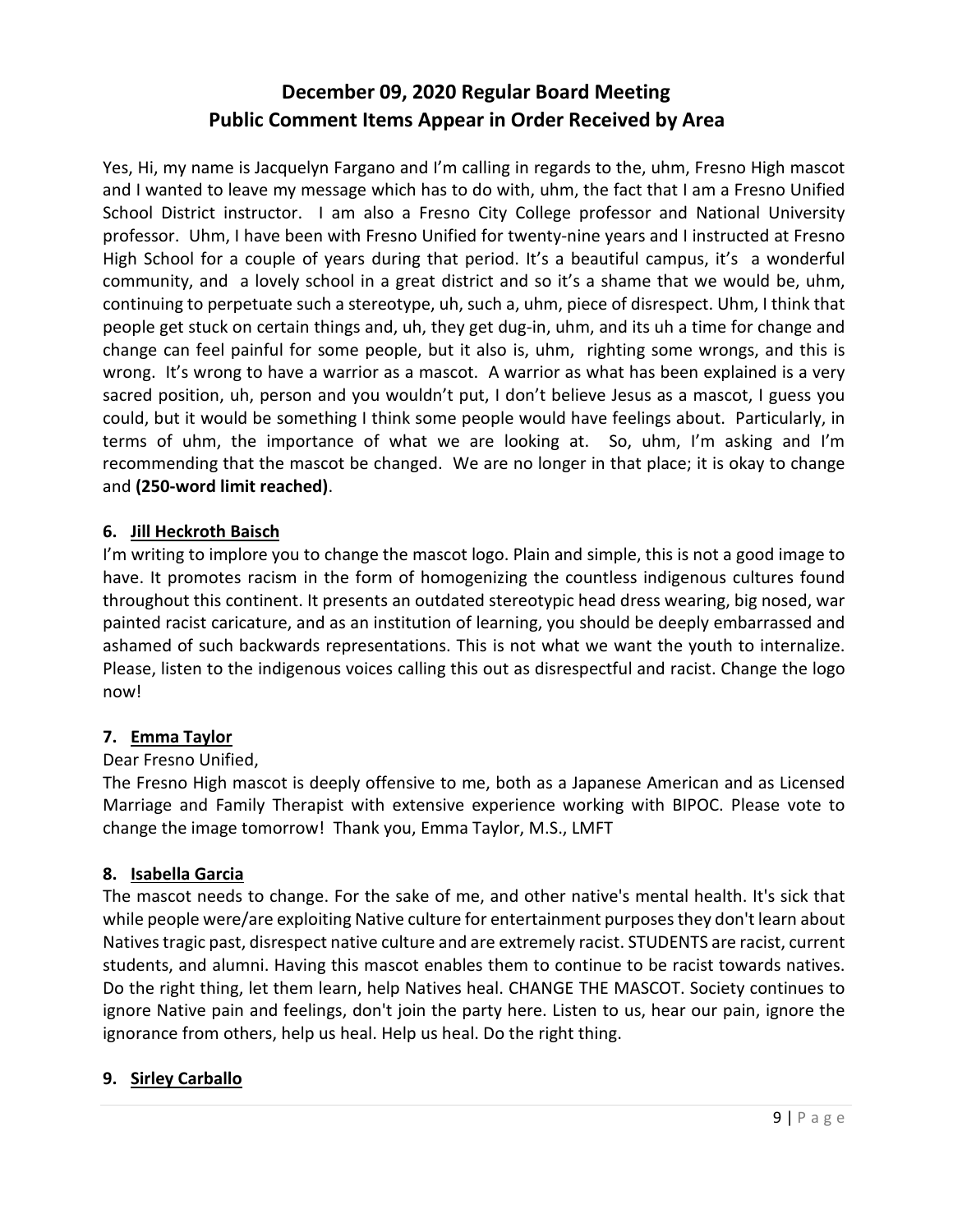Hello, I'm writing to show support for my Native neighbors from around the Valley in voting for YES to remove the Fresno High Mascot imagery. The decision should be made from a place of humility, and left only up to the people whom it purports to represent, our Native brothers and sisters. Their voices should be heard. As a resident of the district in which Fresno High resides, I'm embarrassed to think that our leaders and administrators would lack the empathy to listen and learn when they have caused harm. Please vote YES to remove the Native imagery. Thank you.-- Sirley Carballo

## **10. Katie Oros**

Fresno High School Board Members, I'm writing to show support for your efforts to update the Fresno High School mascot image. Logos change over time naturally anyway as style and art evolve with the humans who make them. I agree that it's time to make a change to this image which will not only give a fresh look and feel to the pride of the school, but also stand in solidarity with what is good, right, and kind toward the indigenous folks who have had to endure so very much injustice and unthinkable hardship for so long already. It's a small change, but it will send an invaluably positive message for years to come. Holding a contest for young local artists to contribute new logo/mascot ideas for the future of the Fresno High and its legacy might also be a wonderful way to engage the community and promote this positive change. Thank you for caring enough to make this happen. Your decision will affect more people than you know, and I'm personally excited to see the unveiling when a new mascot image is chosen. Go Warriors!--Katie O.

## **11. Ruby Rodriguez**

## Dear Fresno Unified Board,

On behalf of Latino Outdoors and as a Fresno High alumna, I am urging you to change the mascot and imagery used for Fresno High. Native mascots reduce complex, multifaceted identities and cultures to costumes and playthings. The continued use of Native mascots perpetuates the harm and trauma that Indigenous peoples have endured for too long. As community leaders and decision-makers, thousands of people, including members of the Yokuts tribe, are requesting that you change an oppressive mascot as the nation takes the biggest stand of our lifetime for social and racial justice. The labor of getting out of our comfort zone and working together to cross new thresholds towards anti-oppression is up to all of us. Individually and collectively, we need to deepen our understanding of the complex, multi-faceted Indigenous identity. Removing symbols of disrespect is a necessary part of this work. Please do the right thing and vote YES.

## **12. Laura Gromis**

2020 has been a year of realization for many that we have been blind to systematic racism and injustices that have been existing since the beginning of this country. Many traumatized by the past are only now beginning to feel comfortable speaking up. The Fresno High Mascot is insulting to many, and should be changed to respect the indigenous representatives in our community as first step towards understanding the past and creating a different future. Kind regards, Laura Gromis

## **13. Briana Zweifler**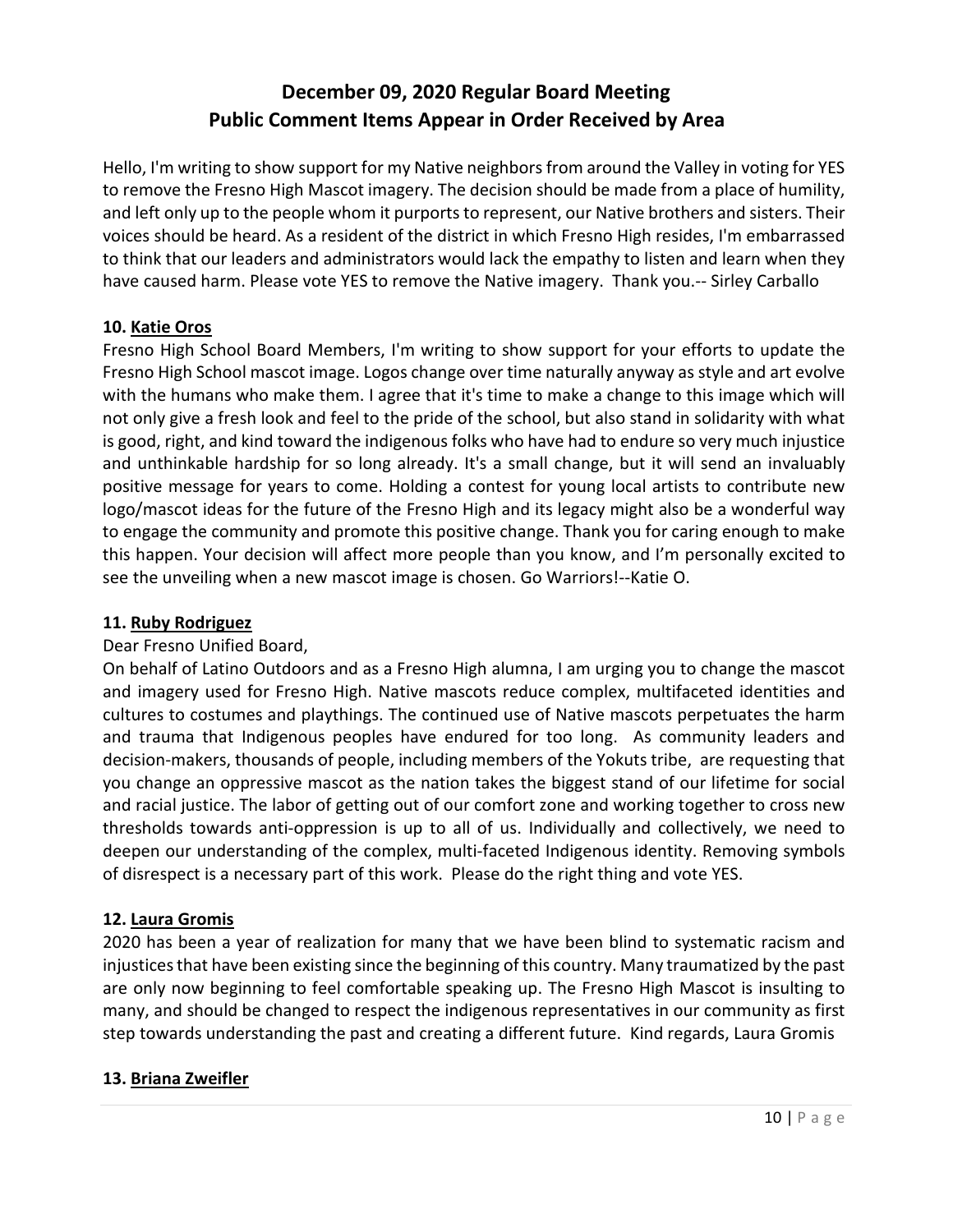Please change the Fresno High mascot! Local Native people have said that the mascot is disrespectful and harmful to them. This alone should be reason enough. The Golden State Warriors changed their image and kept the Warriors name, and they have continued to be a well-loved and successful team. Images that reduce human beings to a mascot have no place in Fresno. PLEASE support the petition to CHANGE THE FRESNO HIGH MASCOT!

## **14. Laura**

Keep the Warrior name, change the image!!! The mascot is offensive because it perpetuates a stereotype that is harmful. Changing the mascot is a great opportunity to really show the respect and honor you claim to have for the people. CHANGE THE MASCOT

## **15. Andrea Massi**

To whom it may concern, I am writing to urge you to please get rid of the offensive mascot for Fresno High. It's long overdo and wouldn't require a name change, just a different mascot. Natives are not mascots and it would say a lot to make that point by removing the mascot. Thank you for you time in reading this email and I hope that my young indigenous sons will not grow up in a world where the most common representation they see is in the form of inappropriate school mascots. Andrea Massi

## **16. Presley Fletcher**

Hello,

My name is Presley Fletcher and I live in Fresno and attend Fresno State. I am emailing to submit a public comment about removing the Fresno High Mascot image. The image is racist and dehumanizes Native Americans. Keeping the 'warriors' name isn't the problem, the image of a Native American in head dress as the mascot is. If Fresno Unified truly pledges to create a diverse and racially understanding development in their education system it needs to begin with removal of racist mascots. Sincerely, Fresno Civilian Presley Fletcher

## **17. Yessica Guzman**

Change the native image keep the warriors name. It is 2020 it is time. Please change the image. Look at the NFL, the Washington team did it, so can we.

## **18. Liz Miles**

To whom it may concern; I am a proud alumna of Fresno High, class of '73. My teachers were awesome (especially Mr Amend whose influence of the appreciation of literature, history, civic duty, art and culture, I have enjoyed throughout my life). My time at Fresno High prepared me well for college (UC Berkeley) and for all the pursuits in my life. I am also in the FHS Hall of Fame in recognition of my participation in the 1984 Olympics (Rowing). Fresno High is about the faculty, the students; it's about the lessons and relationships that inform and enrich our lives for years to come. It's about education and community. Fresno High is NOT about an anachronistic and painful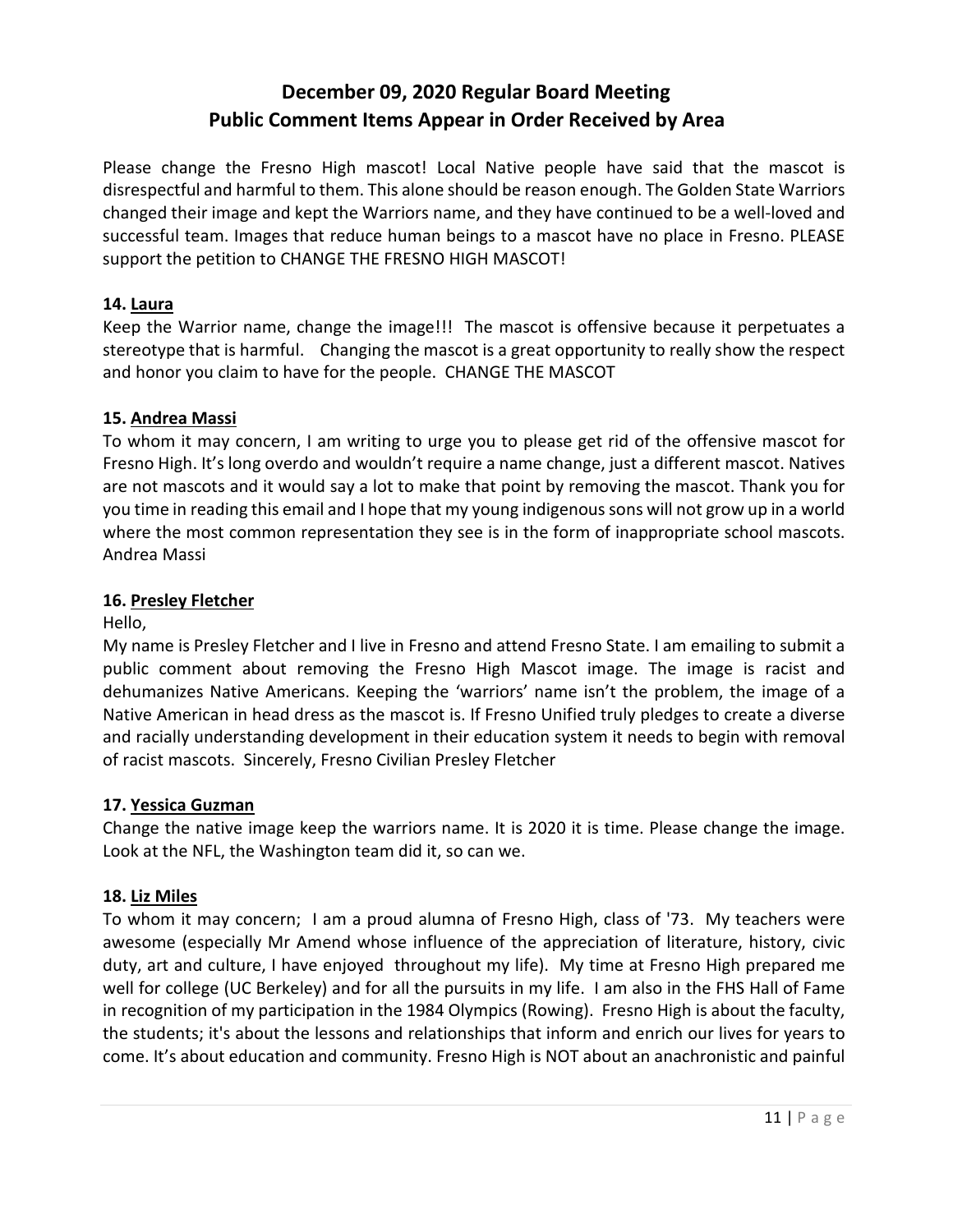misappropriation of an outdated, cultural trope. It's just time for the "warrior" to go. I appreciate that the School Board is considering this issue. Elizabeth Miles, OLY, FHS Class of '73

## **19. William O. Miles**

As a 1966 graduate of Fresno High School and one who has been active in the concern for Native American rights for many years, I support without reservation the discontinuation of Indian imagery by the Fresno Unified School District for any and all non-native functions, student identifications and associations. Perpetuation of the "[Indian] Warrior" as an emblem, symbol or 'mascot' of FHS is unnecessary, unjustified and unkind. As members of the Fresno Unified School District and all those with responsibility for Human Relations in business and civic workplaces well know, 'harassment' is a form of misconduct that is judged, not by its intentions, but by its effects. The authentic traditions of indigenous peoples are superior in social value to artificial and antiquated "traditions" contrived by others. By all logic and decency, FSUD is obliged to prefer the acute sensitivities of Natives peoples to the sensibilities of non-native dominant social actors, however benign. If positive alternatives are sought, I might suggest the Owl (already in limited use at the school), a generic (non-native) "Warrior", or, more progressively, a modern (non-native) "Rainbow Warrior". Further, I would put the matter squarely before the Fresno High School student body for their consideration and approval. William O. Miles, Baltimore, MD

#### **20. Melissa Lovett-Adair**

### Dear School Board member,

The School Board has an obligation to protect the youth in their charge. No child should be subjected to insult and trauma by the institutions which the law requires them to attend. The warriors mascot at Fresno High is demeaning, insulting and traumatizing to the Native students who attend your schools. The students have clearly articulated the reasons this image is offensive and the effect of this derogatory image on their sense of belonging in school. They have suggested a reasonable alternative- keep the name and replace the negative Native image. Negative stereotypes against one ethnic group impact all of us. Would you tolerate a negative derogatory image as your school mascot of someone who is Jewish, Latinx, or Black? Of course not. Stereotypes of Native Americans, regardless of intent, perpetuate racism and must not be tolerated any longer. As a School board member I am sure you have the best interests of all the students in your district in your minds and will do the right thing. Remove the racist mascot from Fresno High. Sincerely, Melissa Lovett-Adair

## **21. Victor Aparicio**

#### Hello,

My name is Victor and I attended Fresno High from 2006 to 2010. When I became aware of the movement to remove native american imagery from the school, I took the time to process why it was an issue. I read the posts about its history and how uncomfortable it makes native youth feel. I couldn't help it but to think about my time in Fresno High, while I had no significant history or imagery that made me feel like a lesser student or citizen. There's already an inherent feeling that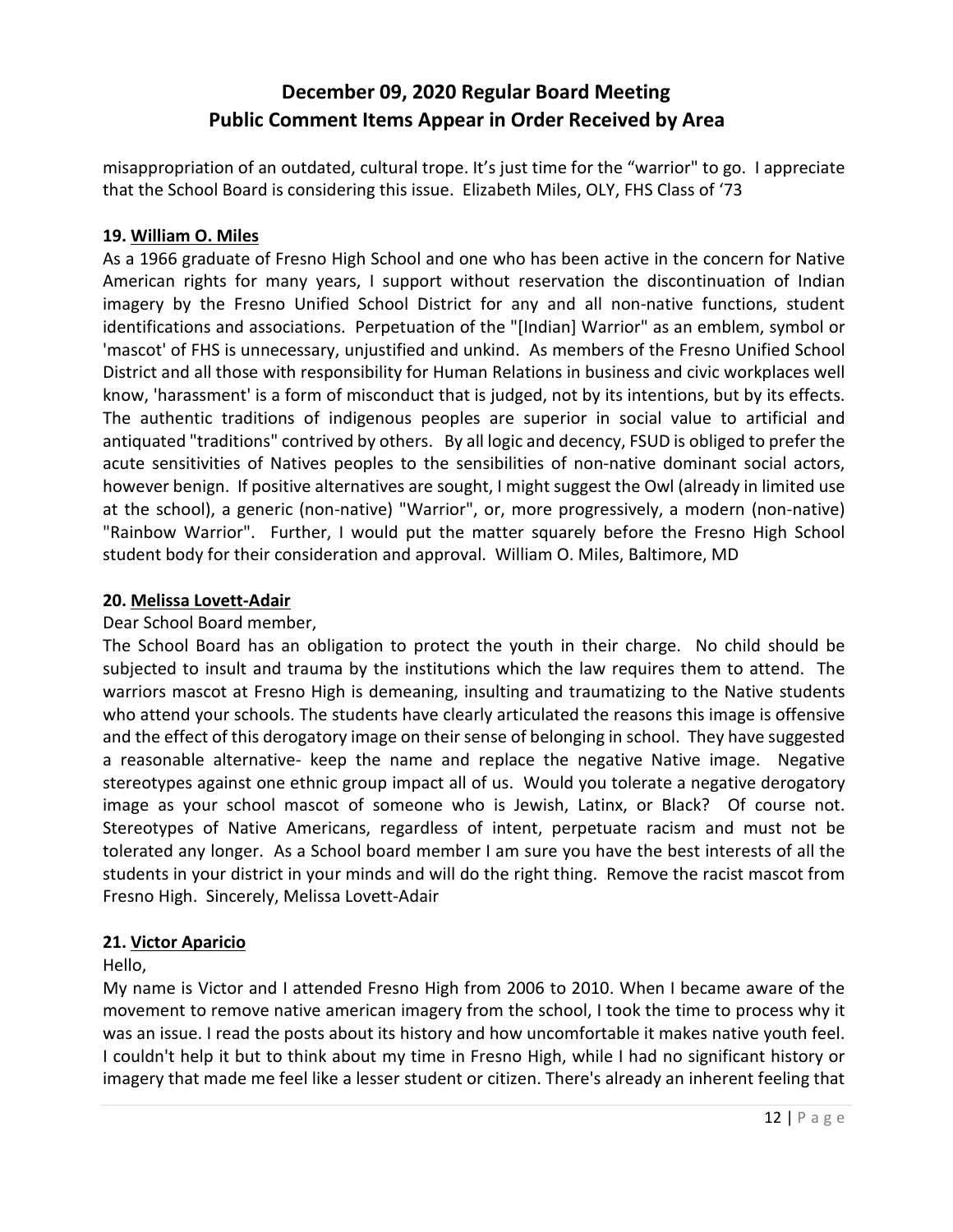all students have when entering high school to begin with. There is anxiety that my friends and I experienced wondering whether or not we were going to like our time in high school, if we were going to make new friends, or that we were smart enough to be where we were. Those are feelings we project on to ourselves and our experience in high school was supposed to make us more confident before moving on to college and adulthood. Therefore, I cannot imagine having this outside presence constantly hovering over you, projecting even more anxiety on top of whatever students are already going through. To feel like a lesser person just by stepping into campus and looking up at the school they're supposed to be happy to be attending. The place where they were supposed to find themselves and their strengths is practically mocking them and opening them up for harassment and bullying from insensitive classmates. There **(250-word limit reached)**.

#### **22. Jennifer Rojas**

#### Hello School Board Members,

My name is Jennifer Rojas and I live in the 93702 zip code. I am writing to urge you to change native image from the Fresno High school mascot. Indigenous people should be respected and honored not used as a costume on game nights. This can be the first step into removing all native mascots in the future. School spirit does not have to look like this. Jennifer Rojas, 93702

#### **23. Jolene Edwards**

- a reasonable alternative- keep the name and replace the negative Native image
- Negative stereotypes against one ethnic group impact all of us

#### **24. Henry Andrade**

#### Fresno Family,

Eventually ALL sports teams that bare the name Redskins, Braves, Indians, Warriors will either change the names or the depictions of Indigenous peoples. Lets do the right thing and change the logo/name. Lets not be remembered as the last to voluntarily change the name and show solidarity with our Indigenous brothers and sisters. Thank You, Henry Andrade (Wixaritari/Huichol Nation)

#### **25. Shane Spears - (Voice Message Transcribed)**

My name is Shane Spiers. I am a Fresno High graduate, class of 1996. I think you should change the mascot. I think it is an insensitive caricature. I don't consider that to be part of the culture that is acceptable. I think you should change it to something else and I hope you do.

#### **26. Anastacia Wiggins**

Please change the fresno high mascot!! While there is no issue with using the warriors name, there is with refusing to part with an image that stereotypes and disrespects that many diverse native american tribes across the United States and their culture. Natives, like those belonging to the Yokut tribe here in Fresno, do not deserve to be reduced to a caricature. Please do your part in ending the dehumanization of native peoples.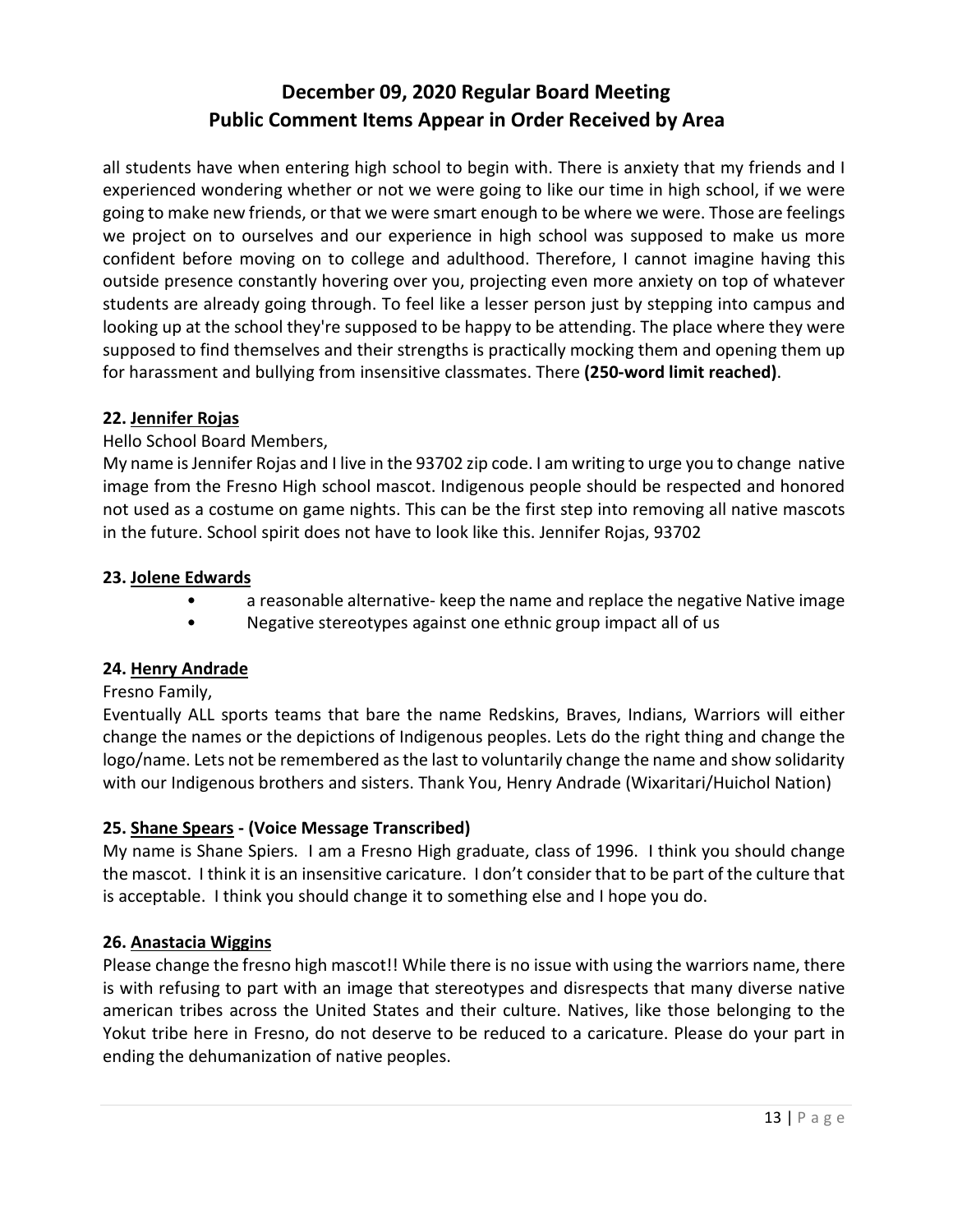#### **27. Julyssa Ortega Cisneros**

The mascot is offensive to all indigenous people. I am unsure why you have kept it this long. The demands are reasonable; change the mascot, keep the name. It is not difficult. You are on stolen Yokuts land. The least you can do is honor their demands, and get rid of the mascot. I urge you to get rid of it now.

#### **28. Dan Waterhouse**

Dear Board Members-it is time to relegate the warrior emblem to the scrap heap of history. Dan Waterhouse, FHS Class of 1972

#### **29. JoAnn Woodward**

The 132-year history of Fresno High School has seen many hundreds of thousands of students call FHS their Alma Mater. Many of those students are still present today and would be ashamed of what a small minority of very loud students and public individuals are trying to say about a symbol that has meant so much to Fresno High. The Warrior symbol used at FHS is not negative to the Native American Indian as it represents STRENGTH, ENDOURANCE, HONOR and DIGINITY as can be easily observed in the symbol. There were Native American group concerns presented at the town hall about the present situation. I hope you take the time to recall those comments and weigh them with as much care as you do those who have spoken in a negative light. If you do not recall, the presentation was given by Cecelia Funk and addressed concerns from Native American Studies Program at FHS, International Baccalaureate led Local Native American survey and the FHS Alumni funded Native American Scholarship. Please be fair with the assessments that face you in a time when the louder the group and the more intense the outcry often does not agree with the silent majority with fairness in mind. JoAnn Woodward, Proud to be a Warrior, Class of 1958

#### **30. Robert E. Keldgord**

Don't understand why change is being considered. Always thought "warrior" was a positive title. Robert e.keldgord, '48

#### **31. Darin Ciotti**

Hi I am a graduate of the class 1985. I am a WARRIOR and my family is a warrior! My grand parents and my mother all graduated from Fresno High School WARRIORs. I am a proud member of the the alliums and give money to the schools scholarship fund. I do this based on being a Warrior, enough of the political bias, and remember the school and the mascot had been a part of the Fresno environment for more than 100 years, this is a proud systembel, not defining because one person has a gripe. Really what about all of the students and alumni that have graduated from Fresno high school and love the warriors, what about them and are you willing to address there needs. Please stop and think about what you are doing and who cares about what you are voting on, a warrior is a proud person and not a racial issue. Please consider what and why you are discussing this issue. Thank you, Darin Ciotti.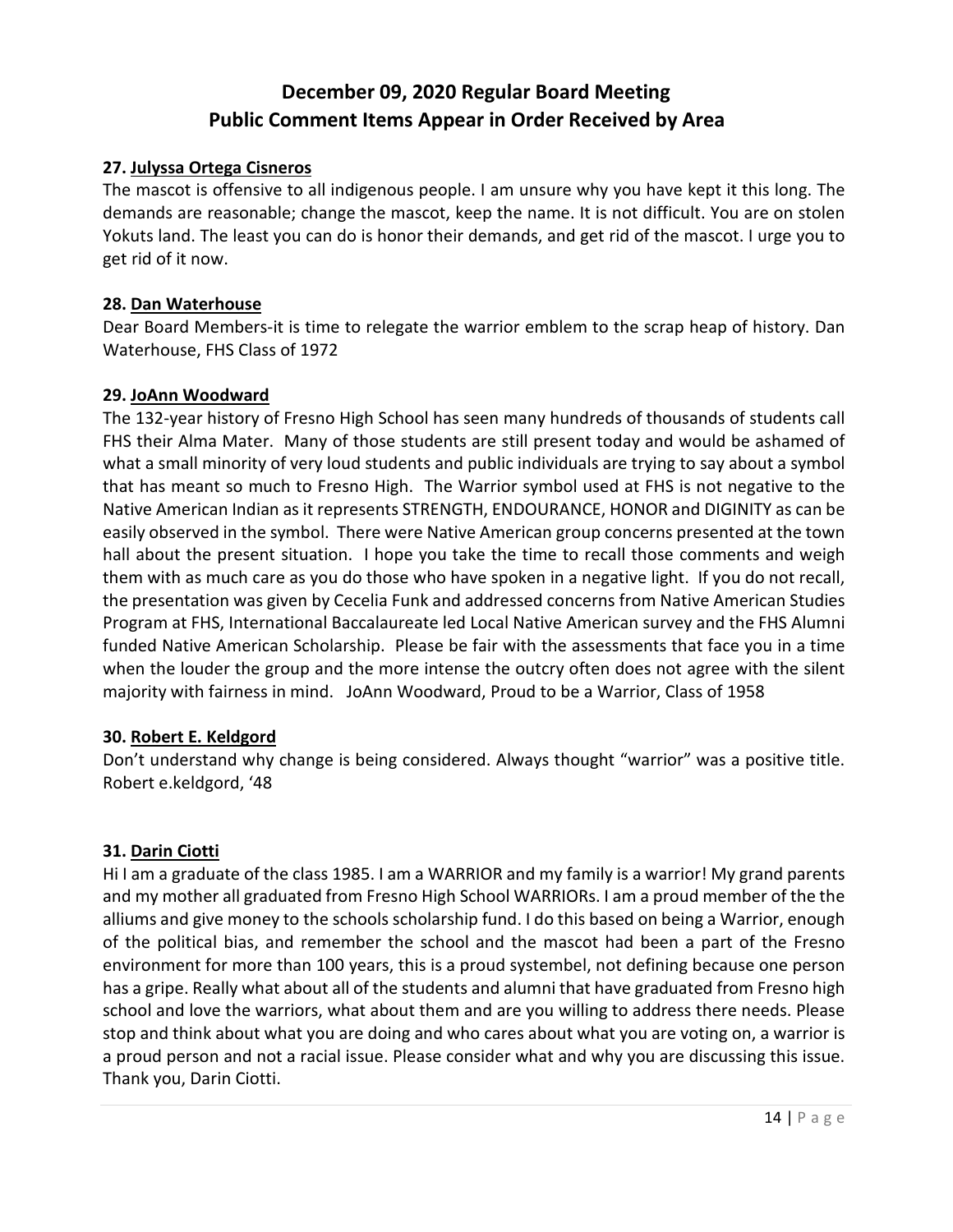#### **32. Valley Natives for Change**

Fresno Unified School District Board of Trustees: you've been listed as a decision maker. Valley Natives for Change ! started a petition on Change.org and listed you as a decision maker. Learn more about Valley Natives for Change !'s petition and how you can respond. Valley Natives for Change ! is petitioning Fresno Unified School District Board of Trustees Change Fresno High School's Mascot Image! This is Yokuts Land and we are Valley Natives for CHANGE!

#### **33. Kristen Lewis Butler**

As an Alumni of the class of 1965, I want to ask the board to leave the mascot as it is. Though I'm not Native American, I was and am still proud to be a Warrior.. I view the symbolic Indian as a proud figure, full of wisdom, integrity, and spirit...and was proud to be recognized as a Warrior...and still am.. How can that be seen as demeaning to a Native American. They are a proud people & we wish to emulate them..So I ask that you keep our mascot intact. Kristen Lewis Butler

#### **34. Larry Preston**

I am a1961 graduate of FHS ... and therefore a "Warrior"! It makes no sense to me to change our Warrior label/identity, but it's totally appropriate to consider more acceptable "symbols" of Warriors. For example, my dad served in the second world war and my son spent 20 years in the US Navy ... they were both "American Warriors"! Be Creative! Take care ..Larry Preston, Class of 1961.

## **35. Bruce Kaye – (Voicemail Transcribed)**

I'm calling about the mascot issue, and uh yes, so you can call me back at this number, 707-599-639. Thank you.

#### **36. Margaret Madden – Voicemail Transcribed)**

Hi, my name is Margaret Madden and I am a teacher from Northern California and I found out that your mascot is the Warriors and I think that it affects children's' self-esteem to have a mascot that is a person and the high school I went to is changing their name. I went to Francis Drake High and they are changing it because he was a slave trader. So, if my high school can change their whole name, I think you guys can handle changing a mascot so children can have better self-esteem. Alright, have a good day.

#### **37. Paul Areyan**

Good afternoon. My name is Paul Areyan. I am a husband, a father, a veteran, a nursing student, and indigenous. You'll get plenty of arguments to change the mascot, some better than the ones I want to highlight. I just wanted to offer some food for thought. A reason people insist on keeping "indians" as mascots is that it honors indigenous people. Have you noticed what other mascots are? Not people, they are animals. There are not mascots that "honor" European Americans or African Americans or Mexican Americans etc. Why is it that people just want to "honor" indigenous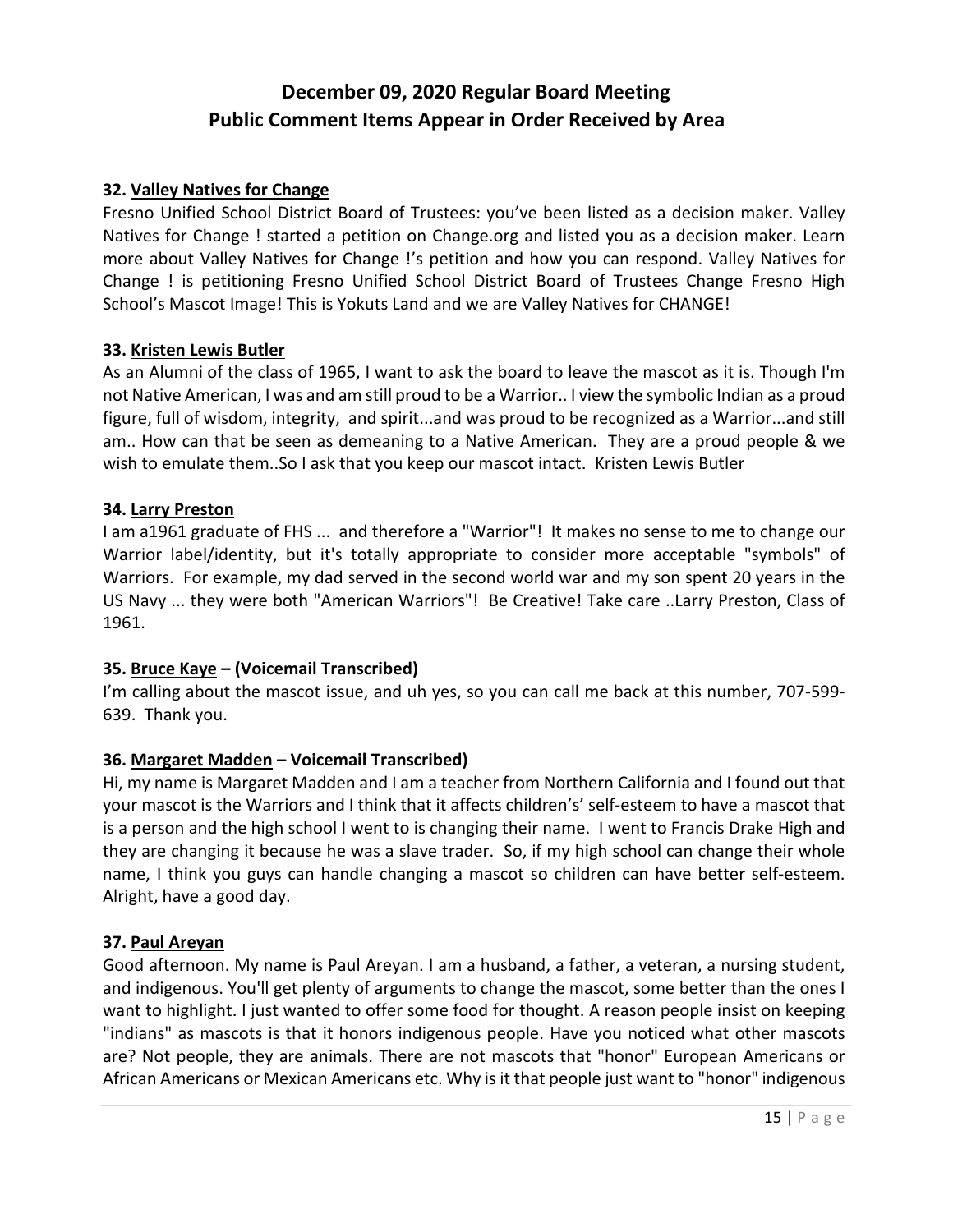people? I would argue that it is not honor that enables the use of indigenous people as mascots. It is the societal view that we are not humans. I believe keeping indigenous people as mascots perpetuates this degrading ideology. I would like to offer something else to chew on. Do you believe women have pain while giving birth? Have you yourself given birth? Do you believe men that get hit in the testicles have pain? Have you ever experienced it yourself? I believe these two things are painful despite only having experienced one. That is because I trust the words of the people going through this pain. Additionally, there are many people that reiterate these events as painful. This provides further evidence. Please believe the people going through the pain. Despite how you may think things should be, if you're not part of the group subject to the pain then just **(250 word-limit reached)**.

#### **38. Kassidy Friend**

Hello, I am writing to encourage Fresno Unified to change the disrespectful image of the racist Native American stereotype of the Fresno High mascot. The Native community of Fresno feels disrespected by this image, and to change the image is the least we can do in recognition of the centuries of violence that american people have inflicted on Native communities since settlers first arrived on this land. Please move forward with changing this image to anything else that does not disrespect our community members. It is embarrassing and harmful to all of us to see this image regularly, and it is a small and accessible step to make this simple change. Thank you very much for your time, I hope you make the empathetic and just decision on this issue. With care, Kassidy Friend

#### **39. Lauren Beal**

My name is Lauren Beal and I am a current Social Science and African American Studies teacher at Edison High School. I am writing to the school board today to ask Fresno Unified to change the mascot at Fresno High School. The use of Native mascots is a virulent racist practice and should be banned. Fresno Unified Board of Trustees bravely and courageously adopted Ethnic Studies and an anti racist resolution that speaks directly to true equality in this district. The continued use of Native imagery as a mascot stands in direct opposition of these resolutions. Native community members are facing violent terrorist threats in 2020 because of inaction to realize it's time to change. Research has shown the intolerance and harm promoted by these "Indian" sports mascots, logos, or symbols, have very real and negative consequences for Native people. I believe Fresno Unified should be a safe place for all students. I want to work proudly for a district that honors Native culture and heritage and not for one who protects and advocates to keep racist iconography. I am deeply disturbed that this even requires a vote on the humanity of fellow human beings. This is an example of how intrinsic and invisible racist institutions can be. If Fresno Unified is going to proclaim anti-racism, they must own this. I stand in solidarity with the Yokut people and Valley Natives for Change. It's time for Fresno Unified Native Mascots and imagery to make their exit from our public schools!

#### **40. Dionisia Gonzalez**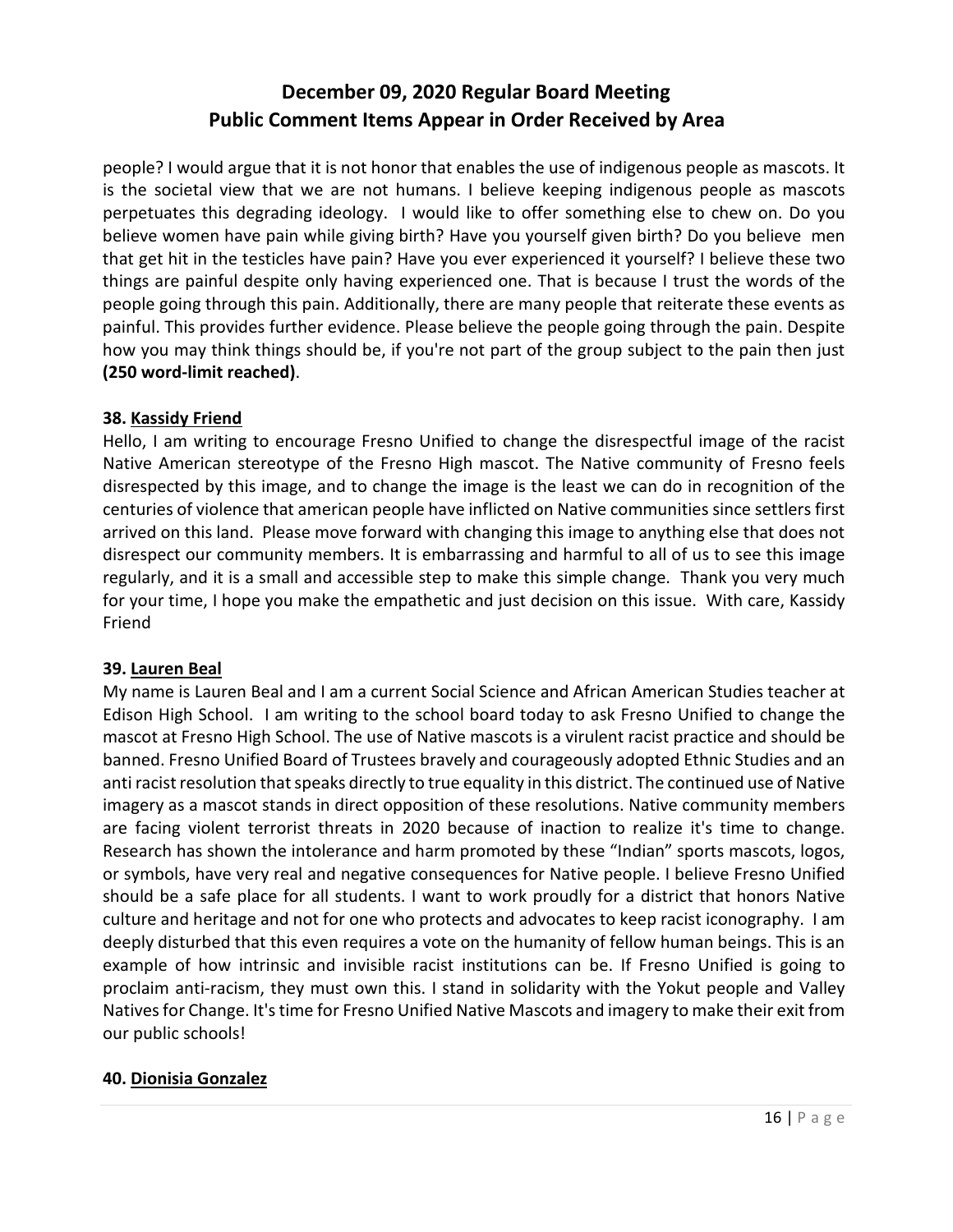Hi! I am a long -time resident of Fresno and support the indigenous community in asking the board to please vote on changing the mascot of FHS and keeping the name. I also believe it is important that the next generation see everyone with different cultures as people and not mascots. Thank you!

## **41. Thaddeus Miller**

I'm writing today in support of the movement to change the Fresno High School mascot. I am a product of FUSD — Edison High class of 1998. I'm a white guy who supports the Native people who are disrespected daily by a mascot that is embarrassingly still around. The advocates behind the change have shown it is more than a matter of opinion, and that an overwhelming majority of Native youth and Native American groups support changing all mascots that depict Native people. They have also provided a simple path to change through the example of the Golden State Warriors, who kept the name but removed its offensive depictions of people decades ago. The mascot as it stands is racist. -Thaddeus Miller

## **42. Derek Dill**

Good evening, I wanted to state that I am in support of changing the Fresno High School mascot. As opposed to supporting my opinion in argument, I ask you to consider the following questions genuinely before ultimately reaching your decision: Why are the opinions of Native Americans regarding how they are depicted prioritized over other opinions on this issue? Shouldn't they govern how they are represented? If they are being honored by this image, why is this not reinforced by the curriculum of the school? (clubs, history, guest speakers, classes). Could you see the Native American mascot lending to the opportunity of inaccurate ideas about their culture? (people parading in their idea of Native attire, slurs from opposing teams). Could this fictional example lead to a lack of awareness as to the diversity and variety of cultural practices of Native Americans? (promote tropes/stereotypes). So much is lost on the discussion surrounding whether or not the imagery is offensive-anyone and everyone can and will have an opinion on that. The decision you are making before you is whether Native Americans should determine their future as to whether or not they should be a mascot. An increasing majority of Native Americans have vocalized that they don't. What scholastic second opinion do you need? There are plenty of examples/imagery the school could draw from locally while retaining the name. Thank you for your time.

## **43. Jesse Bustamante**

Muna hoo , Woponuch (Bear Clan),is the name of my people. We come from the Sequoia State park region, Ko onekwe is the name of our clans' homeland as it is my ancestors before me and kids. I grew up in the central valley, born and raised within Fresno City- I attended Fresno High School, as was one of my kids who recently graduated from Fresno High School. My youngest child attends F.U.S.D. he attends online school as directed by the school district. I asked Fresno High School if my son Kain Bustamante can have his cap beaded by his uncle, out of respect to him and his cultural preservation of passing cultural artwork to the future generations's of the Native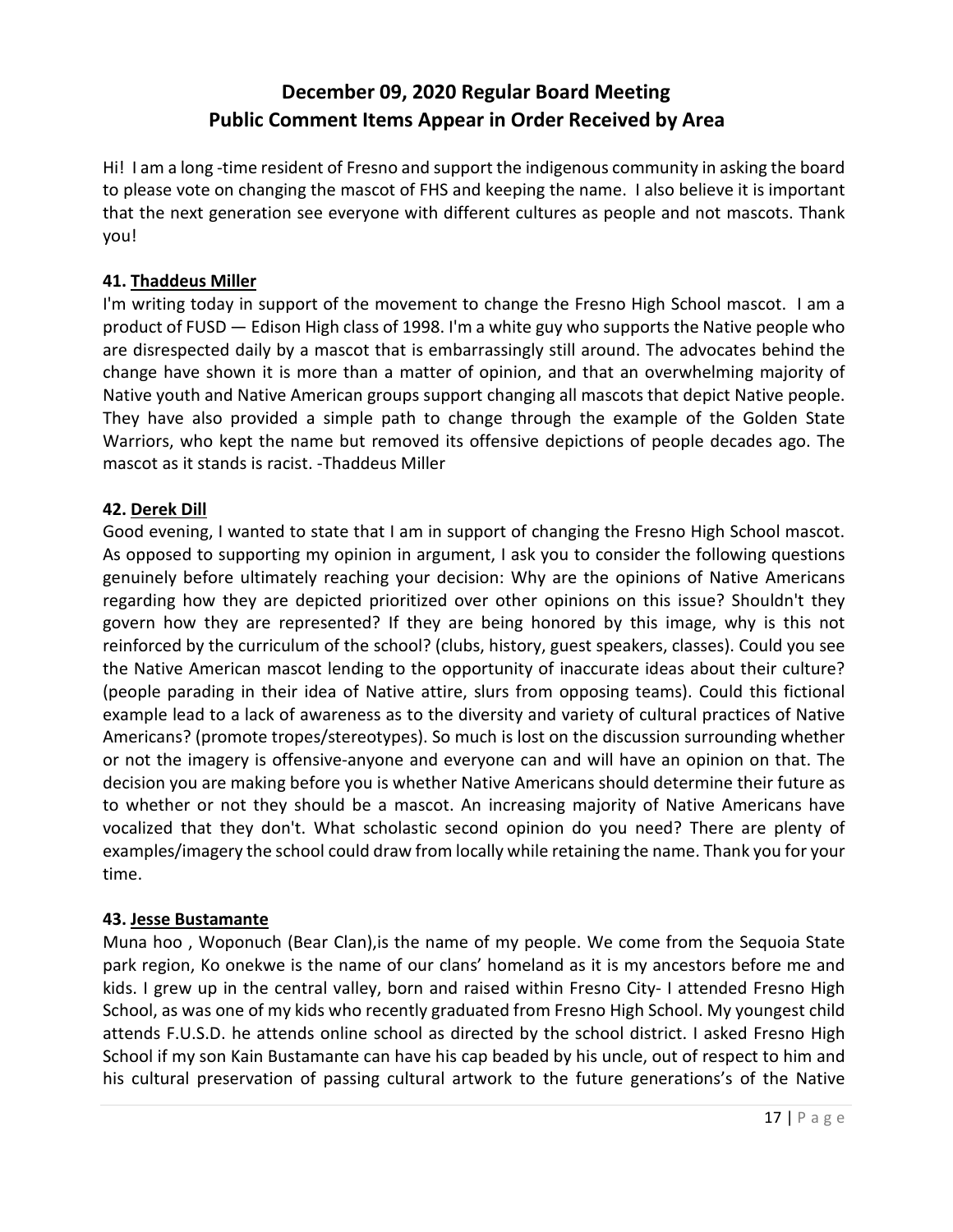American Community. I was told that having his cap beaded will offend people, even though he knows his identity, he knows his people and his connection to the land. The Native American Freedom of Religion Act was passed 1978, my child as many "Indigenous" children was told he could not express his Identity, the detrimental effects that has on Indigenous kids' mental health can be devastating and allows our kids to turn to gangs or early substance abuse. These are only two of the least detrimental effects of what happens when Indigenous kids cannot "Be". Suicide is something no parent wants to feel due to the denial of these human rights we have as human beings. Thank you.

#### **44. Samina Najmi**

Fresno Unified has an obligation to educate itself about the erasure and misrepresentations of the host peoples of these lands. This mascot is inaccurate, ahistorical, and demeaning to the Yokuts community, on whose lands we build our lives. Bothering to change it is the least we can do. And let's not stop at Fresno High School. My kid had to endure a similar caricature on her P.E. uniform at Tenaya Middle School.

#### **45. James Merzon**

Dear FUSD, I graduated from FHS in the class of 1960. I lettered in sports and was always proud to be an Iroquois. Political correctness is inexcusably out of control in the minds of some people who want to reduce everything into blandness. Don't become the next victim of PC. There is nothing derogatory or demeaning about a reference to the first inhabitants on America. Thinking that there is, is itself derogatory. Put on your big boy clothes and leave things alone.

## **46. Francesca Enzler**

Hello, I am writing in support of changing the Fresno High mascot so that it no longer uses a Native person as a mascot. Using an image of a Native person as a mascot is not respectful of the humanity and history of our community members who are Native American. Changing the mascot will have positive benefits. Native students will feel more welcome and will be better able to focus on their studies. Additionally, you could have a contest for students to create the new design! I imagine this would help students to feel a sense of agency and belonging at school :) I stand in solidarity with our Native community members and strongly urge to change the mascot. Thank you for your time, Francesca Enzler

## **47. Kenn Stollery-Jones**

To the FUSD Leadership Team, I am writing to you as a secondary school teacher of 20 years. While I am not in your District, or even your country, I have become aware of the campaign to change the Fresno High School mascot and agree with it wholeheartedly. My home country of Australia is a nation that struggles with many of the same issues as the United States, having inherited a society based on colonialism and the dark past and present-day social problems that go along with it. Racist imagery depicting our First Nations people in stereotypical and at times derogatory manners occasionally appears in the conservative print press in Australia, but it is always roundly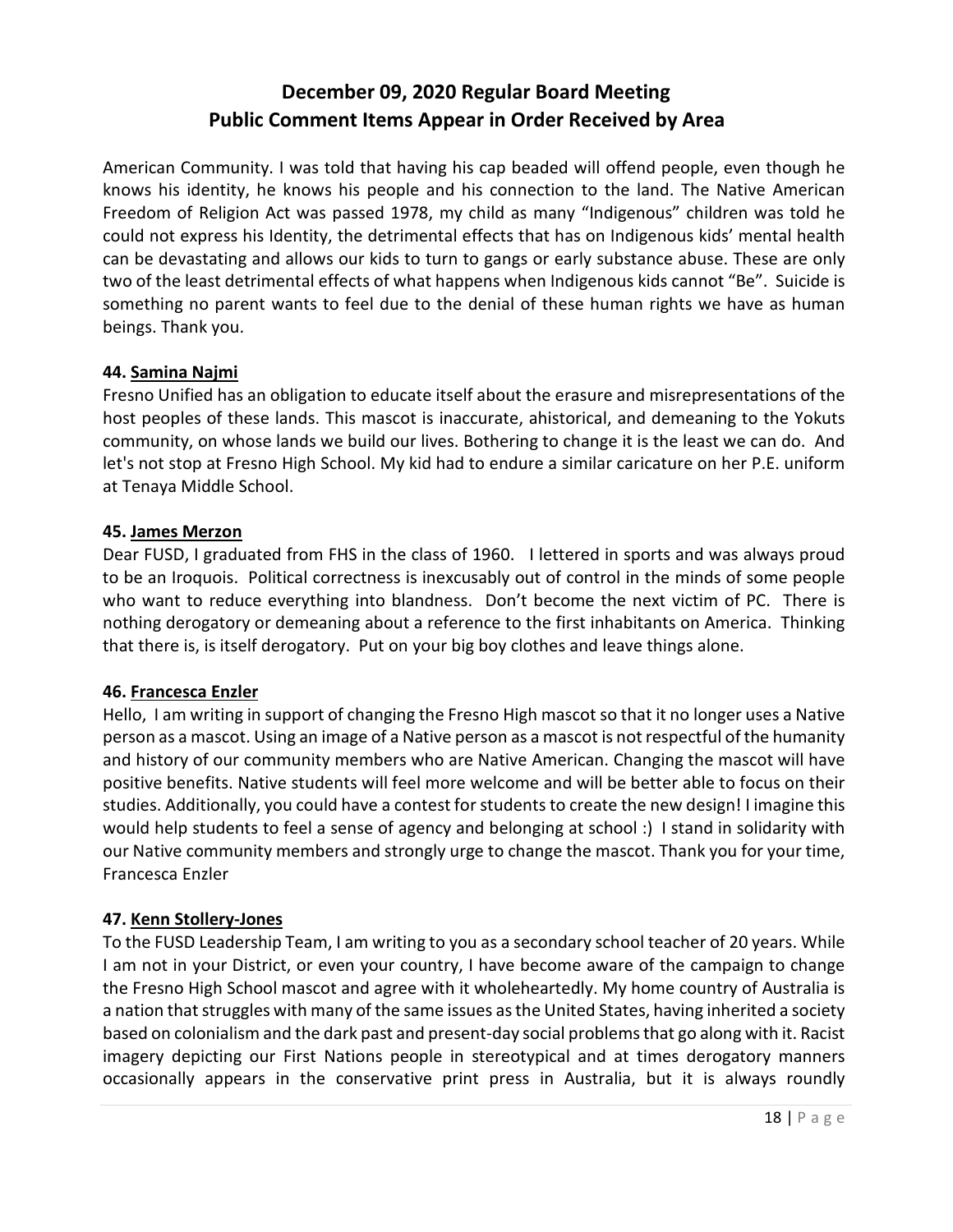condemned, with apologies and retractions following, and we absolutely do not enshrine such imagery in our educational or government institutions. Having made a Resolution "declaring Fresno Unified School District to be an anti-racist institution", and being beholden to California Bill AB-30 Article 3.5 'The California Racial Mascots Act', you have an existing obligation and framework to change the Fresno High School mascot. Its generic representation of a Native American man is reductive, disrespectful and damaging. It is demeaning to use a culture as a mascot, made even worse through inaccuracies in the stereotypical depiction of that culture. As an educator, my main concern is for the impact this has on your students of First Nations heritage. Please consider their welfare and sense of self as you consider this matter. Regards, Kenn Stollery-Jones, Victoria, Australia

#### **48. Rachel Youdelman**

As a Fresno High alumna (class of 1969), I strongly urge the FUSD to vote for removal of the current FHS mascot, a caricature of an indigenous man, because it is plainly racist, and local native people whom it purportedly represents—are asking that it be changed. Why now? Nationally, native activists and their allies have sought to remove similar racist mascot images and/or names from professional, college, and high-school sports teams, in some cases for decades. Mascots such as "Braves," "Warriors," "Chiefs," and the like persist at the high-school level, per the Mascot DataBase (https://www.mascotdb.com/), despite progress otherwise made elsewhere. It is imperative to recognize the pain and damage engendered by the racism on this ostensibly benign level and act on that recognition by honoring the wishes of those most affected by it. Indeed, some claim that the mascot image "honors" local native people. Yet local native history is not so much as taught in the curriculum. Other thoughtless people mourn the loss of "tradition"; racism may be a tradition, but it is clearly not one that should be perpetuated by Fresno Unified. Please show leadership and vote to remove and replace this racist image. Rachel Youdelman, FHS class of 1969 Clovis CA 93612

#### **49. Jess Gibbs**

Misrepresenting a culture is offensive and misleading to the youth that we should be teaching to be proper caring adults. Please change the Fresno high mascot to show understanding and tolerance for a misunderstood and very important culture. Show young adults how to be understanding adults. Disrespect of a culture will continually create disrespectful people and clearly already has. Be the respectful change we as a country and a misrepresented culture deserves.

#### **50. Michael Green**

Board members: I'm writing in support of the proposal to change the Fresno High School mascot. I'm a Fresno High graduate (class of 1977) and also a graduate of Fresno State University. It is certainly proper to note that the Warriors mascot name and logo were viewed at all times during my high school days as being deserving of full respect and honor. No disrespect to Native Americans was ever knowingly expressed by myself or my fellow students. However, times change, and we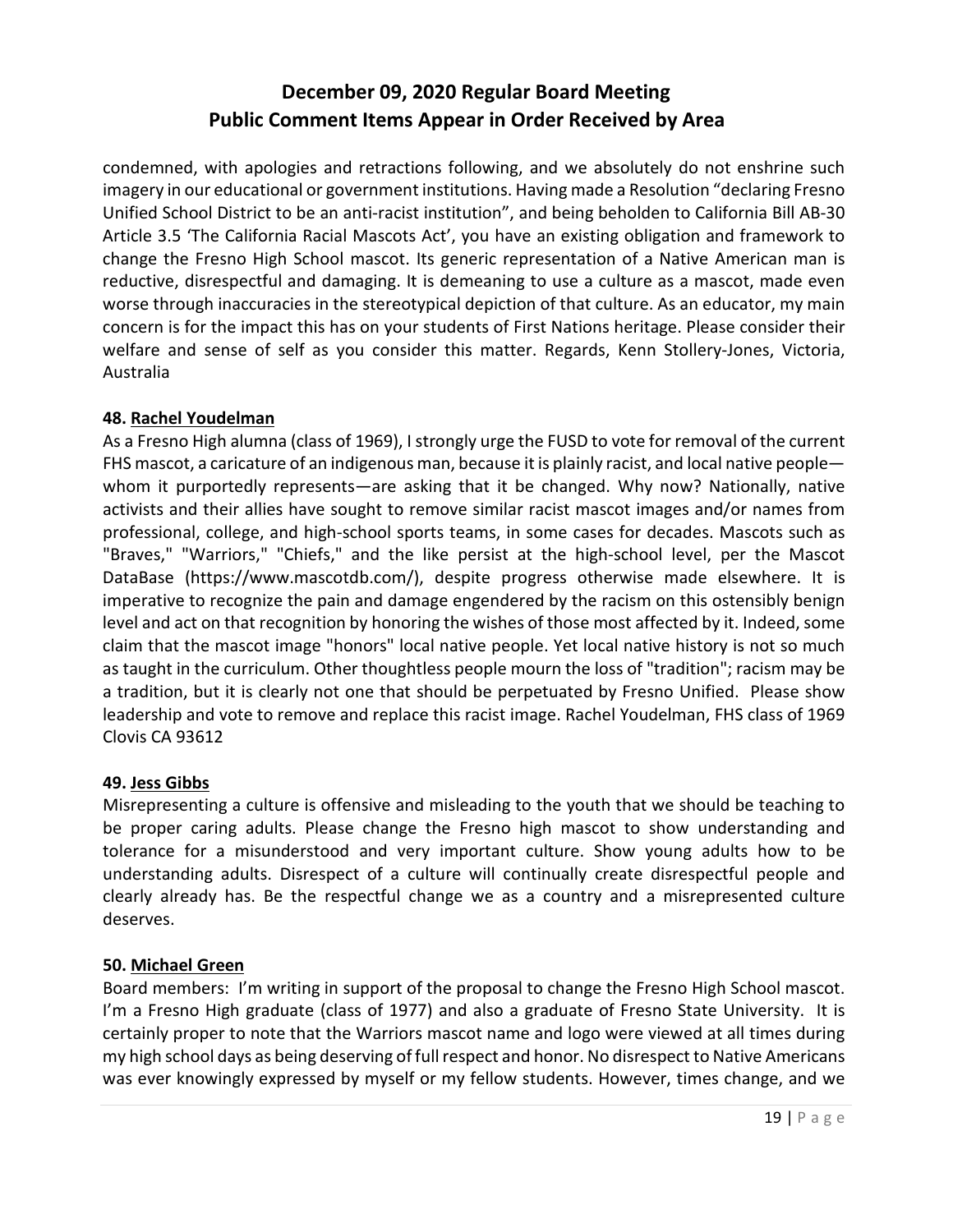are bound to change with them. The pertinent question facing the board tonight is whether Native Americans may reasonably take offense by the continued use of the FHS mascot, which at best represents a cowboys-and-Indians caricature quite disconnected from California's historical reality. The views of FHS students, staff and alum are useful here but not determinative. It is not enough for people to say we mean no disrespect. Our actions must show it also. Nor is it enough to focus on the proud history of Fresno High as a school, for a school cannot retain its honor knowing its mascot dishonors others.Thus, the only proper action is to change the mascot, just as the Washington Football Team is doing. This is not an application of political correctness. It's a cultural course correction that is long overdue. Please vote to change the FHS mascot and logo.

#### **51. Rachel Ramirez**

My name is Rachel Ramirez, I'm Wukchumni-Yokut and have grown up and currently reside in Fresno. As a Native person who also works with Native youth, I support the name the mascot change for Fresno High School. I'm constantly appalled, but not shocked, that there is an entire people as a mascot. Having a Native person as a school mascot is completely disrespectful to the multitude of tribes from this area. By having this person as a mascot, you are sending the message that Native people are fictional, that they currently do not exists, and that we can be used for whatever the majority group says we should be. This is enough! The Native community is speaking out and need to be acknowledged. I believe Fresno High School has an opportunity to work with the student body, and a diverse ethnic groups, to choose a new mascot that actually represents the core values of the school. I also hope that Fresno Unified can reach out to local Native groups and organizations to better represent Native students.

## **52. Yasmin Rosales**

Hello , I graduated from Fresno High in 2019 and I have always been uncomfortable with the mascot at Fresno High I've spoke about it to staff members but I feel like the situation was always pushed off because if they aren't Native American like I am then they don't understand the problem. I've seen the band put paint on their faces and I thought it was so wrong. They don't have any classes or clubs for Native American history we learned about everything else but I would say to staff how come we don't learn about what Native Americans went through and again it was pushed off. I had one teacher who was interested and let me gather my information together and I got to teach my class about my culture but why wasn't it already a topic for us to learn ? It made me feel like I wasn't important and my culture isn't important but they have a Native mascot ? It doesn't make sense it's not right it should be changed!

## **53. Amanda Lujan**

The use of Native imagery as part of the Fresno High mascot is deeply offensive and disrespectful. I stand with our Native community in the Valley and across the country in urging Fresno High to change the image of the Warrior to one that does not exploit the image of the Native population. Tradition is not more important than the voices of the actual living people who are hurt by this imagery.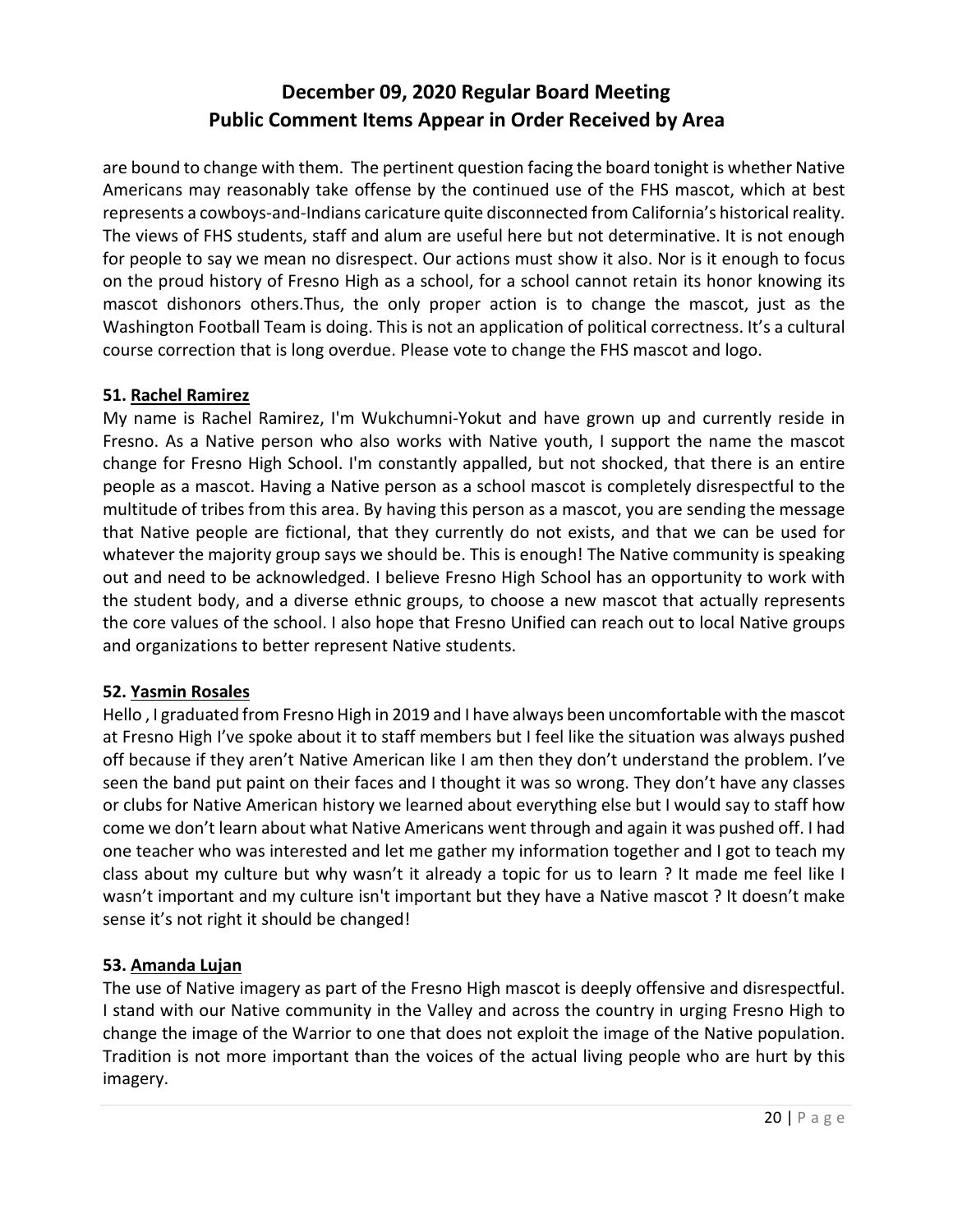#### **54. Ellery Alkotob**

Hello, It's critical that the mascot of Fresno High be changed. Native Americans are people, not a high school's mascot. The Yokuts, like all peoples, deserve respect and decency, both of which are hindered by Fresno High's mascot. This is such a simple starting point to make Fresno a more unified city and school system.

#### **55. Jessica Bonnar**

Hello, My name is Jessica Bonnar, and I grew up in Visalia, CA. I am now a research associate in Boston. I am sending an email in support of changing the Fresno High School mascot. Indigenous people should not be mascots for any organization. When the mascot is changed, I also firmly believe that the school district should establish clear curriculum to inform students as to why this practice is unacceptable. If it is unclear why this practice is grossly racist, please speak to your local tribe (The Yokut People) who have already disseminated clear information on the ethical implications of this practice online. This issue is starting to gain national attention - your actions will be viewed far outside of your local community. Please do the just thing.

#### **56. Margo Angell**

Honorable Board Members, We name our teams and mascots in order to both exalt ideals we value, and to imbue those ideals upon our teams. Please listen to and honor California's Indigenous heritage by changing the mascot as requested by our Native citizens. Representation and symbols are undeniably impactful, especially upon our youth. In changing the mascot, please consult local Indigenous leaders as to what would be appropriate. Let us be respectful and work together for a future that is truly just for all. Thank you for your time and consideration. Please be safe and stay healthy.

#### **57. Kenneth Hansen**

Dear Fresno Unified School Board: I am a Full Professor of Political Science and American Indian Studies at Fresno State University, as well as tribal staff for the Chalon Indian Nation of California, presently located in Bakersfield. I have lived in Fresno and been part of the Native community for more than 15 years. My Native heritage is extremely important to me. When I was three weeks old, I was adopted into a white family. From 1941-1978 68% of Native children were either adopted or fostered into white families due to US government family separation policies. I went to a high school in Orange County, CA, which had a Native mascot. I can tell you from first-hand experience that it is degrading and dehumanizing to Native students. This is also well-documented in academic literature, which I would cite were it not for the 250-word limit. Native American peoples are the ONLY racial groups that are routinely subjected to dehumanization and marginalization as mascots. As Doc Rivers so eloquently stated, "why do we keep loving a country that doesn't love us back?" Indeed, Native Americans feel the same as African Americans in this regard. We'd "get over it" if you would stop doing it to us. The name Warriors in and of itself is innocuous. Keep the name if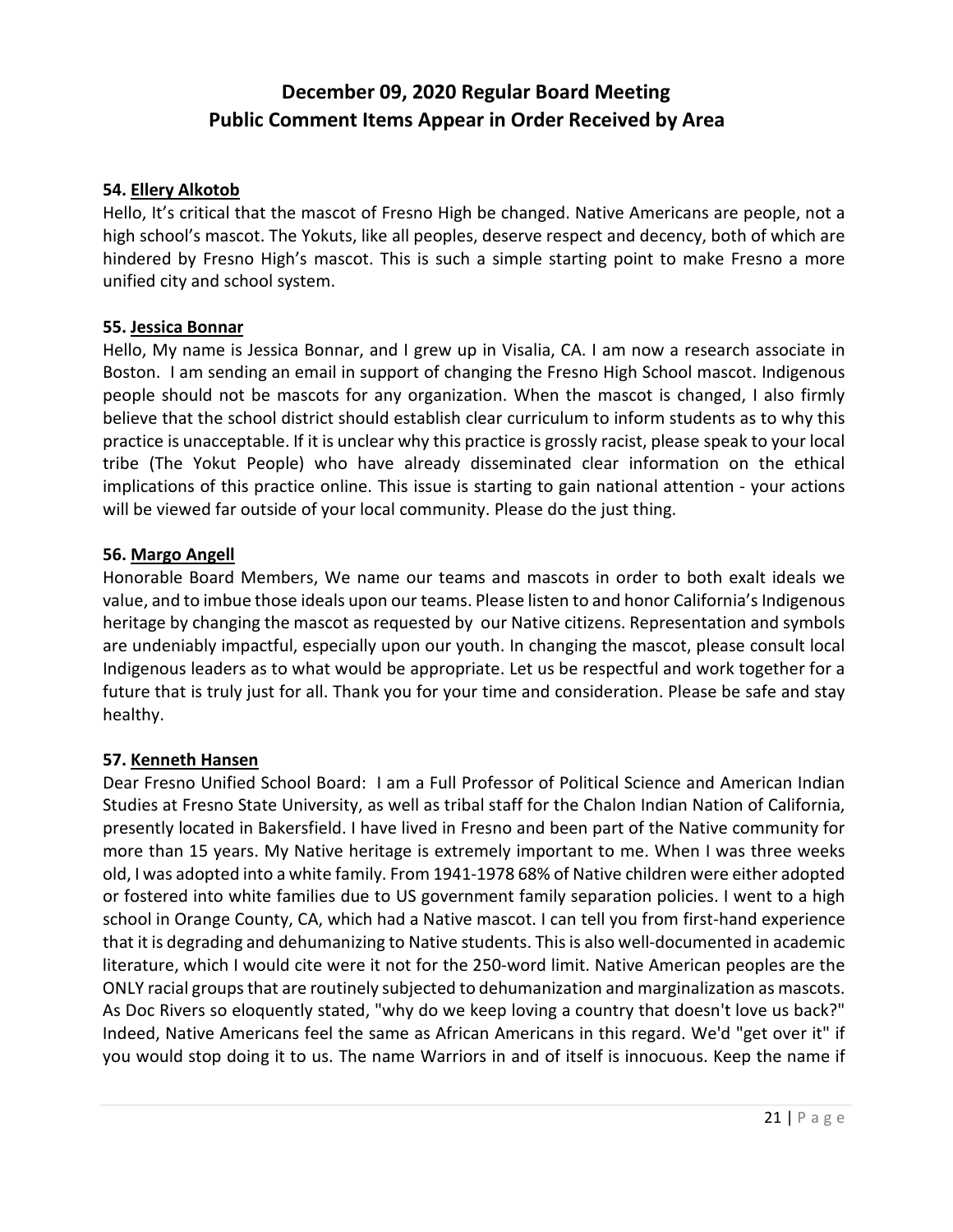you so choose. But, please, for the sake of the 50,000 or so of us Native peoples in Fresno County, including our children, change the mascot. Kenneth N. Hansen, Ph.D. (Shawnee/Cherokee/Lakota)

#### **58. Allison Birkle**

Hello, I am coach at Fresno High School and have always been uncomfortable with the school's mascot. I believe it is a disgrace to have a native person as a school mascot especially since native peoples were literally murdered, colonized and continue to suffer from systematic injustice. Let's get rid of mascots that symbolize the death and destruction of human beings. Thank you, Allison

#### **59. Nolan Henson**

I believe the current Fresno High School mascot should change but keep the name. I feel it is behind the times and could do better going into 2021. Our community feels the same and has been buzzing around on social media; my friends and colleagues suggest that the school district look into this as well. @valleynatives4change on Instagram, We are signing a petition and are currently at 6,585 signatures.

#### **60. Jonah Bassman**

Hello, I am a lifelong Fresnan and I think it's about time we change the FHS mascot (while keeping the Warriors name). We have a real opportunity to be on the right side of history, and it will be much easier to change it now while there's this great chance rather than have this incident down in the books as a time when FUSD chose the path of casual racism. Thanks for doing the right thing!

## **61. Nancy Donat**

To Whom it May Concern, I would like to ask the a new mascot be considered for Fresno High. As a nation, state and city, we have done poorly in honoring the people and the land we now live on. We have a horrific history of disregarding a beautiful people group that is getting close to extinction. Please honor them today by listening to their voice and believing what they say. This mascot is hurtful and only shows one narrative. Please be bold and courageous and find a mascot that is honoring to the indigenous people of Fresno. Thank you. Sincerely, Nancy Donat, Fresno Resident

#### **62. Kurt Hishida**

My name is Kurt Hishida. Graduated from Fresno High in the Class of 1981. I had a great experience in high school but have later realized how diverse of a community that I had the benefit of living in. This opportunity helped prepare me for meeting others living outside of my community when joking the Army after graduation. To better prepare our students to appreciate the diverse community of Fresno, we must take any opportunity to portray any culture positively and free ourselves from stereotypes. Clubs and activities recognizing the Native Americans would be a move in the right direction. Thanks for the opportunity to share my appreciation for Fresno Unified. Kurt Hishida, Fresno California grown and resident.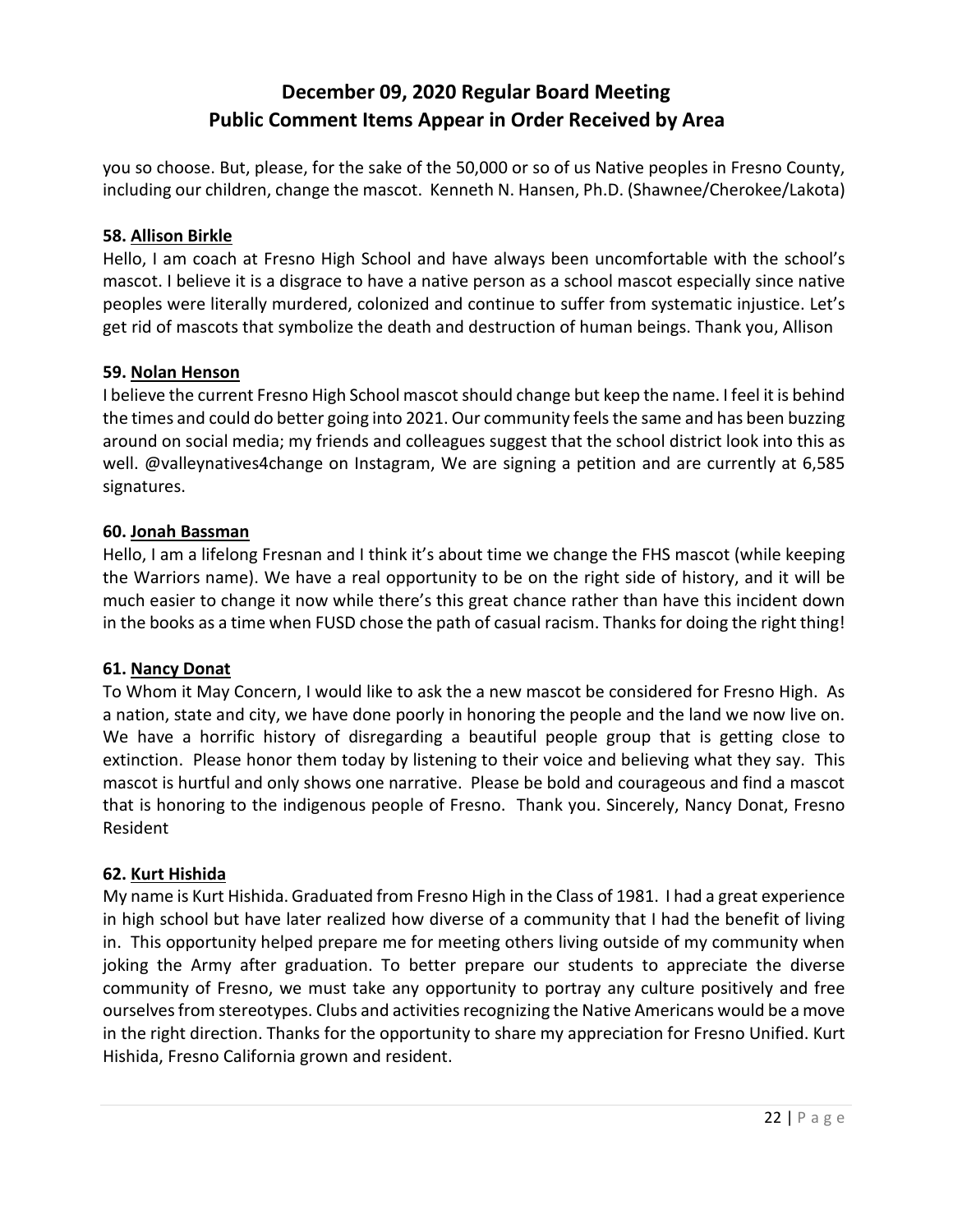#### **63. Braedon Worman**

Dear Fresno Unified Board Members,

The Fresno High mascot is a horrendous stereotype that is offensive to our indigenous brothers and sisters who have made their home in what is now Fresno for thousands of years. They were here first. This is their ancestral home - a place where they should feel honored and respected and not insulted. The current Fresno High mascot is demeaning and contributes to the psychological devastation of native peoples in our country. Today, we have the opportunity and obligation to make change in a small yet meaningful way. There is no logical reason why this mascot should not be changed. The Golden State Warriors of the NBA are a great example of an organization who recognized that their mascot was demeaning to native peoples and made the appropriate changes while keeping their name. It is past time for our school district to follow suit. As a passionate Fresno Unified alum, I want to be able to be proud of our schools and feel good about donating to them. Acting in accordance with the inclusive values we espouse, especially at the high school that bears our city's and district's name, will go a long way towards creating a school district we can all support. Thank you for taking this issue seriously. Native peoples in our city, state, and nation have been through so much. Let's do a small thing that will help bring healing and pride to our area. Change the Fresno High mascot today!

#### **64. Virginia Crisco**

#### Dear Fresno Unified,

As the mother of a daughter who is American Indian who is also a student in Fresno Unified (and who might go to Fresno High), I implore you to change the mascot of Fresno High School to something that is more positive and that does not perpetuate harmful and negative American Indian stereotypes. It is important that public schools represent ALL of their children and make it a welcoming place for all races and cultures -- that should be more important -- and at the forefront of the board's mind -- when making this decision. Because our history in the United States does include oppression and racism, choosing the path of "tradition" means that you are now - deliberately -- choosing a path of racism and oppression toward our American Indian Students. Thank you for doing the right thing by creating a welcoming place for ALL students.

## **65. Alex Desiga**

Hello Board Members, I am hopeful that you are all able to see the gravity of your decision on this matter. You have been progressive in your endorsement of ethnic studies in FUSD and now have been given the perfect opportunity to show where your heart is truly at, while continuing to push our district forward. It is often said "we cannot do better if we do not know better" but seeing the signatures, the photos, the videos, the thorough explanations as to why the Fresno High Mascot should no longer be a Native American person, I believe you all have now been informed. One group argues for nostalgia, and one group pleads for humanity. Don't disappoint us. Change the mascot. Alex Desiga, Yaqui Tribe Descendant, Fresno High Area Resident

#### **66. Abbie Sandquist**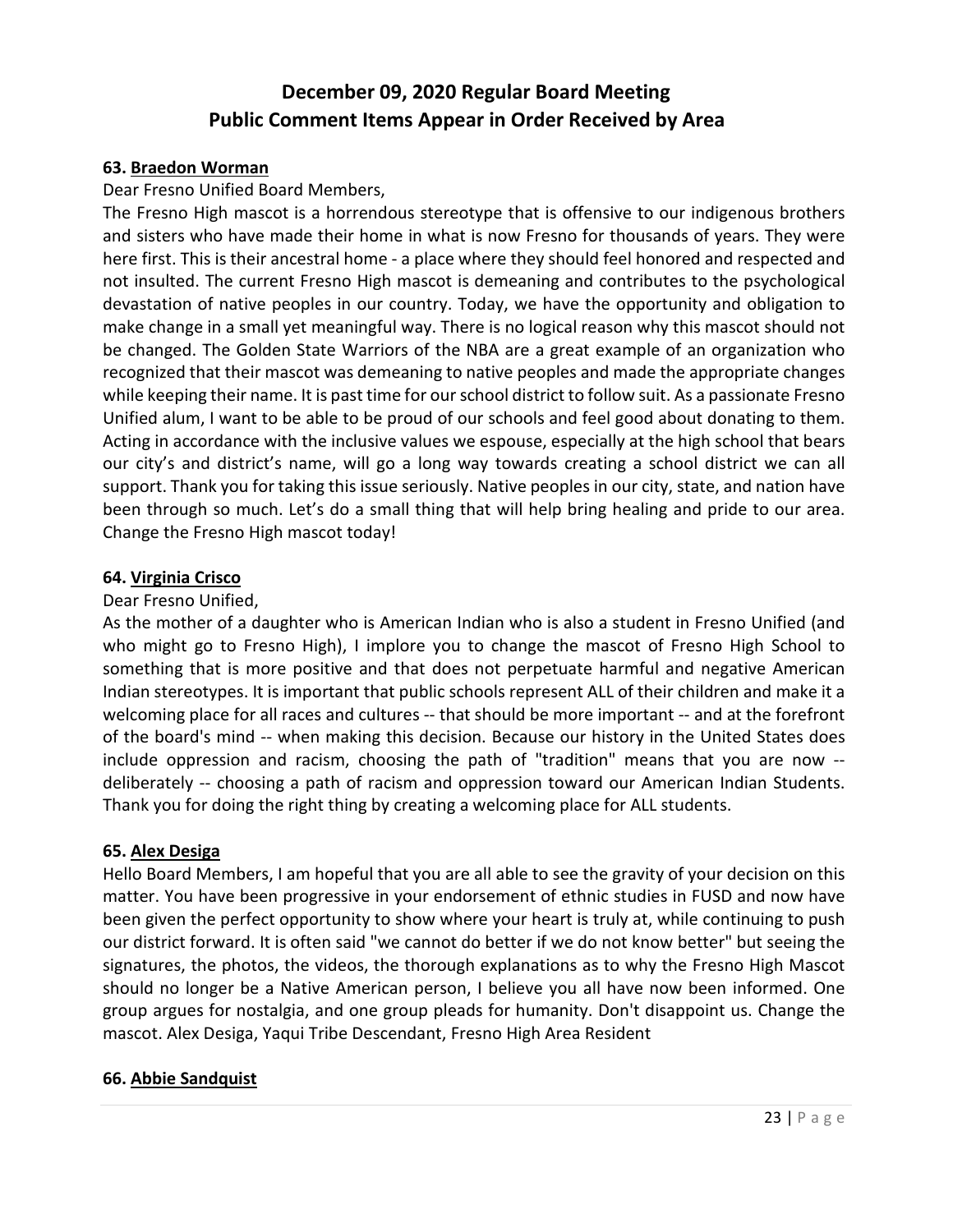Hello, I am writing with respect to the Fresno High Mascot Issue. It surprises me that there is resistance to change the Mascot. Representing a group of oppressed people as a logo, costume, or mascot is clearly unacceptable. Continuing to project images that make students or community members feel disrespected and ignored is far from what should be at the heart of an educational institution. You should instead be quick to listen and correct mistakes, and uplift all of your students and the people they care about. Demonstrate the type of humble and compassionate leadership you would hope develop in your students. I urge you to listen to the voices of your students, treat them with dignity and respect, and change the Mascot logo. You can even keep the name 'warriors', but should rapidly and unanimously distance yourself from the outdated, racist, oppressive symbol that currently accompanies it. Listen to the voices of those who this affects the most, rather than erring on the side of resistance to change just for the sake of tradition, or because you do not personally feel as affected as those who are speaking out. Change the Mascot. Regards, Abbie Sandquist

## **67. Vana Tellalian**

#### Dear Fresno Unified Board Members,

As a local Armenian-American I want to show my support for the removal of the Fresno High School's mascot. I am inspired and impressed with how Valley Natives for a Change and Jamie Nelson have gone about this issue. I believe the removal of the mascot will show progress and understanding of the land we live on and respect the Yokuts natives who have been affected time and time again. Please listen and follow the words of our youth as they also wish to make positive changes to our community. Thank you for your time and all the work you do. Vana Araxie Tellalian

#### **68. Gregory Cox**

Please allow me to make comments by email on the Fresno High Warrior mascot. My name is Gregory Cox, Treasurer of Fresno High School Alumni Association. As an officer of the FHS Alumni Association I believe that our voices should a have fair representation of our position on this matter. Thank you in advance for excepting this request. Gregory Cox Treasurer

#### **69. Taya Jackson**

Hello, my name is Taya Jackson. I am a current junior at Edison high school in Fresno Unified School District. I am writing to you today to discuss changing the use of Native imagery with the Fresno High Mascot. The native imagery that Fresno High is using is very disrespectful and should not be used as amusement. The Warrior mascot at Fresno High portrays all Natives as one stereotype. This is very dehumanizing and oppressive. School should be a learning environment for kids and a safe space. The use of Natives as a mascot makes it not a safe space. The position I am currently taking is that Fresno Unified should change their mascot immediately. Sincerely, Taya Jackson

#### **70. Emmanuel Martin**

Hello, my name is Emmanuel. I am a current Junior. I attend Edison High in the Fresno Unified School District. I'm writing to stand against the racist and insensitive mascot at Fresno High. I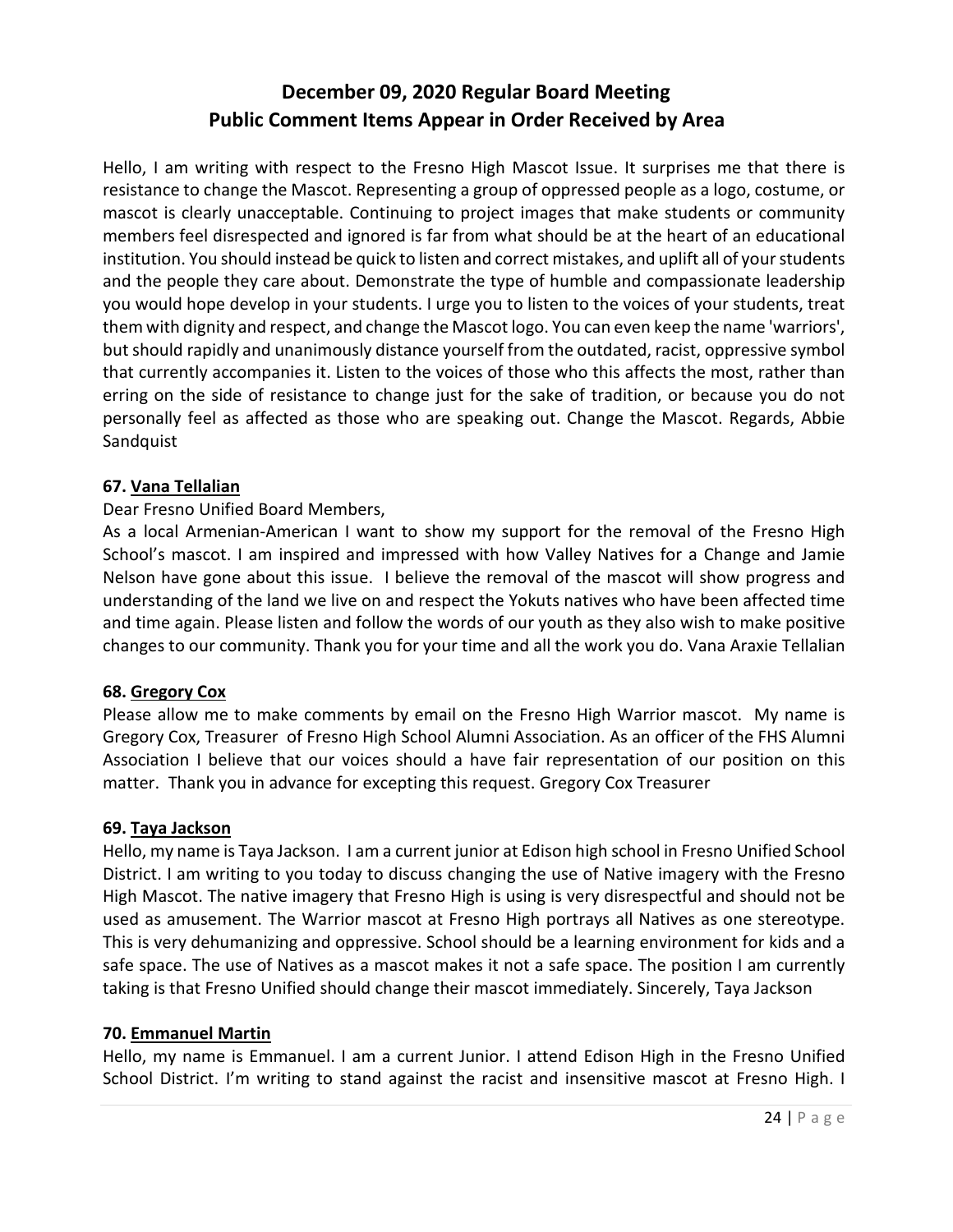believe the Mascot should be changed. The mascot should be changed because Native students at Fresno High face racism and embarrassment due to the mascot. It's Indigenous pain put on display. It's also highly disrespectful due to the fact that the Native headdress is sacred and not meant for entertainment. Indigenous people are humans, not a mascot. The following are the reasons why the Board of Trustees in Fresno Unified should vote to remove the mascot. Sincerely, Emmanuel Martin

## **71. Ricka Majors**

Hello, my name is Ricka Majors. I am currently a senior and I attend Edison High School in the Fresno Unified School District. I'm writing to you, the school board, as a concerned student. As I'm sure you're aware, the Fresno High School's mascot is not only offensive but hurtful to many who see it and I think it'd be best if the mascot were to be removed. When a school has that type of mascot, the type that depicts racist and insensitive imagery, people may create an assumption of the school that can create a harmful and toxic environment for students. Additionally, I believe no one should be a mascot; a racist depiction of Native Americans shouldn't be paraded around as though there is no meaning behind the image. Lastly, I believe that the FUSD promotes inclusivity and unity amongst its students so racist imagery such as the Fresno High mascot serves no place here in the community. I hope the board hears this, and makes the right decision to remove the mascot. Sincerely, Ricka Majors

## **72. Simone Alford**

Hello, my name is Simone Alford. I am currently a Junior. I attend Edison High School in the Fresno Unified School District. I am writing regarding changing the Fresno High Mascot. The use of Native imagery with the Fresno High Mascot is disrespectful to the Native American community. The use of a Native American Mascot is a form of iconographical, institutional, and ideological oppression. The image of the Native American Mascot is sacred and should not be used for amusement and entertainment since it's cultural appropriation. There is a religious component to war paint and feathers, and this has nothing to do with high school activities. They are not your mascot. The following are the reasons why the Board of Trustees in Fresno Unified should vote to remove the Fresno High Mascot. Sincerely, Simone Alford

## **73. Diana Bowlin**

Hello, my name is Diana Bowlin. I am currently Junior. I attend Edison High School in the Fresno Unified School District. I am writing in regard to changing the Fresno High Mascot. The use of Native imagery with the Fresno High Mascot is disrespectful to **(email was incomplete)**.

## **74. Rain Carter**

Hello, my name is Rain Carter. I am currently Junior. I attend Edison High School in the Fresno Unified School District. I am writing in regard to changing the Fresno High Mascot. The use of Native imagery with the Fresno High Mascot is disrespectful to the Native American community. The use of a Native American Mascot is a form of iconographical, institutional, and ideological oppression.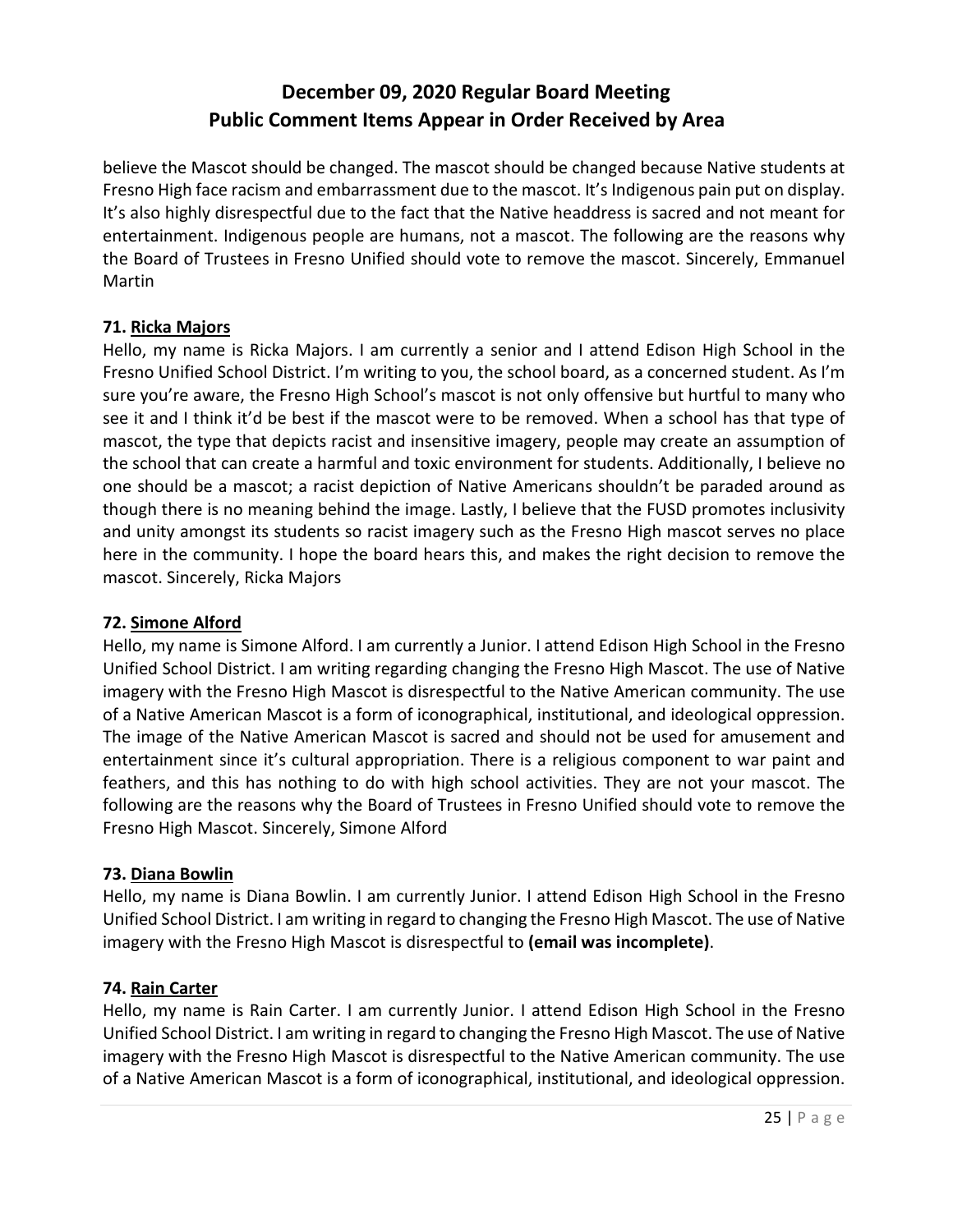The image of the Native American Mascot is sacred and should not be used for amusement and entertainment since it's cultural appropriation. There is a religious component to war paint and feathers and this has nothing to do with high school activities. They are not your mascot. The following are the reasons why the Board of Trustees in Fresno Unified should vote to remove the Fresno High Mascot. Sincerely, Rain Carter

## **75. Camarynne Chanthavong**

To Fresno Unified Board of Trustees: Hello, my name is Camarynne Chanthavong. I am a current senior attending Edison High School in Fresno Unified School District. As a progressive teenager in today's society, I am actively working to be an anti-racist, using my voice to take action in learning about minority groups and supporting them. I am firm on my stance of changing the Fresno High warrior mascot as it is dehumanizing and derogatory to reduce a group of people to one stereotype. The iconographical oppression of belittling a silenced minority group to one image is offensive. It creates prejudice and harms many of the Native students who are surrounded by people who only understand them as this single image. From the other side, there is an act of indifference in which they hear the stance from the group asking for change, however, there isn't an understanding or a choice of ignorance. It is a very single-minded view. Along with not comprehending the other side, many do not recognize or know of the historical trauma. The acts of genocide and forcing Natives to reservations are not taught/only briefly overviewed in school. The reasoning of "tradition" is hypocritical to the acts of oppression demonstrated by past and present groups. The following are the reasons why the Board of Trustees in Fresno Unified should vote to change the offensive and degrading Native American mascot that generalizes and reduces the lives of a historically marginalized group of people. Sincerely, Camarynne Chanthavong

#### **76. Misa Nguyen**

Hello, my name is Misa Nguyen. I am a current senior. I attend Edison High School in Fresno Unified School District. As an emerging young adult into today's society, I am writing to express my opinion on the use of Native imagery regarding the Fresno High mascot. I believe that using a group of people as a mascot is dehumanizing, especially after all the suffering their ancestors have been subjected to throughout history and how Native voices are still being silenced today. Keeping the mascot after centuries of exploitation and genocide is extremely insensitive and it shows the indifference and dismissiveness towards Native issues. The mascot reduces Native Americans to one image, which is iconographical oppression, and that perpetuates racial stereotypes to continue. Native groups and individuals have been vocal about how they feel regarding the mascot and its offensiveness, but their opinions have been ignored, which gives the message that FUSD does not care about their Native students and families within the community. The following are the reasons why the Board of Trustees in Fresno Unified should vote to change the mascot. Sincerely, Misa Nguyen

## **77. Kelly Estrada Galicia**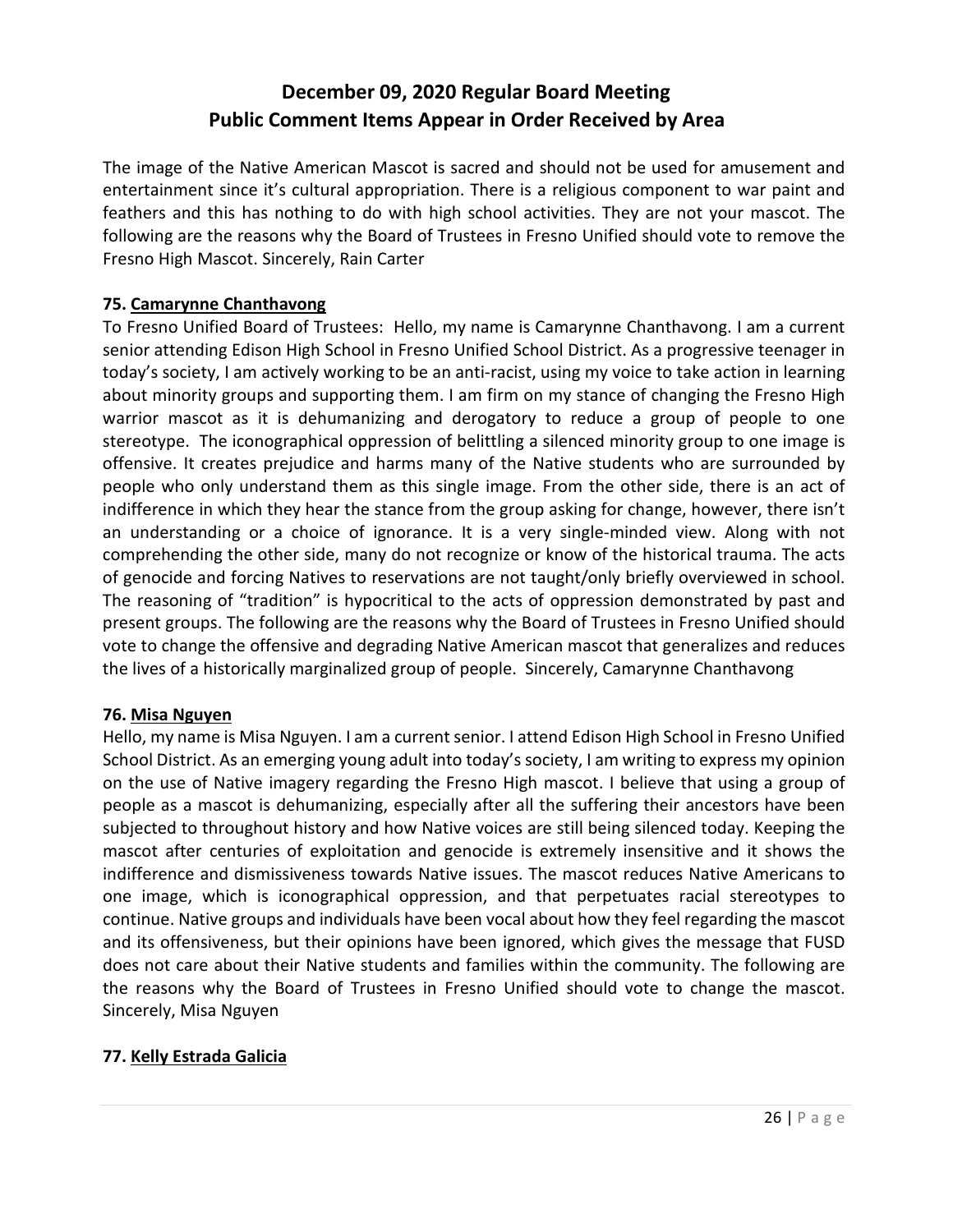Hello, my name is Kelly Estrada and I am currently a 12th grader attending Edison High in the Fresno Unified School District. I believe that having any person of any culture as a mascot is dehumanizing. Fresno High's culturally insensitive mascot depicting a Native American needs to be changed. Upholding the mascot restricts the idea of seeing Native Americans as diverse individuals. With the retaining of this mascot, those with Native American roots are bound to these stereotypical depictions. Having a Native American as a mascot is also dehumanizing as it pivots an entire culture and its people against many pre-existing mascots of animals. There are deeper meanings and truths to the headdress and face paint Fresno High has chosen to represent their "Native American" with as well. These are values and traditions of Native American cultures that hold deeper meanings than to what meets the average eye.The following are the reasons why the Board of Trustees in Fresno Unified should vote to remove the mascot. Sincerely, Kelly Estrada.

#### **78. Joshua Lor**

Hello, my name is Joshua Lor and I am currently a 12th grader attending Edison High in the Fresno unified School District. I believe that having any person of any culture as a mascot is dehumanizing. Fresno High's culturally insensitive mascot depicting a Native American needs to be changed. Upholding the mascot restricts the idea of seeing Native Americans as diverse individuals. With the retaining of this mascot, those with Native American roots are bound to these stereotypical depictions. Having a Native American as a mascot is also dehumanizing as it pivots an entire culture and its people against many pre-existing mascots of animals. There are deeper meanings and truths to the headdress and face paint Fresno High has chosen to represent their "Native American" with as well. These are values and traditions of Native American cultures that hold deeper meanings than to what meets the average eye. The reasons mentioned are why the Board of Trustees in Fresno Unified should vote to remove the mascot. Sincerely, Joshua Lor

#### **79. Jonas Kramer**

I am a FUSD student and I am an ally for Native students. I feel that the Fresno High mascot is extremely racist, and should be replaced. The mascot negatively generalizes Native Americans, while each Native American tribe is unique in their own way, not all wear war paint or use hatchets. Fresno High is built on Native land. If we say that we are honoring Natives, through the mascot, why do most Natives feel this is NOT honoring them? Native youth, 65% of them, are highly offended by Native mascots. Why don't we listen to Natives? Many schools do not have any Native Appreciation clubs or classes for students to learn about the history of the land we occupy. The APA (2005) called for "the immediate retirement of all American Indian mascots, symbols, images and personalities by schools, colleges, universities, athletic teams and organizations. APA's position is based on a growing body of social science literature that shows the harmful effects of racial stereotyping and inaccurate racial portrayals, including the particularly harmful effects of American Indian sports mascots on the social identity development and self-esteem of American Indian young people." Let's choose to not discriminate against Native people.

#### **80. Kim DeOcampo**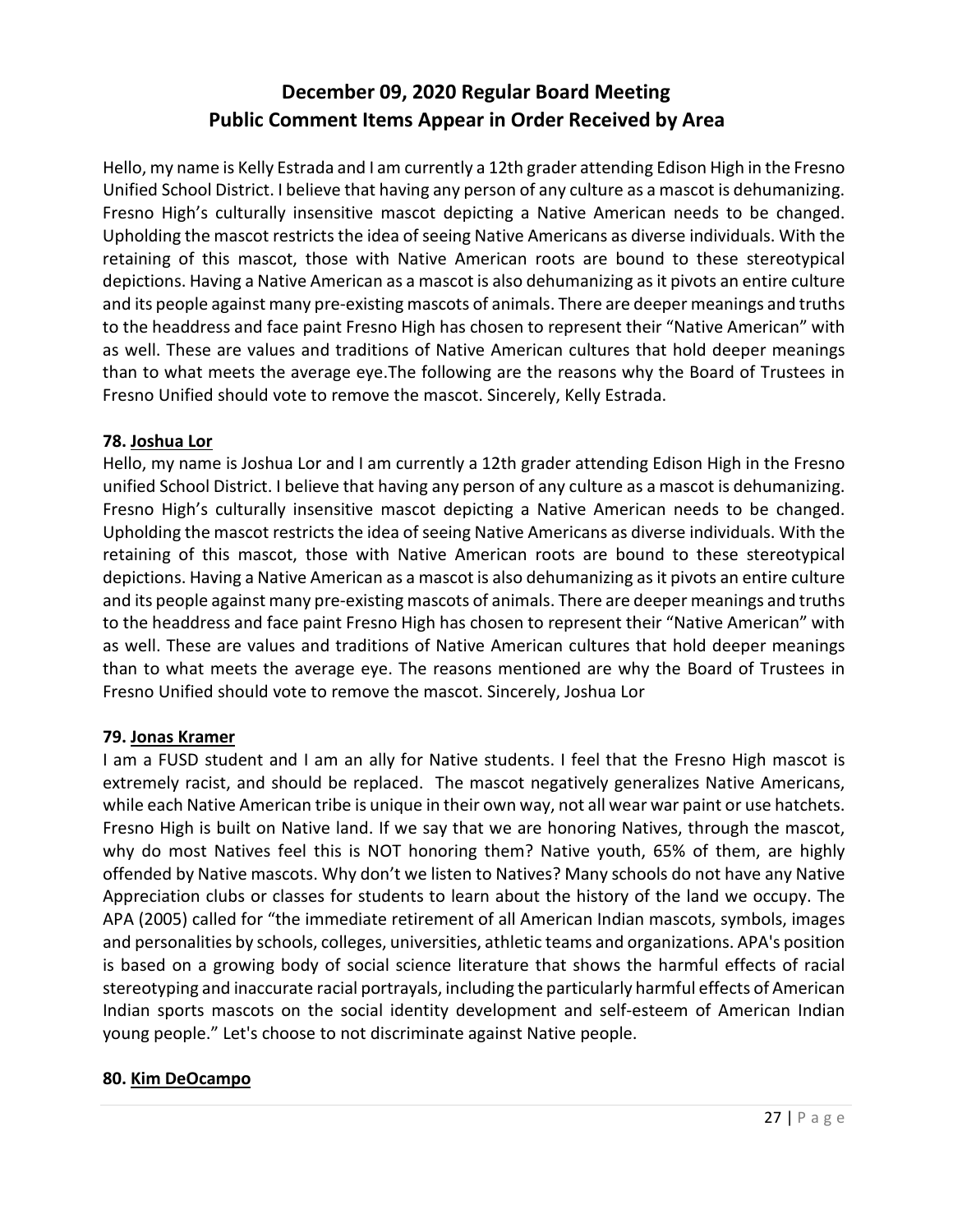#### Good Day Fresno School Board,

My name is Kim DeOcampo, I am sending you this email to ask you the change the Fresno High School Mascot. I have worked on these issue since 2013 and have successfully been involved in the removal of (4) Indian Mascots, Names & Imagery. As Educators, you have a moral obligation to uphold the educational policies of your School District that promotes diversity and inclusion. Where in this conversation does the continuum of disrespect and mockery of someone's heritage and humanity for sports entertainment fit in? The belief that you have the right to use our Native People as you see fit is nothing more than an expression of white entitlement. The fact that people like yourselves are opposed to recognizing something that has been proven to be psychologically detrimental to our Native People, especially our Native youth who are forced to see themselves as caricatures with no value and by tolerating these racist images in our Public Schools, we desensitize generations of Children. We are witnessing a paradigm shift in the way that history is being reexamined, the removal of statues and monuments that glorify slavery and genocide, Cities across this Country have discontinued Columbus Day and replaced it with Indigenous Peoples Day. It is time, well past time that you honor us by teaching the truth in our history and remove these manufactured false images of who we are. This is what would honor us. Diminishing our sense of self in not educating.

#### **81. Alexandria Ramos O'Casey – (Voicemail Transcribed)**

Hi, I'm a Fresno resident, my name is Alexandria Ramos O'Casey I am commenting regarding the changing of the Fresno School High mascot. I would like to say that I am unequivocally in support of changing the mascot. This is a racist mascot and this is just a traumatizing thing and realistically if the NFL, if the basketball leagues can do it there is absolutely no reason that after Fresno Unified voted to be an anti-racist school district that this should even be a debate. I hope that every single school member understands the commitment they just voted for and vote to change the Fresno High School mascot. This traumatic violence needs to end. Thank you.

#### **82. Mary Lynn Zink Vance**

Why not follow the example of the Golden State Warriors. Keep the name but find a new image. Even the Cleveland Indians no longer use an Indian image. It's not a question of being politically correct or being a memorable tradition or that somehow it is respectful to Native Americans to use them as mascots in association with the name Warriors. It's a question of showing respect to Native Americans, who trace their heritage to a proud race of people, who do not want their images used as stereotype mascots. Mascots are usually animals or birds and sometimes specific people who are historically relevant to a particular place, such as the San Francisco 49ers. Mascots should not be a race of people. The Fresno High Mascot is a tradition that is overdue to be changed in 2020 for the sake of current and future FHS students. With thanks for your considering this issue, Mary Lynn Zink Vance

## **83. Andres Arredondo**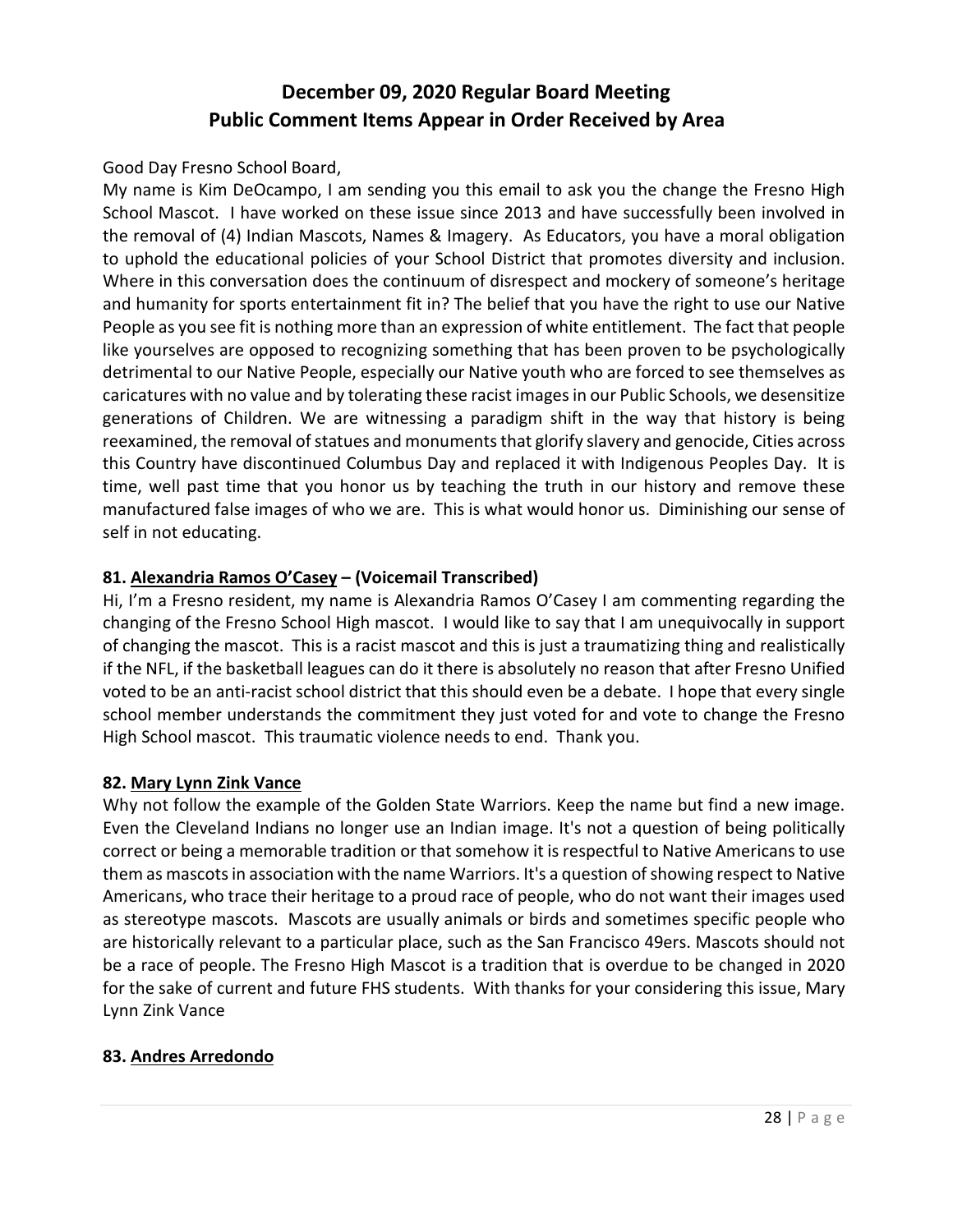Yes, I believe that this Fresno high school mascot should be changed. The fact is this mascot is racist and affect many native America people. If an official NFL team changed their mascots and their name, The former team "Red Skins", then I believe that no high school should have the right to continue to use a Native American as a mascot.

### **84. Lina Tran**

#### Good evening,

As a long term resident/community member/working professional in the city of Fresno, I am writing to urge you to vote YES on the removal of the current Fresno High School mascot. The use of American Indian mascots as symbols in schools and athletic programs is profoundly cruel. Schools, first and foremost, are learning institutions put in place to guide and teach today's youth. The mascot as it stands, teaches nothing but stereotypical, misleading and negative images of a group of people. Fresno High School is unintentionally (or intentionally if the mascot persists even after public comment) undermining the American Indian Nations' right to portray accurate and respectful images of their culture, spirituality and traditions. As one of the largest school districts in California and a high school that boasts International Baccalaureate status, I implore the institution to do better. Remove the mascot and start a tradition of respect and humanity. Thank you for your consideration.

#### **85. Jasmin Lara**

Using Native peoples as your mascot is extremely insensitive. I suggest that you keep the name, and change the mascot.

#### **86. Gavin Bruce**

#### To Whom It May Concern,

The issue of the Fresno High School mascot, "The Warriors," came to my attention recently and, similar to the national debate around similar representations of Native peoples, it seems that much of the discussion revolves around identity, tradition, and how we honor people. While I understand people wanting to hold on to something that has been a constant and a "tradition" in the community, one must ask themselves: to what end and who are they actually honoring? The Yokuts people have lived in the San Joaquin Valley, from Stockton down to Bakersfield, for thousands of years. Their land, this land, was stolen through a long history of colonization and, to add insult to injury, their descendants must endure regular ridicule in their own homeland under the weak facade of "fun," "tradition," and most ironically "honor." While the Yokuts up and down the Valley, as well as other Native peoples across the country work tirelessly to revive their own languages and traditions that are essential to their identity as a people, they must endure ridicule by descendants of the colonizers exercising their own "tradition" that has neither the historical, nor cultural significance or centrality as those traditions being so ferociously fought for by the people these offensive mascots allegedly seek to "honor." Please retire the Fresno High School Warrior mascot. At the very least, change the image to another type of warrior. If a school mascot is truly a way honor a group of people, why **(250-word limit reached)**.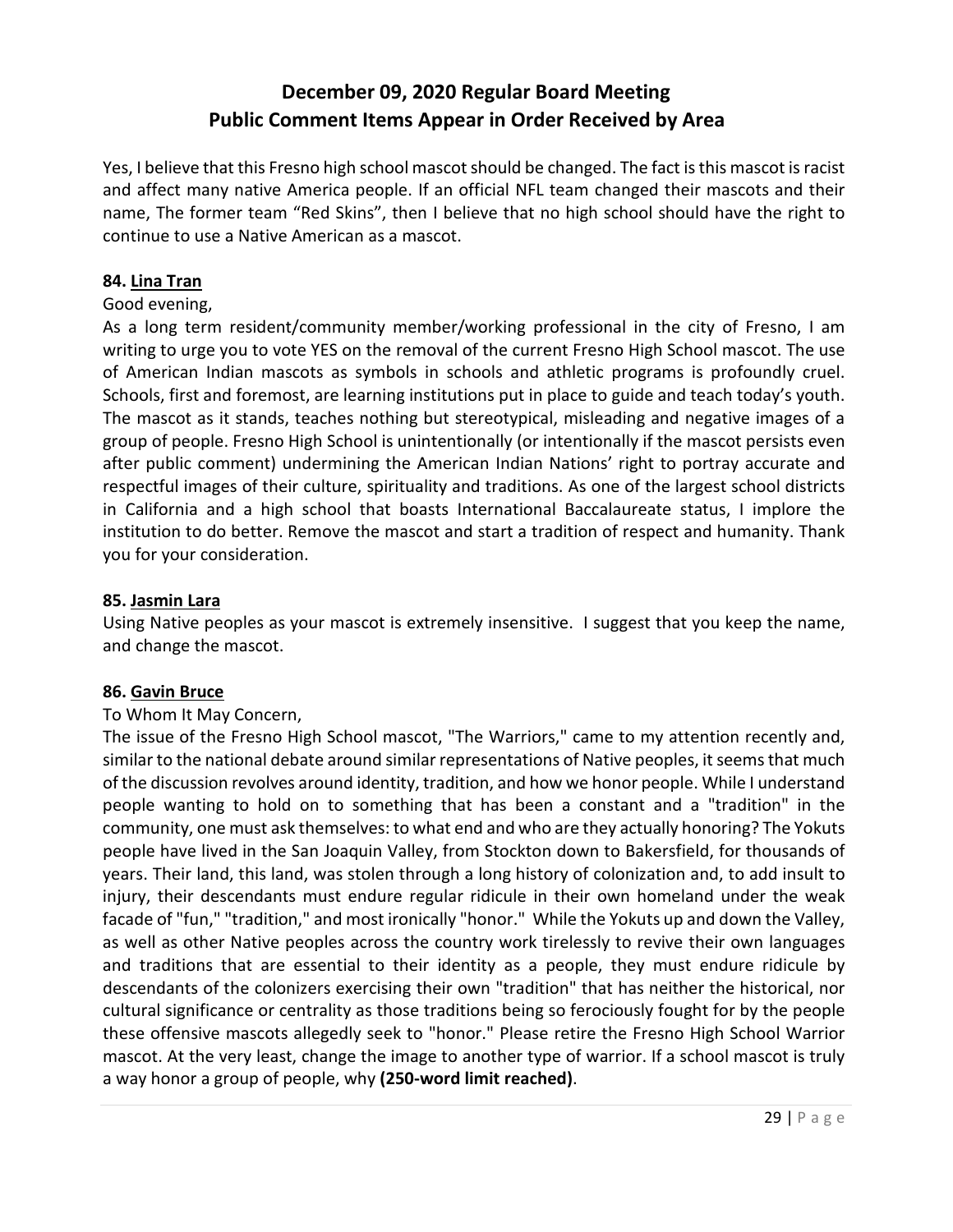#### **87. James Young**

My daughter is a student at Hamilton and I support the changing of the Fresno High School mascot. When she attends Fresno High I want her to feel that she attends a school that honors and is respectful of native people and doesn't view them as mascots. If you want to honor Native Americans you should start teaching about them.

#### **88. Emalee Farley**

#### Hello,

My name is Emalee I am a resident of Fresno on unceded and occupied Yokuts land. I am an educator in Fresno and I demand that the Fresno High mascot be changed. Fresno High School sits on Yokuts Land. This land was taken through acts of genocide, systemic racism and oppression. The use of generic Native imagery as a mascot has not only caused pain to many Natives in the community, it reinforces archaic and racist ideas about Native Americans as violent savages from a bygone era. Students should feel safe and respected at school, and this mascot is blatantly disrespectful and painful to Native students. It needs to be changed. Change the #FresnoHighMascot, Change every #NativeMascot, We are #NotYourMascot, #FUSD

#### **89. Aristel de la Cruz**

To Whom It May Concern, I am a concerned teacher at South San Francisco High School. I am writing in support of removing Native themed logos or mascots at Fresno High School. Our schools are practically identical in that we most recently voted to remove the image of a Native American head this past February. Many schools and institutions have since elected to do so. The current logo denies Native Americans of their full humanity by upholding a stereotype that freezes Native Americans in the past. It lowers the self-esteem of Native American students and creates an unsafe learning environment in which the racial microaggressions are deemed acceptable. This is all confirmed by academic institutions of the highest level, one of them including the American Psychological Association. Furthermore, the use of native themed images as mascots or logos in a school setting is in violation of California Racial Mascot Act which was unanimously passed in 2015 and have been active since 2017. I urge the board and the admin to make the right decision in removing the Native themed imagery as their mascot or logo. I expect that you will listen to ALL Native voices as well as the data that confirms the harm that these logos have on not just Native American students but also students of color. Below is a link of a mostly complete list of the schools and institutions that have made the change. You will notice that this request for change has been around for **(250-word limit reached)**.

#### **90. Sheryl Creer**

Hello, I am writing in support of Valley Natives for Change along with over 6,500 other individuals and organizations to CHANGE the Fresno High School racist mascot image. Not doing so continues to inflict pain upon people who have already suffered countless abuses. "The native imagery as a mascot has not only caused pain to many Natives in the community, it reinforces archaic and racist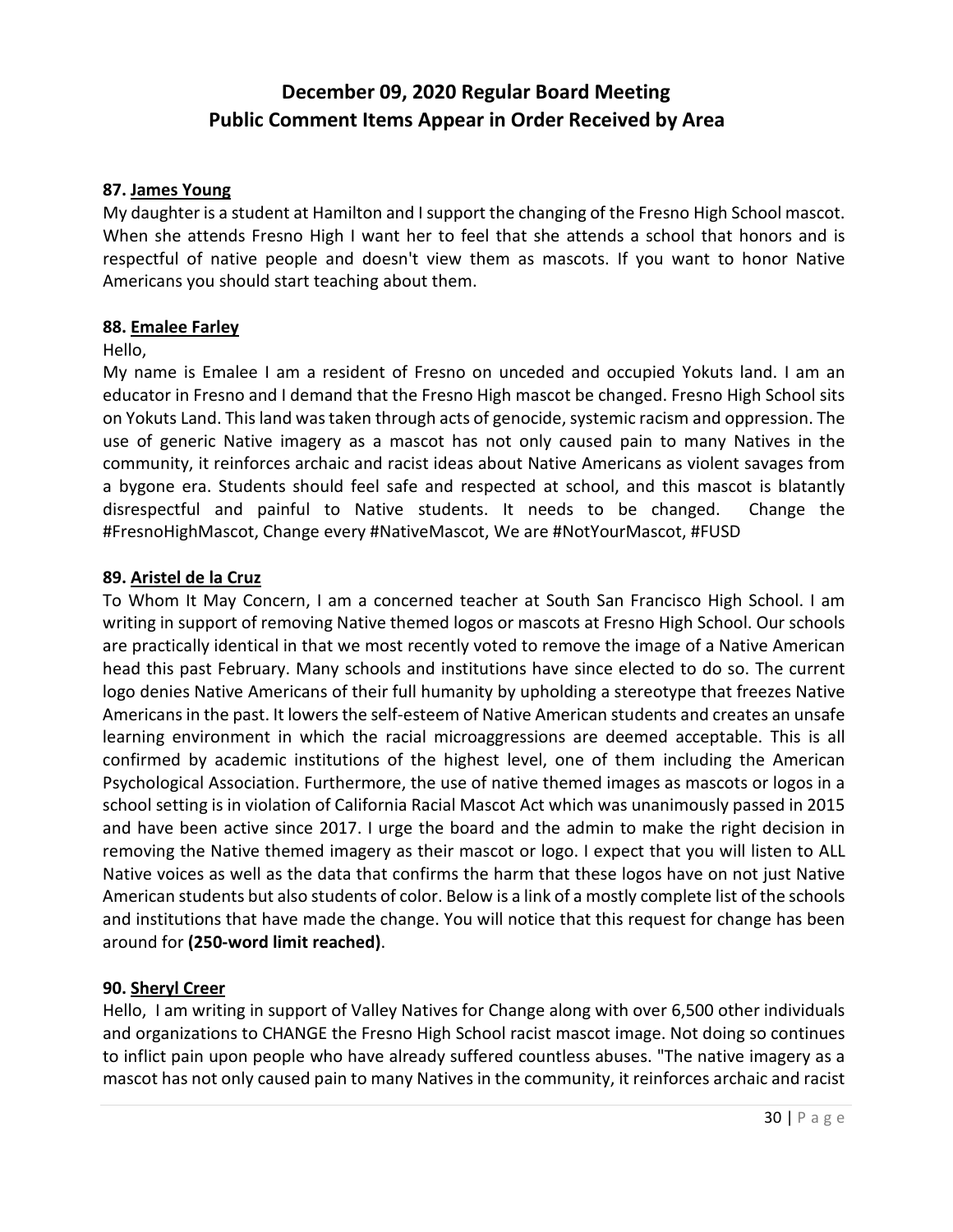ideas about Native Americans as violent savages from a bygone era." -Valley Natives for Change, change.org petition [\(https://www.change.org/p/fresno-unified-school-district-change-fresno](https://www.change.org/p/fresno-unified-school-district-change-fresno-high-school-s-mascot-image)[high-school-s-mascot-image\)](https://www.change.org/p/fresno-unified-school-district-change-fresno-high-school-s-mascot-image) This change is LONG overdue. Keep the name and change the image. Do the right thing. Sheryl Creer, Botanist, former resident of Fresno

### **91. Michael Chen**

I support respecting the opinions of Indians or Native Americans who feel the Fresno High Warrior Mascot image is demeaning or disrespectful to their heritage or culture. Since I am not Indian or Native American, I believe those who also are not should respect the opinions of those who are directly affected by this imagery. It is easy for us who are not Indian or Native American to say that the image is not offensive, but we do not have the same background as those who are, and we cannot fully understand all aspects such an image could have on those with Indian or Native American heritage, nor can we fully understand how the continuation of such imagery is interpreted by others and how they will think of Indian and Native American history.

#### **92. Marissa Corpus**

Hello. My name is Marissa Corpus, a FUSD alumni. I am in support of the removal of all racist mascot images that are utilized by all FUSD schools. Many of you know that utilizing racist images is not honoring or representing. These ways are harmful, and reinforces society's dehumanization of the people represented, especially for our Native community. I have faith that our school board will listen to our Native youth and community and continue to take steps to protect the well-fare of our students.

## **93. Sidney Sin**

Fresno Unified, I can't believe, in 2020, I even have to try convince a group of grown adults to amend racist imagery. The Fresno High Warriors logo doesn't honor Native American people. It does very much the opposite. Continuing to keep it makes the district look complicit in racism. I would think the embarrassment in that alone would spark some kind of change, but if you want be known for that, go off I guess?

## **94. Ron & Roberta Genini**

To the FUSD Board: I am saddened but not surprised at the move to change Fresno High School's mascot from Warriors to...what? Fluffy Bunnies? I attended Fresno High from 1958 to 1960, and although I graduated from a different high school in 1961(having the unique opportunity with my family to experience South America) I have always considered myself a Warrior, and a part of the Class of 1961, being very active in the planning for class reunions since 1990. Every five years we have held a reunion honoring all our Warriors, including a special display for those who have died, known as our "Fallen Warriors." Never was there anything but respectfulness in the mascot title "Warrior," by which we honored the noble fighting spirit of the first Americans. Never was there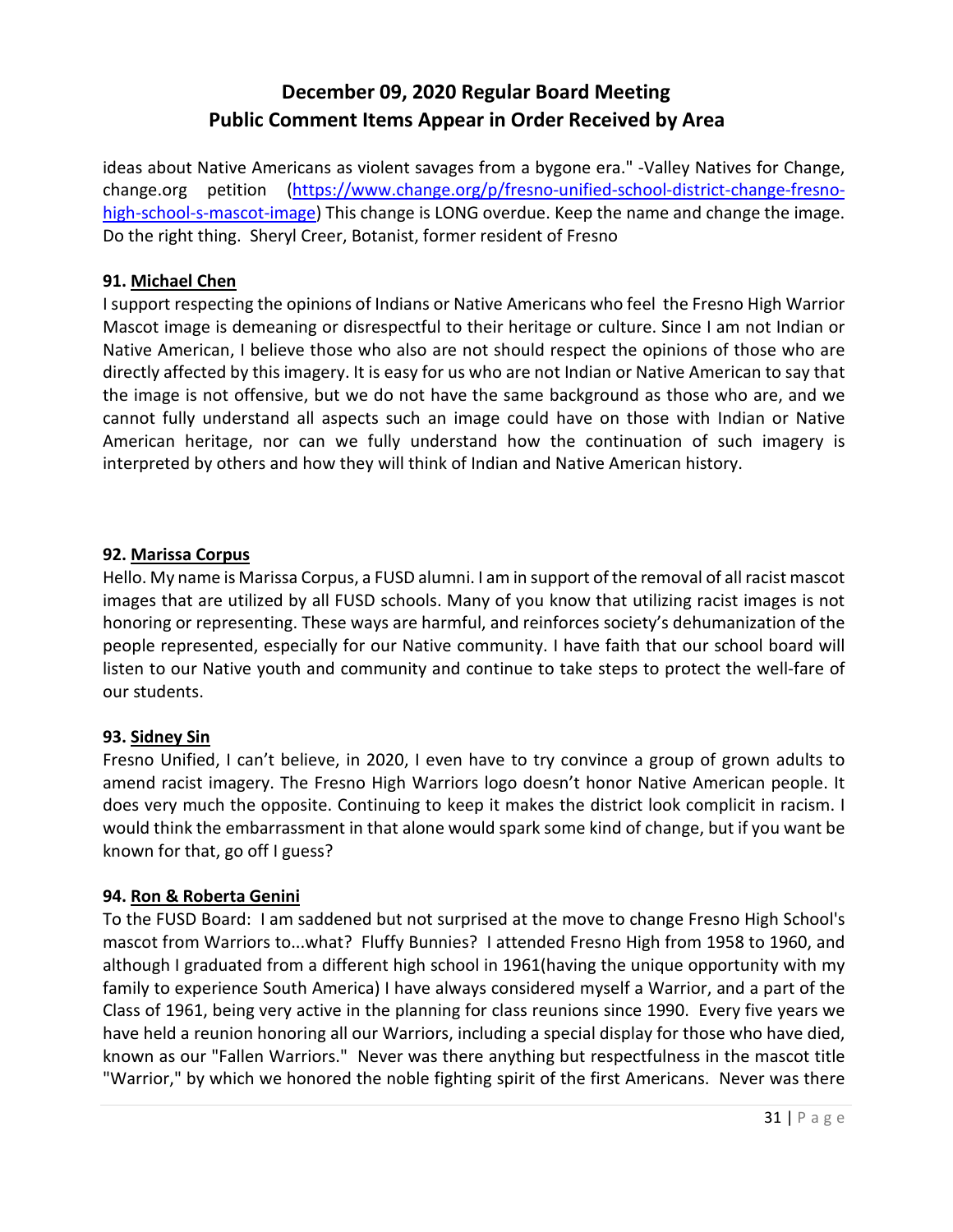the least hint of ridicule towards them. By the same token there was never the least feeling that we were culturally appropriating something that was not part of American heritage. That innocence has been stolen by those who want to divide Americans by identity politics. Perhaps it cannot return, and "Fluffy Bunnies" will be taking the field the next time anyone dares to do that in the face of pandemic terror. I believe someone has suggested keeping the title "Warriors" but replacing the images (there have been more than one) of Native Americans who appear to be of the Plains nations rather than of the people of our local mountains and valley. The suggestion I heard was to represent **(250 word-limit reached)**.

## **95. Sofia (Voicemail Transcribed)**

Hello, this is Sofia, uhm I'm calling from Fresno, California regarding, uh the Fresno High School mascot. I'm calling in support of the Yokut people of this land. They are the indigenous people of this land and I would urge the board members to consider changing the mascot of Fresno High School as it is seen as racist and denigrating to the indigenous people of these lands. I really think this is an opportunity for the Fresno community at large to reconcile some of these things that aren't respectful of the Yokut people. So, I really hope that you take my comment into consideration. It's not even changing the name, it's just changing the mascot, the visual of it is something I urge you to do. Alright, thank you and have a great day.

#### **96. Carolina De Luna**

FRESNO, it is time we are long overdue for basic decency and respect. This land has origins and those origins have spoken, the Mascot is wrong! How dare we not see what is going on, but racism. Those that will go on record to keep mascot must examine their conciousness. Why do you feel your opinion overrides the Natives to this lands authority. We have national examples to follow because we are indeed behind! Please do the right thing for all the brown faces of the valley whom never felt the same respect as their white peers. Whom generations old cam describe what I felt like to be a joke. Segregation discrimination and assimilation is an ugly legacy all tied to debates such as these. Change the mascot and have decency.

#### **97. Josefa Vega**

Fresno Unified, I am contacting you as a Fresno High graduate whose Native American peers expressed discontent and outrage as students there. The mascot stood as a reminder of genocide, ostracism, and as a continued mockery of Native American culture. It has nearly been a decade since I graduated and it is totally unacceptable that the very same insult to Native peoples remains at an institution that claims diversity and inclusion are campus priorities. Remove the mascot and provide healing spaces to indigenous students and staff that have negatively been affected by the caricature of Native peoples.

## **98. Paul Roybal**

Dear Board,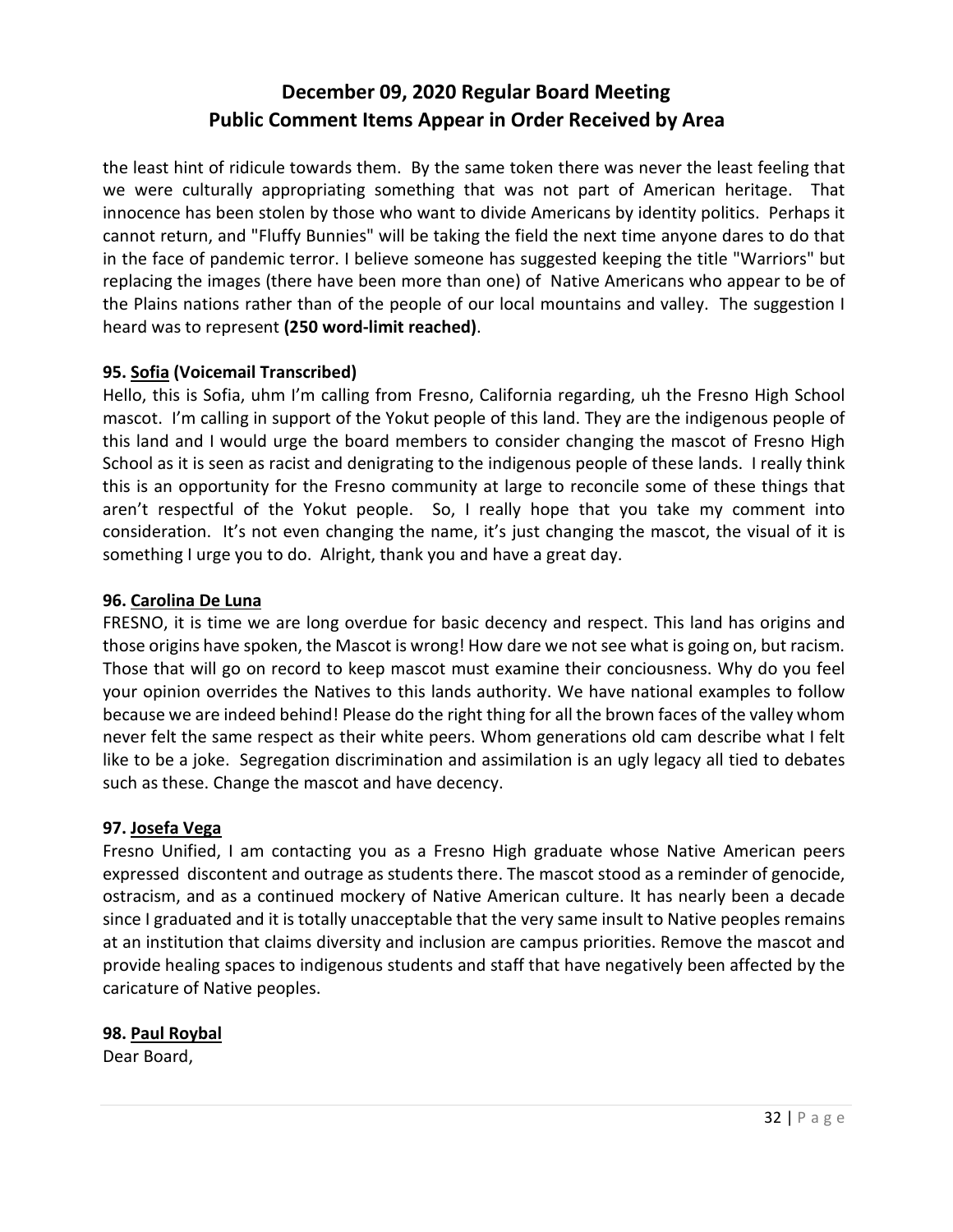It's come to my attention that the decision of whether or not to keep the Fresno high "Native mascot" is coming to a vote this week. I strongly urge the board to vote yes on the change, both for the honor of our City, and for the sake of civility. I've lived all around California and Fresno's just as good a city as any other. However it's decisions like this that show who we really are on both a state, and even national level. The last thing we want is for Fresno to be portrayed as a backward hole in the wall trailing behind the capital, Bay Area, and LA, but that's exactly what a yes vote would do. I can see the headline: "Fresno votes to keep outdated racial depiction as primary high school mascot". It may be easy for you to wave this off as being blown out of proportion, but these choices affect public perception of how we are viewed. Keeping it now would only show that we're a city unwilling (or perhaps unable) to grow. We have a chance to fix this before making a scene right now. If we don't, this is only going to get dragged out for what, decades maybe? I wouldn't be surprised. Why is it so difficult to accept changes, when they could easily become improvements? That's the kind of legacy this city needs. I implore the board to vote for a positive change. Thank you for your time. Kind regards, Pau Roybal

#### **99. Christina Olague**

Hello, I am writing today to demand that the board stand up for Native students by changing the harmful image that is the current mascot. People are not costumes for sport, especially when those people have a history of violence and genocide commited against them. Native peoples, particularly the Yokuts people native to this area are saying they do not want their children growing up with their culture being mocked so disrespectfully and it's the school board's duty to listen. The movement against this kind of nostalgia for outright racist erasure of an entire cultural group is only growing during these unprecedented times. I suggest choosing the right side of history sooner rather than later because there is no more room for this objectification in the future we are building.

## **100. Tracy Gordon Teran – (Voicemail Transcribed)**

Hi, my name is Tracy Gordon Teran and I am a faculty member at Fresno State, and I am also faculty, part-time faculty member at Clovis College. I am commenting on the call to change the mascot for Fresno High, uh and I would just as a mother as an educator I think that this type of imagery is something, uhm that is harmful. I am also a person of Jewish descent and know that negative images and stereotypes about Jewish people have been very controversial and caused abnormalizing of certain types of behavior or dehumanizing to certain groups and I think this is the same issue that we are working with, with our indigenous community and I would just like to say that I think it's time for change and I support Valley Natives for Change and I support my indigenous allies in the community calling for us to revisit how imagery can be very negative and abnormalizing stereotypes. Thank you for listening to my petition and in spirit of change. Happy Holidays.

#### **101. Jalishia Sanders**

The Fresno High mascot is a caricature of Native Americans. It is the equivalent of the minstrel shows mocking African Americans. Warriors can be anything from a gladiator to a Green Beret.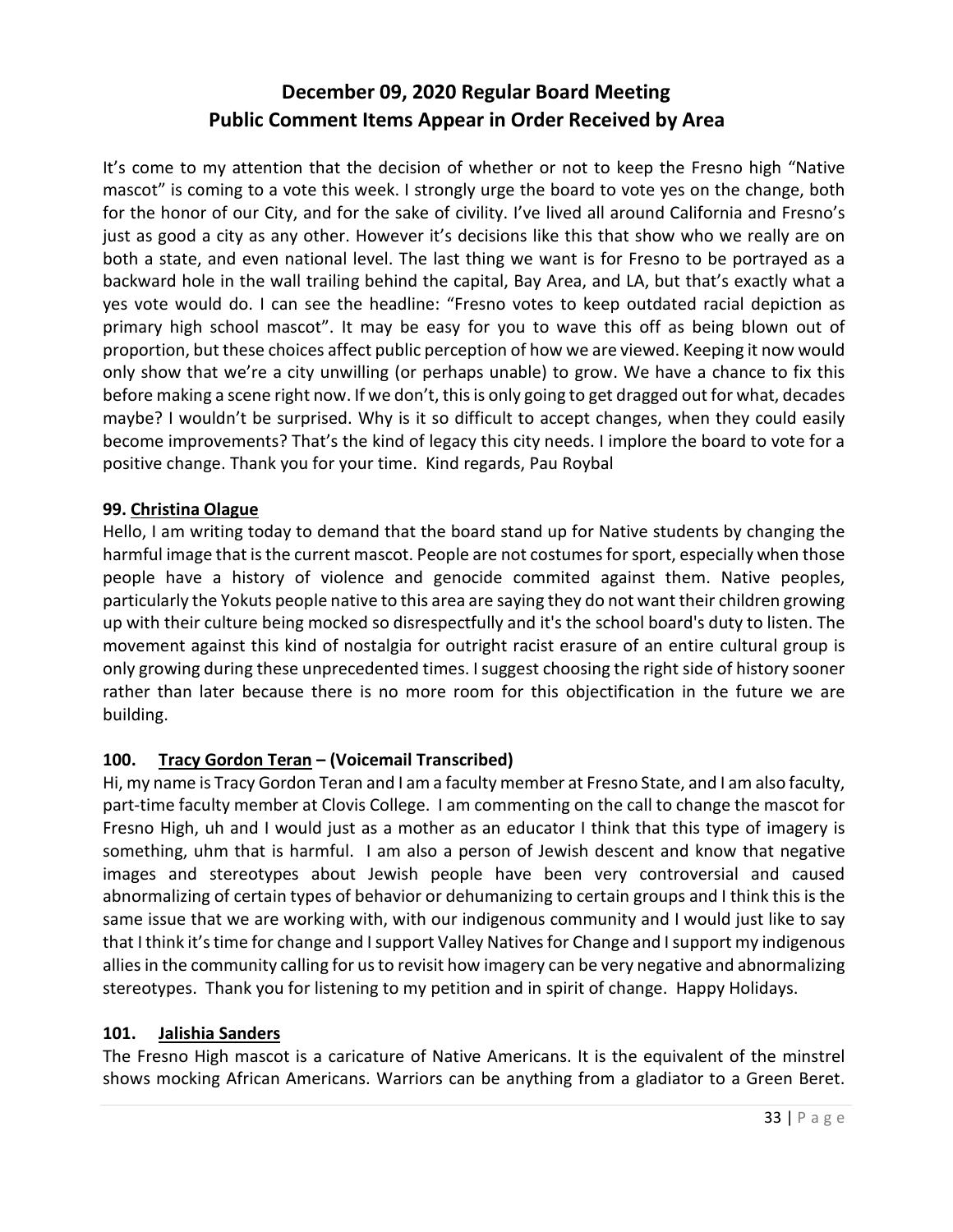There are a numerous number of mascots that can be chosen to represent Fresno High's Warrior spirit that do not mock or offend anyone. Fresno High can still be the Warriors without the Native American caricature as a mascot. Please vote to change it.

### **102. Russell Lee**

Hi FUSD School Board, I'd like to support the changing of Fresno High school's mascot to something or someone which raises students' voices, identities, and spirits. I believe that having a caricature of a Native American, as a Chinese-American I'm aware of the American history of my own caricatures, as the mascot reinforces stereotypical views. Seeing there are many POC on this board, you too probably have experience with oversimplified images of who people believe you are. Please remove the mascot as we wouldn't be having this discussion if there was, let's say, a Chinaman as the high school mascot. Thanks, Russell

#### **103. Joliza Gomes**

Hello, I am writing to you today regarding Fresno High School's push to change the school mascot of the racist Native American caricature. Fresno High School is built on Yokuts' land, and many of them publicly stand against such caricatures of their culture and history and their usage as mascots. The Fresno Native mascot harmfully stereotypes and marginalizes Native peoples by attempting to portray them in an archaic sense and reinforce racist misconceptions of them as "violent savages". Although one might argue that keeping the mascot is tradition and honors the memories of Native peoples, not all traditions are good, and not all ideas of "honor" actually encompass honor. Real, living, present Natives across the nation believe that Native mascots are harmful and disrespectful to their legacies today. To ignore the voices of living people and believe you are "honoring" those who have passed away through the inherently racist ideas expressed in the mascot is, indeed, insensitive to the very same communities you believe you are uplifting by keeping the imagery. Over 1,500 Native organizations and advocates have openly signed and spoken against this issue. Choosing to keep the mascot would be an act of not only racism, but also hypocrisy that undermines the safe and educational atmosphere of school environments. Furthermore, the Fresno Unified School District passed an Anti-Racist Institution Resolution, where it vowed to take meaningful and genuine stances against racism in their community. The time for change is now. Remove the racist caricature at Fresno High.

## **104. Tre Finley**

Hello, my name is Tre Finley, and I am a current senior at Edison High in the Fresno Unified School district. I am not debating if the mascot is racist and the people who want it to change should have it change but we also must change every other racist school in the country if not the world to truly have peace and every single person who contributed to these schools. I am not debating whether it's racist because it is, but personally I am not going to go out my way to make change because that would be stressful and a waste of time for me. Another reason is I know people who are Indians who would not protest on their own and would only do it to probably cause more violence or hate within the community. Even if we did go out to have a peaceful protest, we would have to change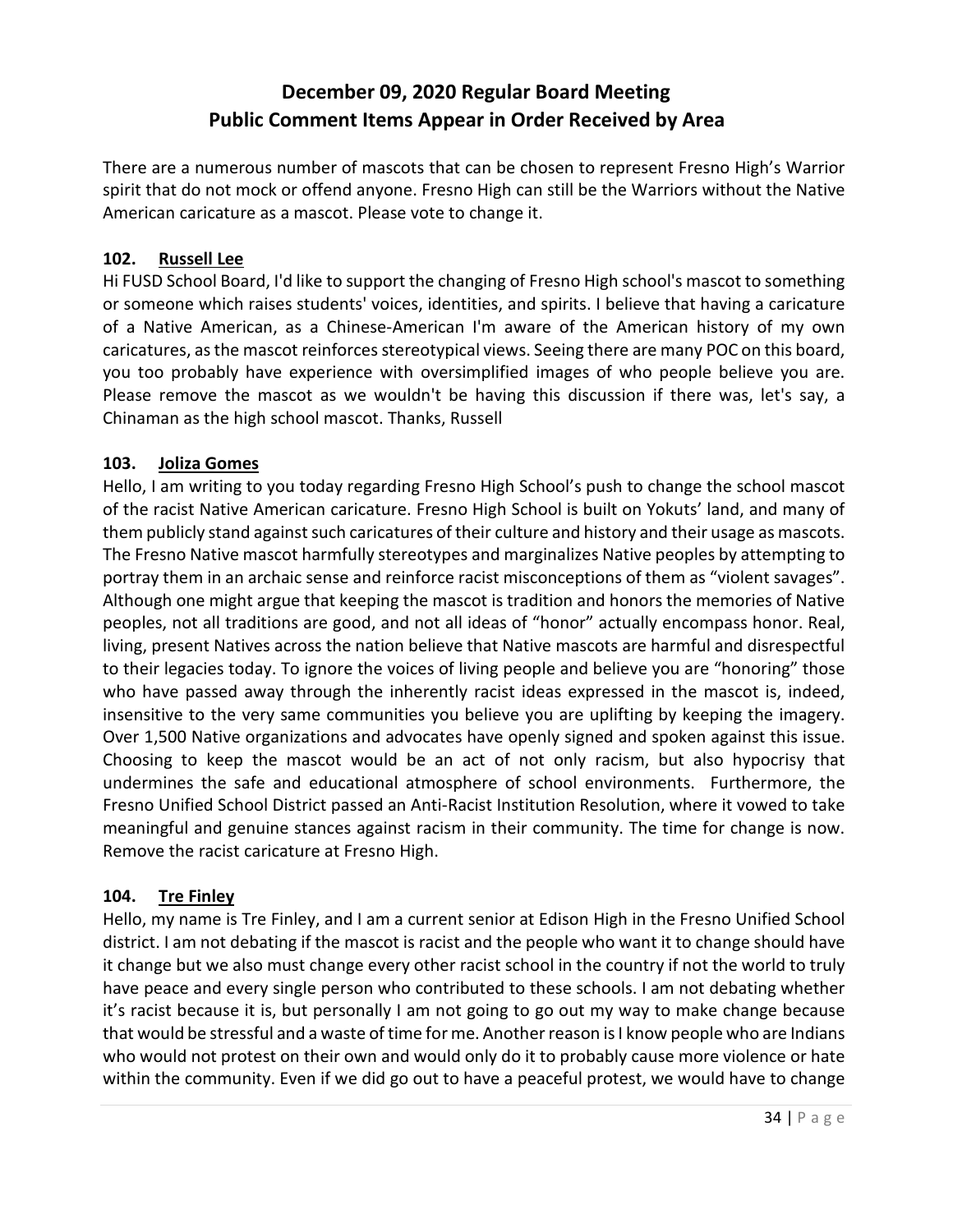the mascot of every other school in the nation to truly find peace within ourselves since we care so much how Caucasians think of us in this Caucasian dominant society. The following are the reasons why the Board of Trustees in Fresno Unified should vote to keep the mascot at Fresno High. Sincerely, Tre Finley

#### **105. Neum NASA**

#### Dear Fresno Unified School District Board Members,

Neum Native American Student Association at Fresno State supports the petition to remove the Fresno High School mascot imagery. As scholars we have experience that not having Native American classes at a younger age have affected us in higher education. Learning about our histories with the United States can be traumatic. A quote from American Psychiatric Association (APA) states, "American Indian, Alaska Native, and Native Hawaiian populations have disproportionately higher rates of mental been directly linked to the intergenerational historical trauma forced upon this population". Every time we see these mascot images, we're reminded of these traumatic histories, which hinder our education. The APA recommended the retirement of American Indian mascots in 2005. They mention that these mascots "establish an unwelcome and oftentimes hostile learning environment for American Indian Students that affirms negative images/stereotypes that are promoted by mainstream society". The mascots are composed of stereotypes made up about Native Americans. It takes our complex cultures and identities and puts them into a box. Having to go to school and seeing these mascots everyday only serve as a constant reminder of how most people view you. In the same APA article, they mention the fact that the use of American Indian mascots, symbols, and images not only affect American Indian students, but all students as well. We hope the removal of the imagery can lead to a newly found partnership with the Indigenous community. Sincerely, NEUM Native American Student Association @Fresno State

#### **106. Brandi Nuse-Villegas**

Dear Fresno Unified School Board, I support the demand by Fresno Natives for change and the students asking that the name of the Warriors be changed. There may be natives that don't care or don't mind, but those don't minimize the opinions and beliefs of the native that do care and want it changed. Our native community is not a novelty. I know there is a long tradition behind this, as with other mascots named after the native population, but our nation also has a long traditional of dehumanizing the indigenous population, including treating them like characters, rather than fellow complex human beings, and that has led to justifying mascots by suggesting that the names are "positive." The native students are aware of this and the students need to see that the adults who represent them demonstrate a priority of affirming their humanity and dignity over sentimental connections to a name. If there are those who say that the mascot acknowledges and celebrates the native community and that is a value- please consider other ways to celebrate them that aren't rooted in demeaning attitudes. This is my neighborhood and students from my community and I wish for their demands to be respected and met. Thank you. Brandi Nuse-Villegas, District 7 resident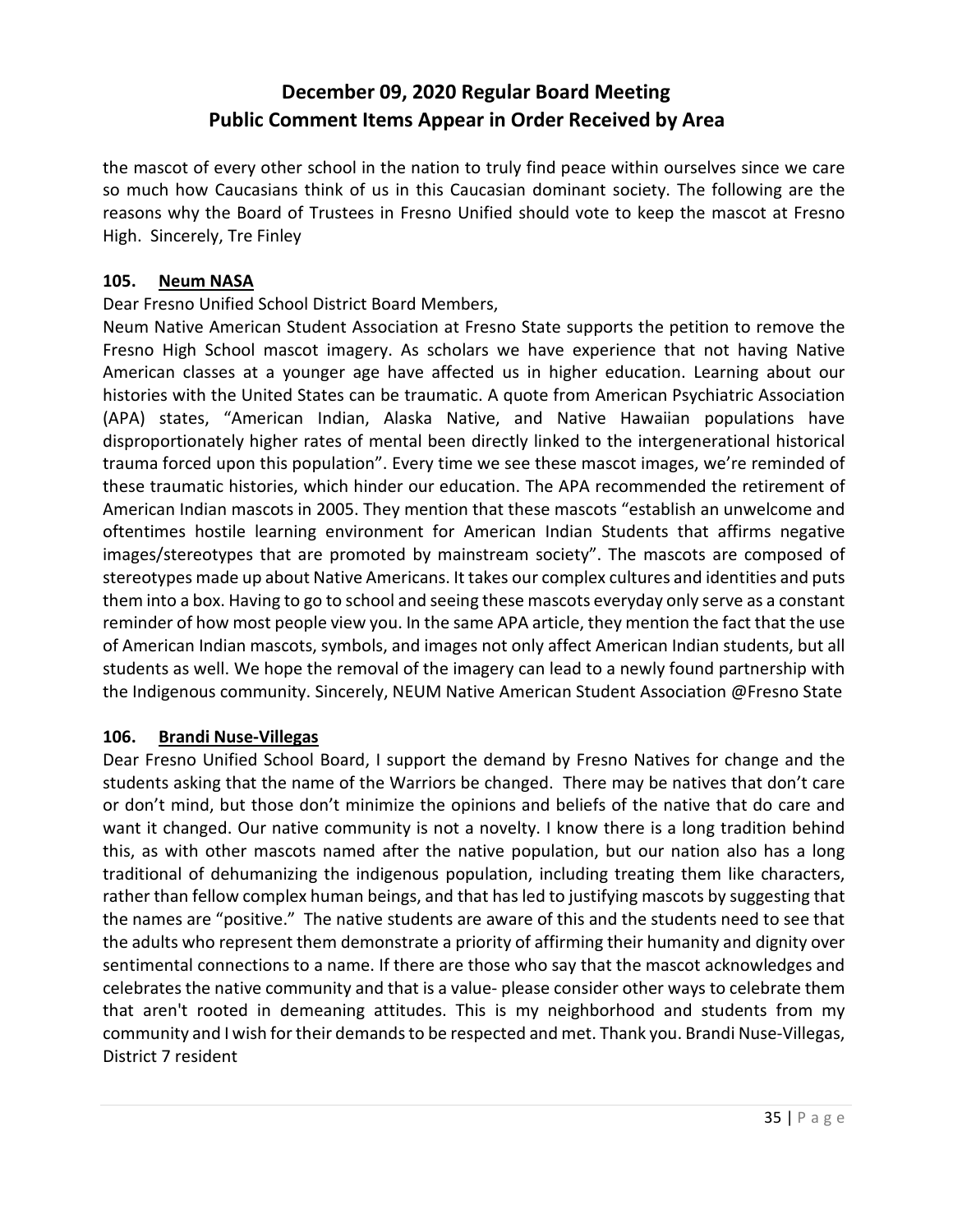### **107. Lupe Cortez**

I am e-mailing you as a Yaqui woman living in the Central Valley, and asking that the school board change the name and picture of the Fresno High mascot. At face value these mascots may not seem to be anything more than entertainment, but in actuality they dehumanize thousands of my fellow Indigenous brothers and sisters. We are more than a mascot, we are people who have survived attempted genocide at the hands of settles and the US government. Mascots reduce us to a stereotype, often times using regalia we consider sacred. The dehumanization of ourselves and our culture further leads to violence against us and our communities, especially when we speak out for our people. Eyes are on the Fresno Unified board to do the right thing, and I hope you all will vote for the removal of all Indigenous mascots and logos. Best regards, Lupe

#### **108. Sally Vogl**

#### Greetings'

I think now is the time to honor the requests of students with native heritage. They are using their voices, as we teach them to do. Please listen to them. This move to change the mascot would reverberate beyond the halls of Fresno High. Thank you, Sally Vogl, A former Fresno High parent

#### **109. Michael Torres – (Voicemail Transcribed)**

Hello, my name is Michael and I am a student at Fresno State, uhm and I am leaving a message in regards to the Fresno High mascot . I feel that it is most important to listen to the students who themselves are members of the Native American community and feel offended by this caricature. Uhm, and I feel that by listening to them and how they are offended the board will be able to find the right and sensible thing to do.

#### **110. Joe Barron**

My name is Joe Barron, and as a Professional Educator, a descendant of an Indigenous Tribal Group, the Navajo, and a Historian, considering the failure of various factions within the Alumni group to reconcile with either the narrative of History, the notion of compromise, and\or the belief that symbols of Indigenous People are not to be things of Sovereign Ownership. That such factions would ignore the History, and\or threaten the next Generation for having the audacity to have an opinion; it is my sincere belief that the time to retire the Icon of the Mascot has arrived. The notion that the animus is not shared by the Supporters of the Mascot is negated by their unwillingness to discuss a compromise on the matter, that when presented with opportunities for dialogue and discussion, they reject it with contempt, and the bile of centuries past. Thank you and good evening.

## **111. Timothy Joe Razo, Jr. – (Voicemail Transcribed)**

My name is Timothy Joe Razo, Jr. and I want my comment to be known about the Fresno High mascot change. I am a proud warrior. I went to school at Fresno High from 1993-1997, my daughters even went there and my father also. I am also a proud Native American and I think this counterculture is going too far. I want my voice to be heard to keep the warrior mascot.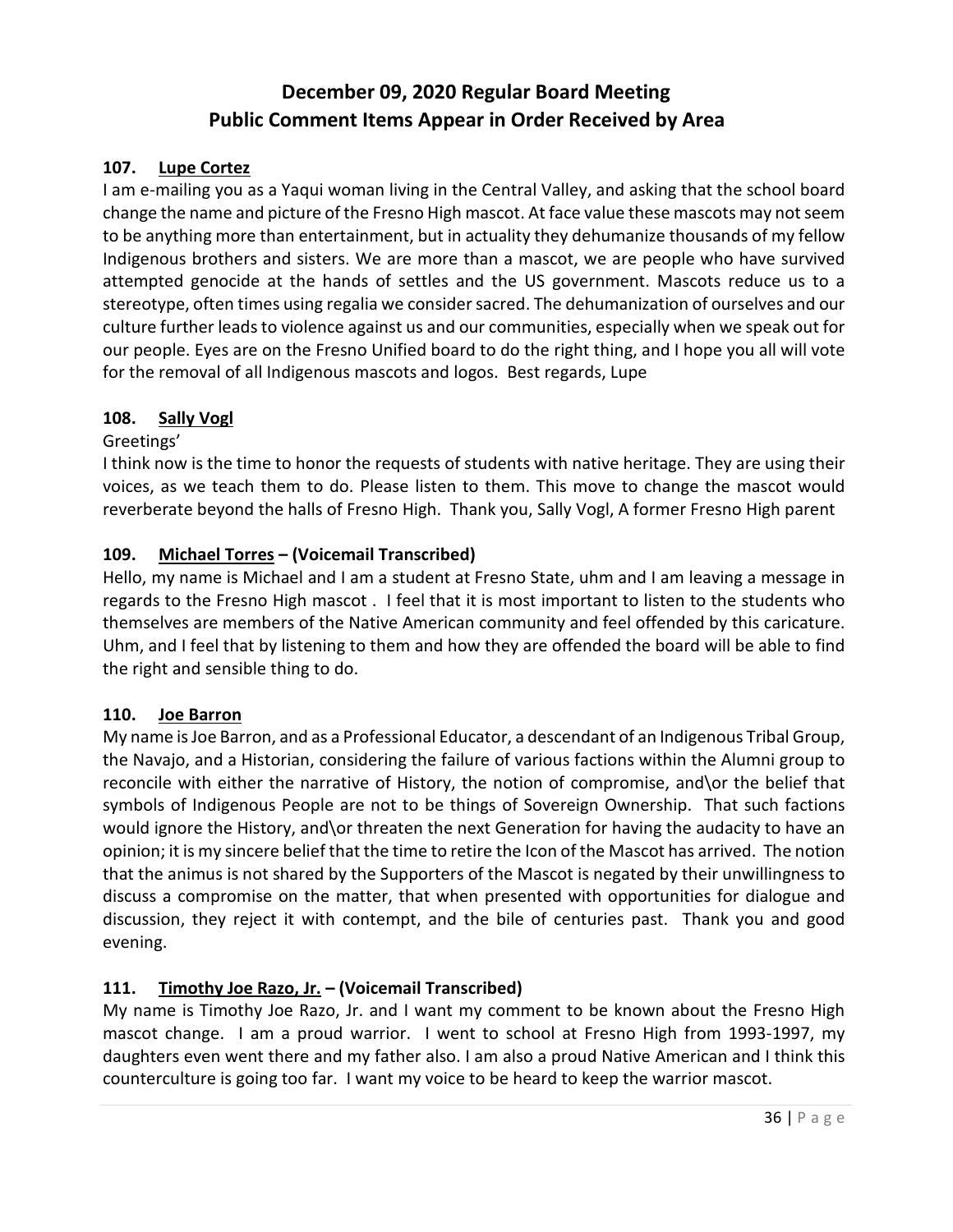#### **112. Laura Stanger**

#### Hello,

During this time I hope everyone is keeping well and their loved ones safe. Stated in the title I'm writing to leave my public comment on the image depicted for the Fresno High School Mascot. As indigenous people having mascots and costumes of our diverse cultures is an insult. This is not an honorable way to pay reparations to those who have survived: the 60s scoop, descendants of those taken during this era in the U.S, residential school survivors and their descendants. My greatest hope is that this will be made right and changed. Official NBA teams did the right thing, thus anyone can. Imagining a singular high school in the heart of the Valley is incapacable of change. Disheartening to say the least. Which is surrounded by Latinos/Hispanics and indigenous people. Doing the right thing is necessary, please change the mascot. Best Regards. Lauren Stanger

#### **113. Tu Miller**

#### To Whom It May Concern,

Please change the Fresno High Mascot. Removing the mascot doesn't hurt anyone, while choosing to keep it impacts many indigenous students in immensely detrimental ways. It's been confirmed by the American Association of Psychology (APA) that stereotyping of indigenous culture negatively impacts the mental health of indigenous children and their community. Fresno Unified should work to provide equity for ALL children, and that starts with stopping the amplification of racism and miseducation in schools. -Tu Miller

#### **114. Hilary Malveaux**

As a lifelong resident of Fresno and a woman of Indigenous American descent, I am in favor of changing the Fresno High School mascot. The Warriors' current mascot is racist and appropriates indigenous culture. It is time to end this. Thank you, Hilary Malveaux

#### **115. Anoush Ekparian-Hadden**

I am proud to teach at Fresno High. Our IB philosophy guides us to teach our students to become, "Inquiring, knowledgeable, and caring young people who help to create a peaceful world through intercultural understanding and respect." We have on our community website that also states we as teachers are "Committed to… [teach] students to act responsibly, think critically, and to contribute to our changing society." Fresno is changing, the world is changing, and our kids are watching us to do the right thing. We have a saying of "Tradition, honor and excellence" at our school, but the mascot demeans our Indigenous children. How to I know? They have told me.The mascot is a tradition that is not honorable nor excellent and we need to show our youth, our community how we all at FUSD understand and respect what our diverse community needs. Change the Fresno High Mascot. We are on Yokuts land. Let's be honorable. Thank you, Anoush Ekparian-Hadden

#### **116. Brenda Q**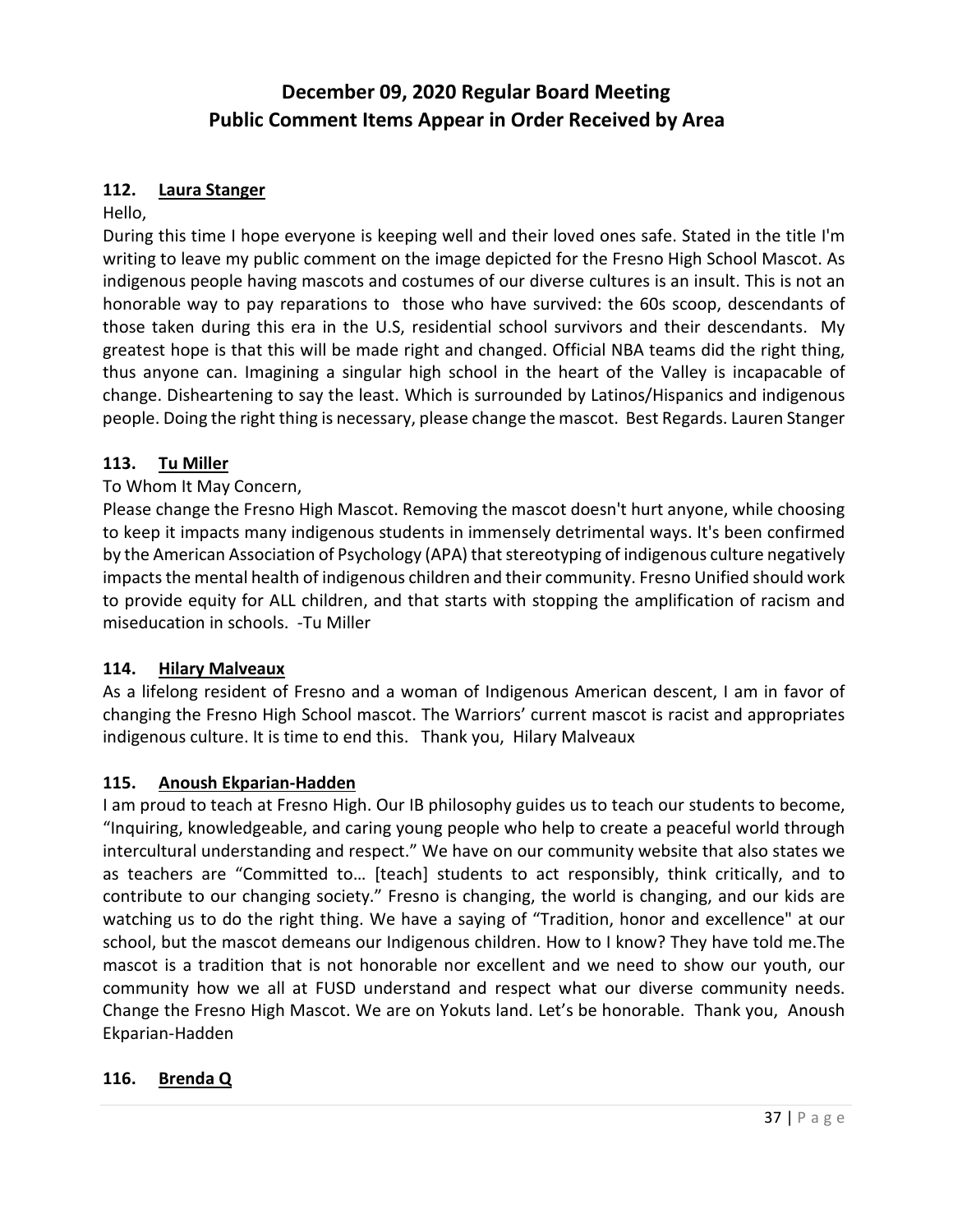Please take a second to come to terms with all the criticism received against the Fresno high mascot, because this is a violent act that only subjects colonization, learn the real history of the land we all stand on..

### **117. Carrie Ayala**

Not only do all the racist mascots in fresno unified need to be changed—local history, including indigenous genocide at the hands of white supremacists whose legacy lives on today in leadership, land stewardship, and capital—needs to be taught to every local student, politician, and family, and the board needs to engage in a restorative process for the harms they've committed against the people running this campaign. Your values are reflected in the responses of the pro mascot people in their comments and actions, as well as your own. With the exception of Trustee Islas, every single one of you needed convincing. You treated community members to stereotypes, condescension, and deflection. Harm has been done. Do better. Change the mascots, get accountable, change your processes, and commit to sharing your new knowledge with those you represent. Stop fighting the people doing the right things, learn from them, and get on the right side of history.

#### **118. Nathan Rodriguez**

I am writing to express support for the campaign to change the Fresno High mascot (but to keep the Warriors name). It's pretty obvious that the generic Indian head mascot and logo is not intended to pay respect to the Yokuts people who originally inhabited this area before Spain, Mexico, and the USA began occupying it and who still live here to this day. Frankly, it's insulting and racist. It's a bad look. You can do better for your Yokuts students.

#### **119. Jessica Morales**

I am writing to extend my support and call for the elimination of Fresno High's racist mascot and at every other school within the district. FUSD declared the district to be anti-racist and anti-bias, "acknowledging the impacts of racism on the academic outcomes and socio emotional well-being of students". This is the time to show your students and the community how your actions align with your values. The continued use of American Indian mascots, symbols, images, and personalities establishes an unwelcome and hostile learning environment that affirms negative images and stereotypes that are promoted in society. If the National Football League can understand the harm that is caused by exporting racism, so can you. Remove the racist mascots from all FUSD schools!

#### **120. Elizabeth Wick**

This issue came up in the early aughts, this is not new. I believe that the proposal to keep the name, but remove the imagery is a more than reasonable one. Please approve this change.-- Elizabeth Wick M.A.

#### **121. Maya Kratzer**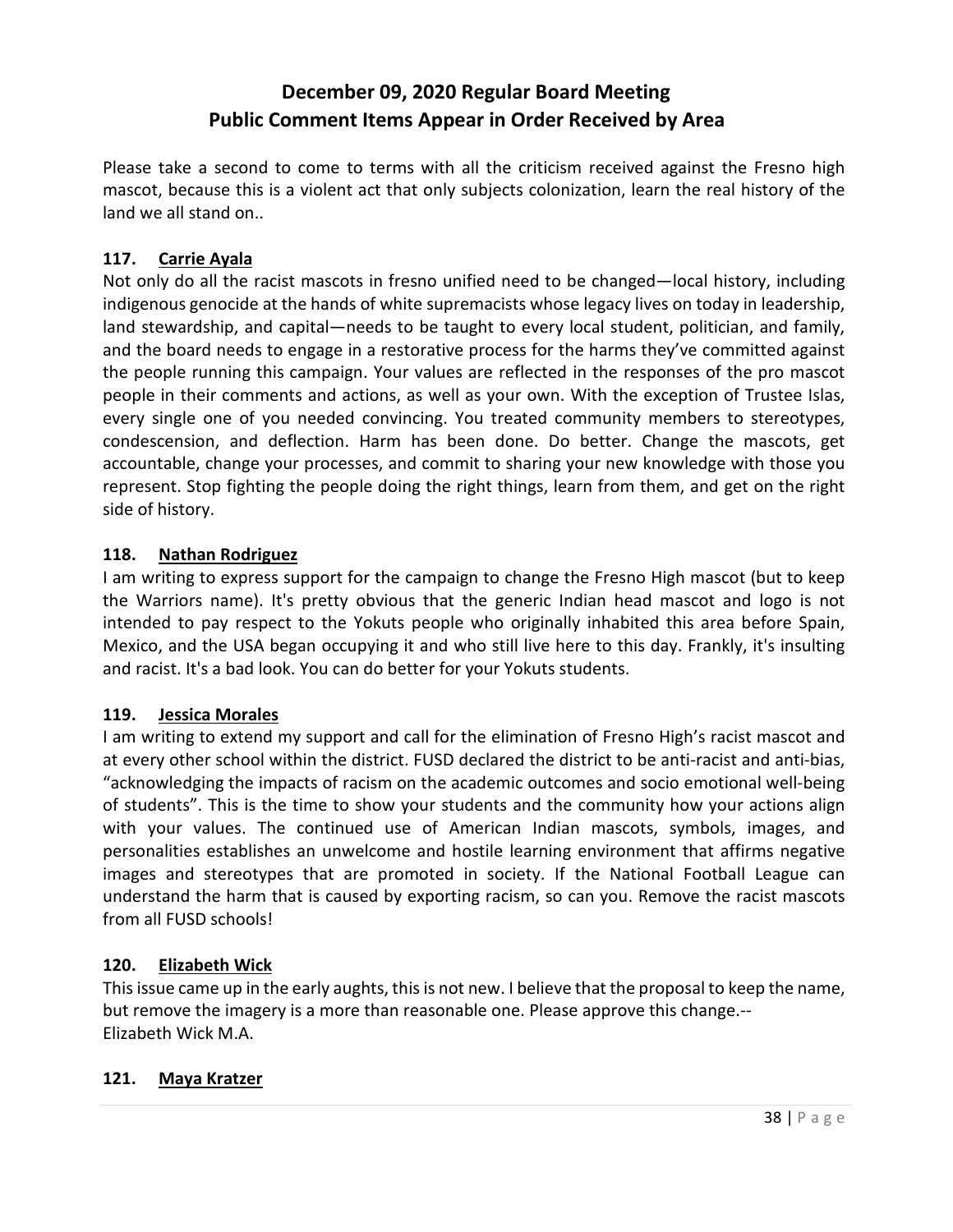Dear FUSD Board Members, I am writing to you today as a FHS alumna (2012) in full support of changing our current mascot. First and foremost I am in support of changing the mascot because Indigenous people in the Central Valley have made this demand. While this alone is reason enough to change the mascot, research across disciplines further demonstrates why doing so is necessary for the wellbeing of FHS youth and for promoting respect and equity across Fresno as a whole. I know you are already familiar with this research (Davis-Delano et al., 2020 among others), but I want to reiterate that the findings are clear: Native mascots are harmful to the psychological wellbeing of Native youth and reinforce discrimination among non-Native people. I hope you will take into account the current data and the demands of Native people in our valley community, in particular the Yokuts people (whose land we currently occupy). I believe that as an educational institution, FUSD has an obligation to make research-backed decisions. I believe that as board members, you would compromise your commitment to the "success of every student and every school" along with your stated core beliefs and commitments if you refused to change the mascot. I ask that you take this opportunity to show FUSD students of the past, present, and future that you will use scientific evidence to inform policy, and that you continue to value the education and success of all students. Sincerely, Maya Kratzer, FHS Class of 2012

#### **122. Marisa Moraza**

On behalf of Fresno Barrios Unidos, we stand in solidarity with Valley Natives for Change and whole-heartedly support the removal of the racist native imagery at Fresno High School. Fresno Unified recently passed an "Anti-Racist Institution Resolution" and "Ethnic Studies Resolution" that explicity names a commitment to equity, taking a "stand against racism and discrimination in all forms" and "evaluating and dismantling practices and policies that lead to disproportionate outcomes for students according to race." It is time for the district to take action and meet this commitment. The removal of native mascots is long overdue. This is an issue that expands beyond Fresno High School and we urge the Fresno Unified board of trustees to take action to remove ALL Native mascots from their school sites.

The work of Valley Natives for Change has exposed the failures of Fresno Unified to care for Native students and occupied Yokuts land on which this institution stands. It is time for the district to invest in Native students and their families and center the lived experiences of indigenous peoples. It is time to change the mascot #NoMoreNativeMascots #NotYourMascot

## **123. Kiera Kaiser**

Hi, please vote to change the Fresno High mascot. Mascots are a symbol of pride for schools, but to have a cartoon of a Native American is inappropriate. We wouldn't put a caricature of one of our past presidents on a t-shirt as a mascot, or any other person of respect and honor. People should have respect for Native Americans, so set an example for your students and change the mascot.

Thanks, Kiera (a student)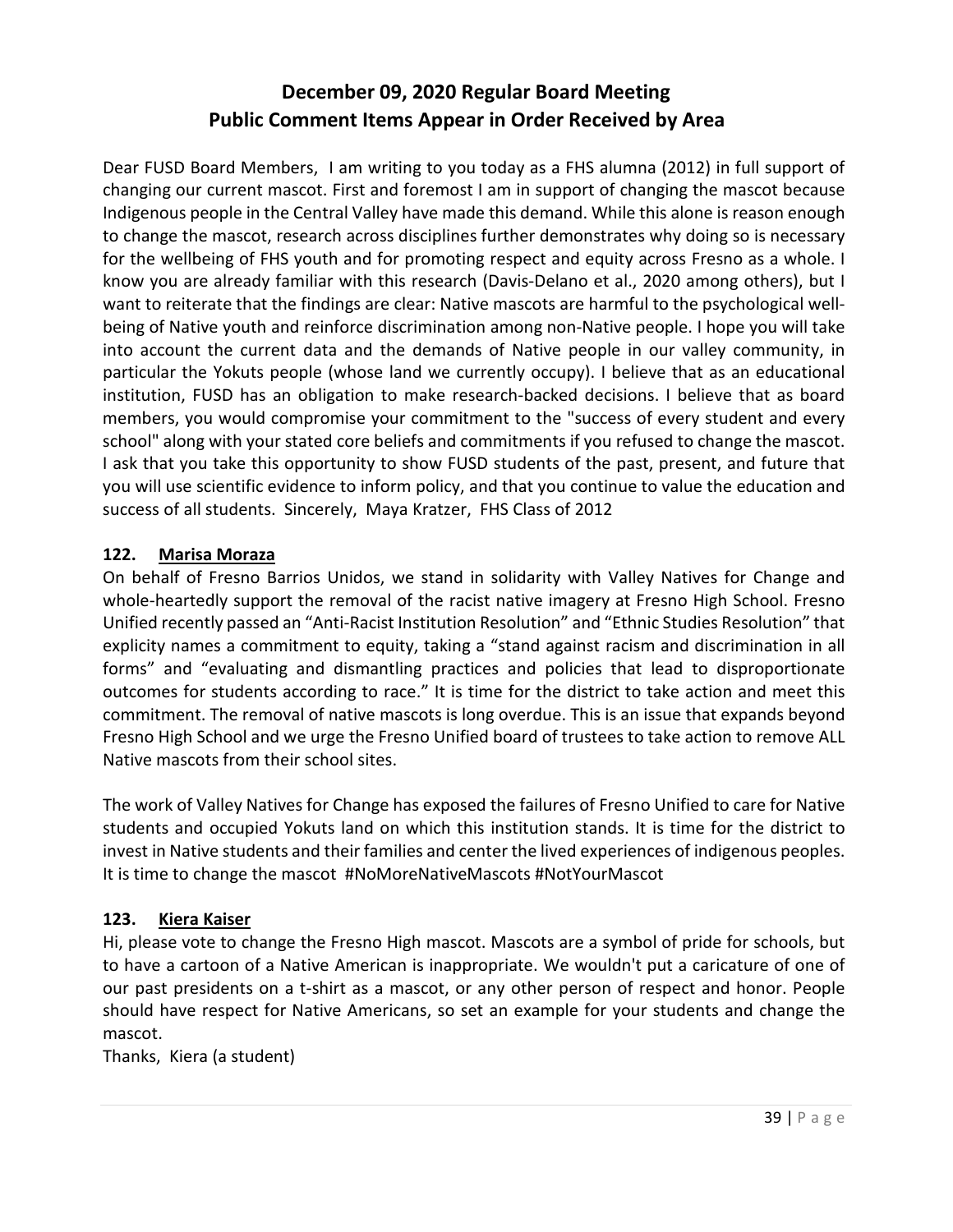#### **124. Victoria Crow**

Hello,

My name is Victoria Crow. I am Chukchansi Native and Dutch. I'm reaching out to you to implore that the Fresno High Mascot be removed. It is a highly offensive image that doesn't hold a candle to the vast culture and history of the Yokuts people who's lands were stolen for Fresno High to even stand upon. You say that you're "honoring" us with the mascot image when in fact it is the absolute opposite. How can you honor with an offensive caricature and then not even have any clubs or classes that TRULY honor and validate your native students? Please do the right thing and remove this mascot. Keep the warrior name. How does a racist "tradition" outweigh the hurt and erasure of an entire peoples? Thank you for your time, Victoria Crow

## **125. Minh Nguyen**

Dear Board of Education of Fresno Unified School District:

I am writing to express my deep support for the removal of the Fresno High School Mascot, because it is a depiction of a racist, oppressive caricature of Native American people and their culture. One cannot claim to honor a culture, when a majority of that culture is offended by the use of such depictions as a mascot. The trauma that these native students must endure when they see their people and culture devalued as human beings as they are compared alongside other school mascots that have mascots of beasts like bears and tigers. There should never be a mascot that depicts an entire ethnicity or culture.

As per the resolution adopted by the Board of Education of the Fresno Unified School District on October 7, 2020, the district "will examine and confront biases in our own school district and actively engage with students, staff, and families to address practices, policies and institutional barriers that negatively influence learning, perpetuate achievement gaps, and impede equal access to opportunities for all students in order to eradicate institutional bias of any kind, including implicit and unintentional biases, to eliminate disparities in educational outcomes for students from historically underserved and under-represented populations;" I call on the Board of Education to act on its resolution of declaring itself an antiracist institution to vote for the ultimate removal of the racist Fresno High Mascot.

## **126. Maricela**

Hello,

My name is Maricela and I live in Fresno, CA. I'd like to make a comment regarding agenda item B-17. I am in complete support of the Native American Community and I urge Fresno Unified to change Fresno High's racist mascot. You've heard from Native youth. You've heard from many concerned community members. This mascot is rooted in bigotry and they perpetuate negative stereotypes of Native American people. Does this mascot not anger you? The use of this mascot is abhorrent and should've been changed a long time ago. This depiction of Native Americans is derogatory and it is harmful ESPECIALLY to Native youth. Do what is right and protect Native students from this racism. Change the mascot NOW!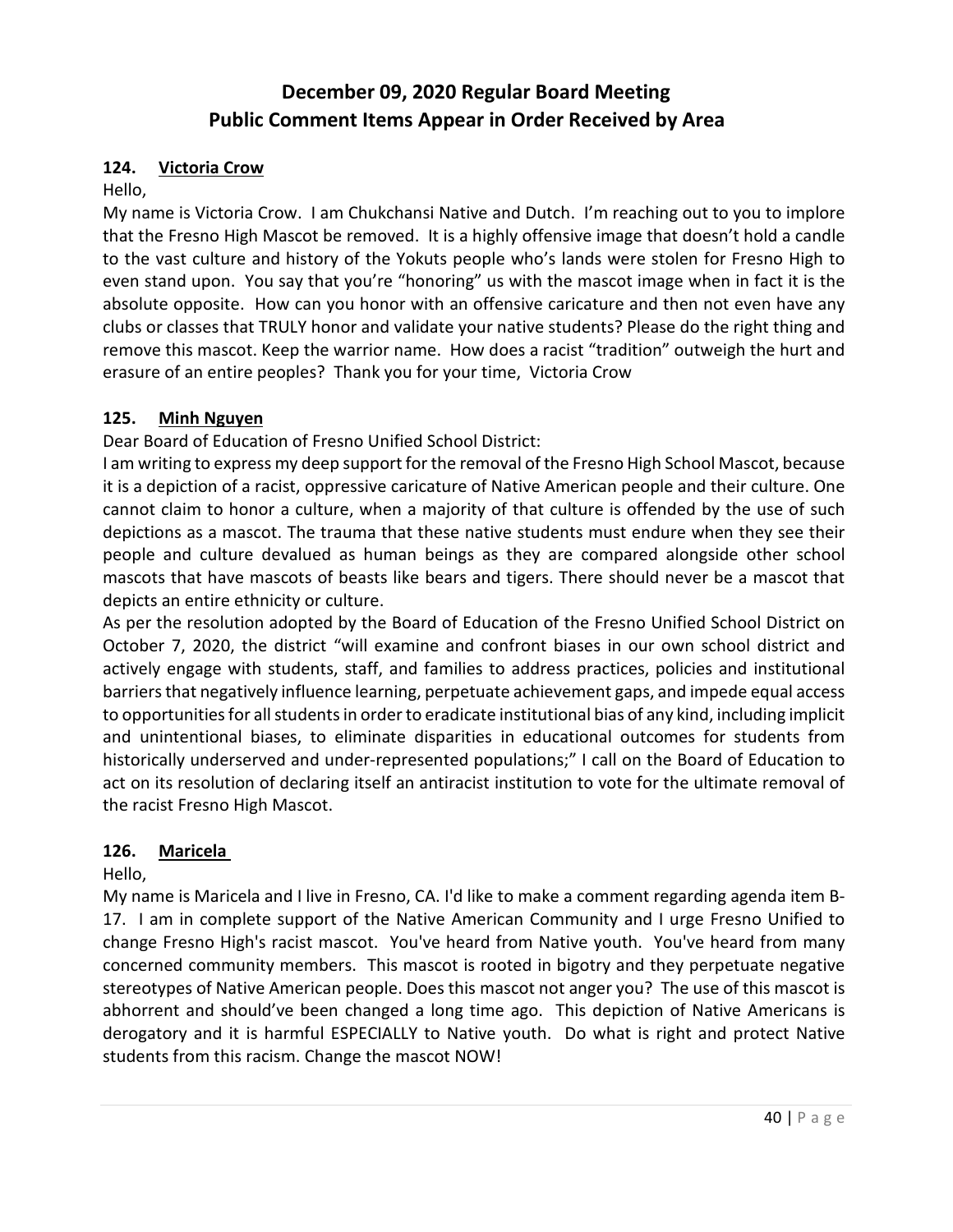#### **127. Cristina Gonzales**

Haku Haku Trustees, I wanted to express my concern regarding the Fresno High mascot. As Roosevelt alumni and former president of the Indian Club on campus, I have been against racist mascots for many years. Our culture is not a mascot, it's hurtful and retaining this mascot is a tradition of racism. Now is the time to change it! As other schools and even the NFL realize that people are not mascots its now time to change. With the rise of ethnic studies and respect for cultures this is an important opportunity to make the right decision. Thank you, Cristina Gonzales, Chumash/Roosevelt Alumni

#### **128. Carly Tex**

I am an educator on Native American culture and languages, primarily Western Mono, which are prevalent in the Valley. I use the word "are" because we are still here. I used to think school mascots were not an issue, but my mind was changed when I learned about the psychological and sociological effects on an individual and how it perpetuates systemic racism. Scholarly studies in psychology and Native American studies show that it can have a harmful effect on Native students' self-esteem and dehumanizes them to others, making it ok for others to perpetuate abuse and racist acts, speak racial slurs, and make fun of Native dress and ceremonies. It also puts them into the past, but we are still here. Native Americans had to change over a brief time in the Valley's history, from removal off our lands, to the damming of the river, to children taken away to be assimilated in a society that wanted to be rid of them. After all of that, it's then ok for schools to make fun of our ceremonial dress and culture. The arguments to keep it are valid, but the arguments for change are valid too, the difference is that the reasons to keep the imagery are harmful. Be on the side of history that works for reconciliation, resiliency, and hope. Change is good. A quick google search shows lists of schools nationally that changed their mascot nicknames and images, and I'm sure there are more.

#### **129. Dr. John Benyon**

#### To whom it may concern:

For the past twenty years, I have been an English professor at Fresno State, and I have taught many students who have attended Fresno High School. These are bright, well-prepared students who give me hope for the future of this community and this nation. I'm also heartened that so many are willing to speak up and demand that the long-out-dated and offensive mascot of their alma mater be retired. There is no doubt that this mascot is racist. Its racist nature may not have been or currently be the intention of its creators and supporters, but what matters is the impact it has on the community. In 2020, it is shocking that non-native people feel entitled to claim the image of a Native American person as their school or team mascot. #ChangeTheMascot. It's the decent and the right thing to do. Sincerely, John Beynon

## **130. Alonso Santos-Gonzalez**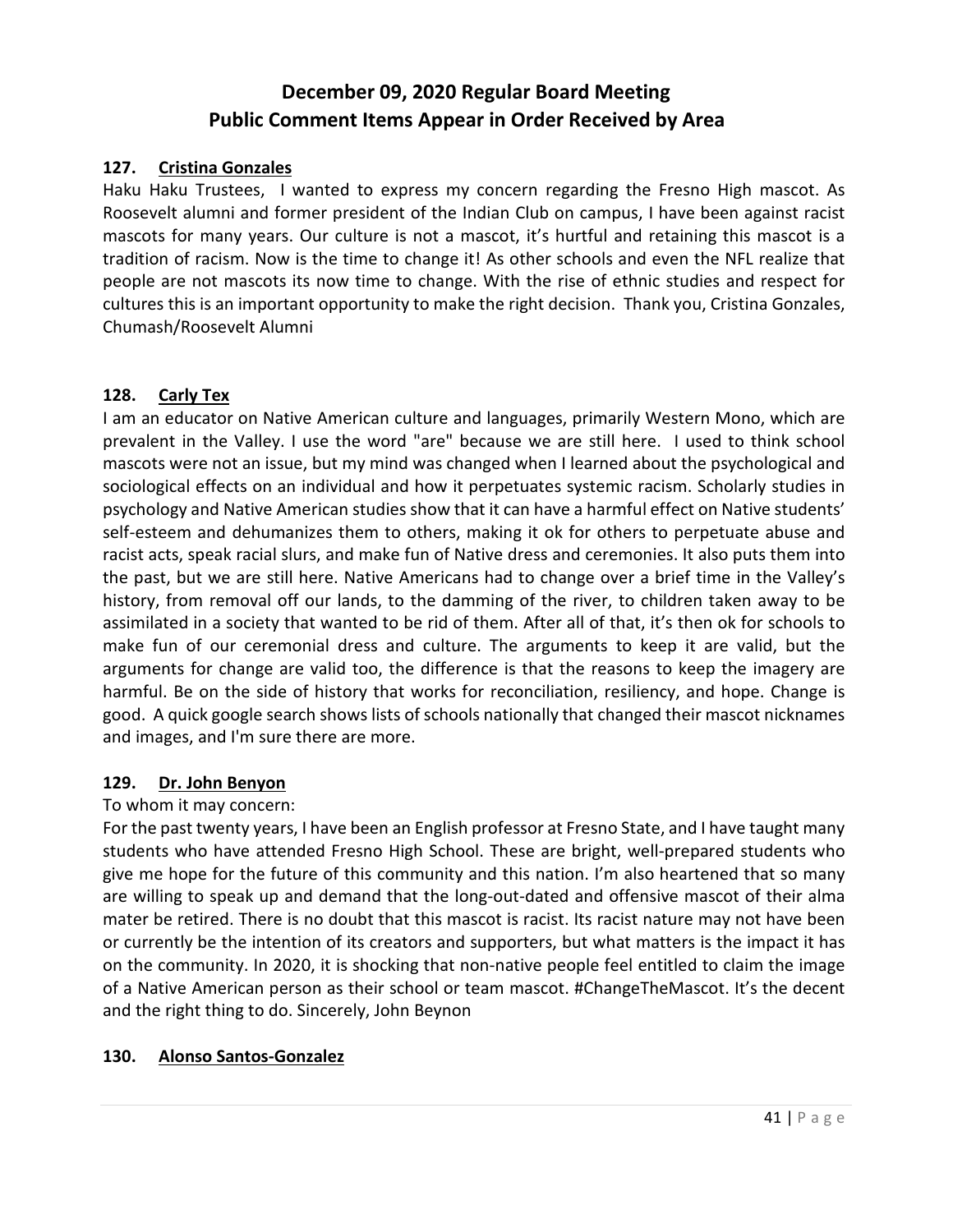Hello, I stand in solidarity with the Central Valley Native Americans and demand the removal of the racist Fresno High Mascot. As an alumni of Fresno Unified, it is shameful that this mascot is still being used in this day and age to perpetuate negative and harmful stereotypes of our Native American youth and communities. Please, listen to what our Indigenous youth and communities are demanding and remove and change the Fresno High Mascot. Thank you, Alonso Santos-Gonzalez

## **131. Sarah K. Hutchinson**

## Dear FUSD Board Members -

To deny that mascots in the image of human beings strips folks of their dignity and is a reminder of a history of genocide is truly selfish, ignorant, and willfully hateful. Believing and taking action when Black, Indigenous, and other people of color tell us their lived experiences is the very least we can do. I urge you not to protect the sensitivities of white folks who have a hard time dealing with our collective racist past and present. I urge you to PROTECT NATIVE CHILDREN. Removing the mascot will not harm anyone. Keeping the mascot WILL HARM NATIVE PEOPLE and it will send a clear message to all young people of color that you do not value their humanity. Sarah K. Hutchinson, 1462 N. Wishon, Fresno, CA 93728

#### **132. Sarah Thong**

We can't tell marginalized people how to feel about their own marginalization. Only Native people get to decide what honors, offends, or traumatizes them. If FUSD is serious about honoring Natives, they should:

- Listen to Native voices.
- Understand local history.
- 1851: Fort Miller, near the original county seat of Fresno, was established in part to "control the Native Americans in the area." (The California State Military Museum)
- 1854: The Superintendent of Indian Affairs established the Fresno and Kings River Indian Farms, which "suffered from lack of water" and were plagued by squatters who "destroyed crops that were being raised to support the Indians." (National Park Services).
- 1860: The California legislature made it "even easier to have a California Indian child declared an "apprentice" without any involvement of his parents or relatives. …[W]hite overseers did not have to pay the California Indians anything, and they were not free to leave." County and state records indicate Fresno County Justice of the Peace Hiram Dennis held Indian child "apprentices." (California Indian History)
- Listen to science. The article "The psychosocial effects of Native American mascots: a comprehensive review of empirical research findings" (2020) evaluated seven independent studies and concluded "Native American mascots yield negative psychological effects (e.g., depressed self-esteem, community worth, and future achievement-related goals, and increased negative feelings of stress, distress, depression, dysphoria, and hostility) for Native American students" and "can increase stereotyping of other minority groups."

I can't imagine enduring a mascot based on my ethnicity. Lead with empathy.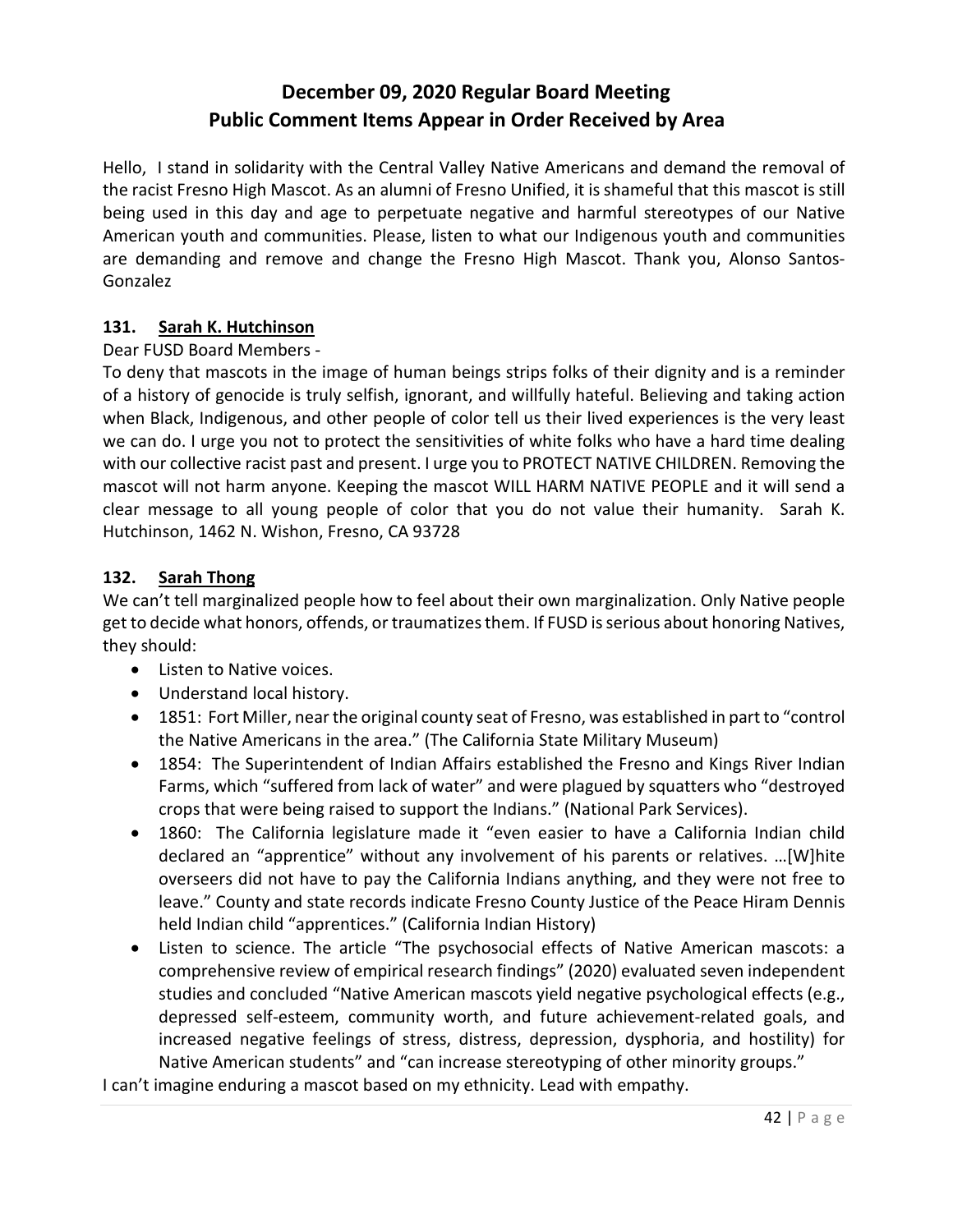### **133. Paul Leyba**

Let me start off by saying I find it irresponsible and quite frankly un American to continue to insult the people we're supposedly trying to honor. All the arguments for keeping the dang mascot I hear just say "oh well we're honoring the natives"- well obviously not if they're telling you it's insulting! Or the other one is from alumni, that's pretty much "oh that was my mascot when I went there and I'm proud of it"- so what you're not gonna be proud if it's changed to a fox or a cougar, or anything else? Give me a break. It's 2020, if this year has taught us anything it's that the rest of the country is moving forward. Don't let Fresno be left behind.

#### **134. Anthony Gonzales**

Dear Fresno Unified School Board of Trustees, RE: It's Time for Respect! Change the Fresno High School Mascot! Greetings to you all,

My name is Anthony Gonzales, and I am an alumni of Fresno High School class of 1967. I am also a Vietnam Veteran (1968-69) and currently the director of American Indian Movement-West, an Inter-Tribal human rights organization. For over thirty years I represented Indigenous communities at the United Nations as staff of the International Indian Treaty Council, a United Nations NGO. I also work in alliances with the National Coalition on Sports & Media. Over the last ten years health professionals, human & civil rights organizations including the United Nations have demanded that public and private institutions remove all images of Native Americans. As a result schools across the country, sports teams and others have taken the steps to eliminate these negatives images. Any mascot that depicts a people, cultural, or uses a costumed person at sports events, or promotes inaccurate images of the people, or performs in a manner that promotes stereotypes, or could be considered demeaning to the depicted group, or have members of the depicted group indicted that they are offended by the mascot or nickname, is inappropriate.\* The time is now for Fresno High School to join the mainstream of public institutions and reject the harmful and discriminatory image of their Native American mascot. I urge you to take action immediately. On behalf of Native Peoples and In Solidarity with Valley Natives for Change **(250 word-limit reached)**.

## **135. Kassandra Hishida**

My name is Kassandra Hishida and I am a Fresno resident living on Yokuts Land in Trustee Area # 5. I urge the FUSD Board & Fresno High community to take immediate action and change the Fresno High School Mascot through a process that is respectful, timely and accountable to Native American communities in Fresno. Fresno High School can keep the Warriors name but it's time to change the Native image. In October 2020, you passed a resolution declaring FUSD an anti-racism institution. In your own words, "Fresno Unified School District Board of Education acknowledges the impact of racism on the academic outcomes and social-emotional wellbeing of students." Over the past few weeks, I've heard dozens of stories from Native youth, elders and families describing how they have been negatively impacted by racist mascots such as the Native image used by Fresno High School. There is also a wealth of peer-reviewed scientific studies that affirm the experiences